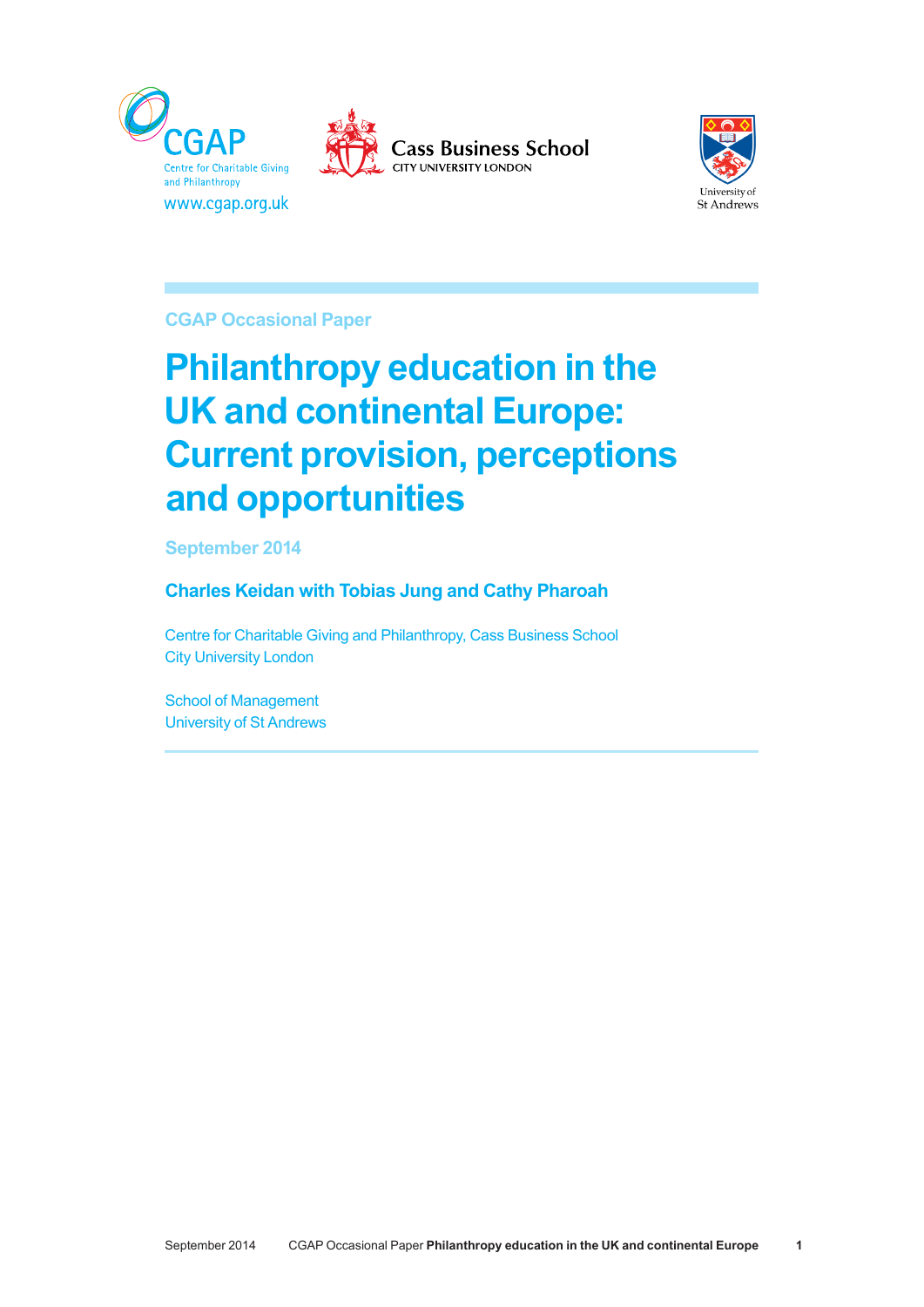# **Contents**

Acknowledgements **3** Executive summary **4**

# Part 1 **Introduction**

- 1.1 Aims and objectives **6** 1.2 Document outline **7** 1.3 Context of study **7** 1.4 Definitions and terminology **14**
- 1.5 Research challenges, sources and method of analysis **15**

#### Part 2 **Scale and scope of philanthropy education in Europe**

2.1 Introduction **17** 2.2 At a glance: Philanthropy education in Europe **17** 2.3 Philanthropy education by country **20** 2.4 Philanthropy education by university **21** 2.5 Dedicated academic centres and chairs **22** 2.6 Philanthropy courses, degrees and training **23** 2.7 The disciplinary settings **27** 2.8 Country portraits **28**

#### Part 3 **Deepening the picture: interviews with philanthropy stakeholders**

3.1 Overview **32** 3.2 How important is philanthropy in funding public goods? **32** 3.3 What should be taught about philanthropy? **35** 3.4 What are the barriers and opportunities for philanthropy education? **37**

#### Part 4 **Key findings and critical reflections**

4.1 Key findings **41** 4.2 Critical reflections **42** 4.3 Suggested measures **47** 4.4 Conclusion **48**

## Part 5 **Appendices**

5.1 Research informants **49** 5.2 Interviewees **50** 5.3 List of tables **51** 5.4 References **51** 5.5 About the authors **53**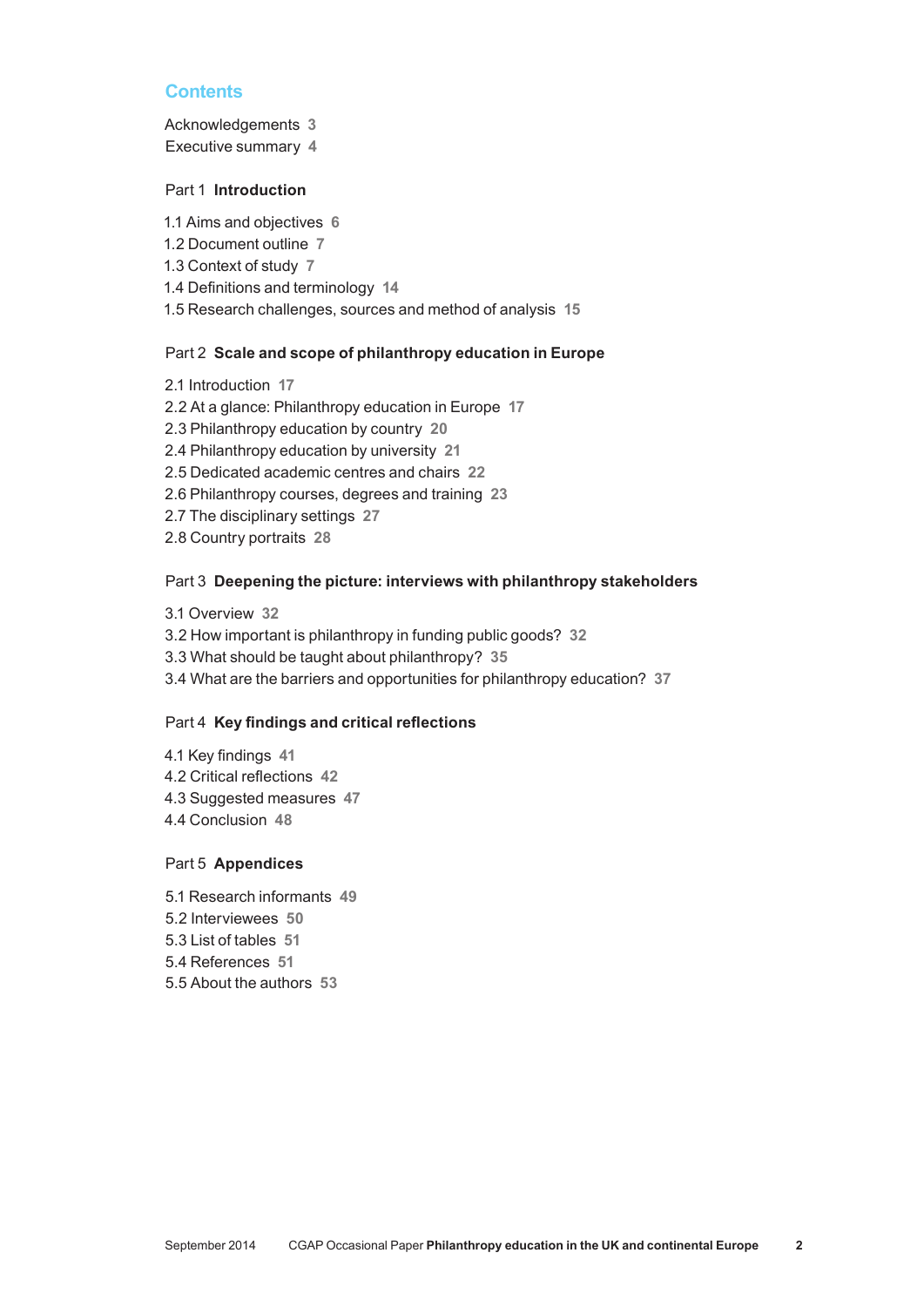# **Acknowledgements**

First and foremost, I would like to thank Cathy Pharoah and Tobias Jung for the opportunity to undertake this project and collaborate with them. It was an especial pleasure to work again with Cathy following many years of fruitful partnership on the *Family Foundations Giving Trends* series.

Second, as I undertook this work as a Philanthropy Practice Research Fellow at the Centre for Charitable Giving and Philanthropy (CGAP) at Cass Business School, City University London, I am grateful to the Diana, Princess of Wales Memorial Fund for supporting this fellowship scheme through one of their Legacy Grants.

Third, thank you to over 40 research informants and interviewees across Europe whose contributions and insights enabled me to assemble the picture of philanthropy education set out in parts 2 and 3 of this research.

In the Netherlands, I am particularly grateful to Theo Schuyt, Rene Bekkers and Pamala Wiepking who have done much to build the philanthropy research infrastructure in Europe, not least through the European Research Network On Philanthropy (ERNOP). Thanks also to colleagues at the Adessium Foundation.

In France, I am grateful to Judith Symonds and Karen Weisblatt, with whom I partnered on earlier, related, research.

In the UK, I would like to thank Stephen Grabiner as well as colleagues at several British foundations, including Paul Ramsbottom of the Wolfson Foundation, Andrew Barnett and Martin Essayan at the Gulbenkian Foundation, and Anthony Tomei, former director of the Nuffield Foundation. Thanks also to the UK Association of Charitable Foundations, the European Foundation Centre, philanthropy consultants Theresa Lloyd and David Carrington, and *Alliance* magazine editor Caroline Hartnell. My thinking about philanthropy has been provoked and stimulated by them and many others.

In the US, I am grateful to the Stanford University Center on Philanthropy and Civil Society where the final stages of this research were completed while I was a Visiting Scholar. Particular thanks to Bruce Sievers, Rob Reich and Kim Meredith who showed me what clear thinking and good teaching about philanthropy looks like and what it can achieve. I am also grateful to David Campbell at Binghampton University, Julie Olberding at Northern Kentucky University and Roseanne Mirabella at Seton Hall University for their input at the outset of the research.

Finally, this project is dedicated to my friends and former colleagues at the Pears Foundation, where I served as inaugural director for almost a decade. Trevor Pears perceived the need for philanthropy to be better understood and practised many years ago, well before philanthropy's current vogue. This work is a small contribution to improving the understanding and practice of philanthropy. Any shortcomings are mine alone.

**Charles Keidan** Stanford University, July 2014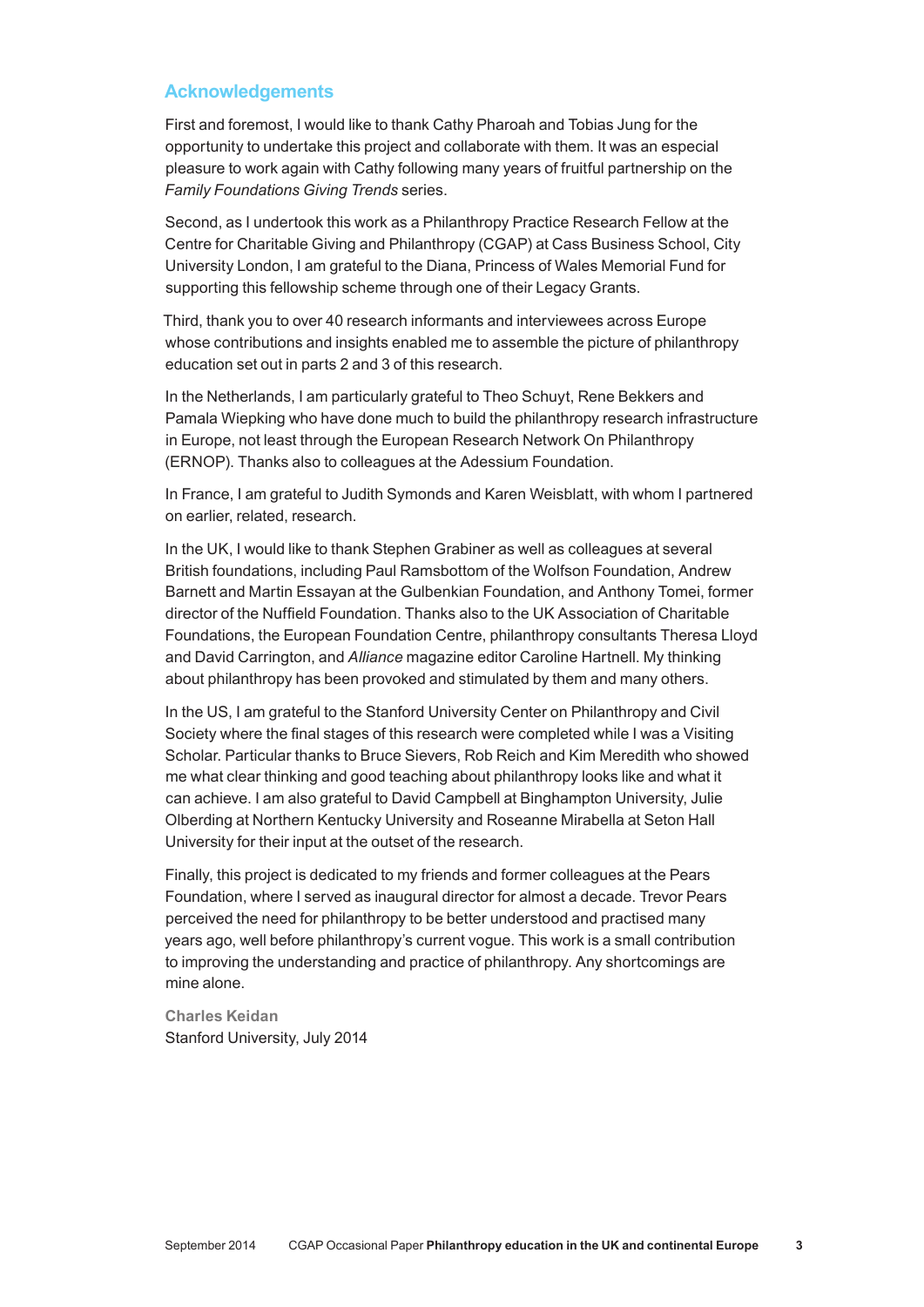# **Executive summary**

# **Aim of study**

The aim of the study was to illuminate the scale and scope of philanthropy education in Europe today and highlight some of the key issues affecting the future development of the field. The study combines a mapping of educational provision with semi‑structured interviews with 18 philanthropy 'stakeholders'.

The research addresses the following questions:

- **1** What is the *scale and scope* of teaching about philanthropy at European universities today?
- **2** What are some of the perceptions of the *needs, barriers and opportunities* for the development of philanthropy education?
- **3** What are some of the *implications* of the data for a) the future development of philanthropy education in Europe and b) further research in this area.

For the purposes of the research, philanthropy education is defined as 'the study of, or training in, the history, theory and practice of private contributions of money or other resources with a primary goal to benefit the public good'.

Some key findings and insights were as follows:

# **Key findings: mapping**<sup>1</sup>

There is an embryonic philanthropy education sector emerging across Europe. This can be seen in a range of geographies and universities, within academic disciplines and centres, and in (primarily) postgraduate teaching on the subject.

# *1 Geographic spread*

Philanthropy education exists across Europe but is stronger in some regions and countries than others. Concentrations were most evident in Western European countries, especially the UK, Netherlands, Germany, Italy and France. Conversely, philanthropy education was virtually absent in northern Europe and in countries of the former Soviet Union, with the exception of Lithuania.

# *2 Disciplinary spread*

Philanthropy education is dispersed across a number of disciplines in the social sciences and the arts and humanities. Business is the predominant discipline within which philanthropy is taught.

# *3 Educational level*

Teaching about philanthropy primarily takes place at postgraduate level, in the form of individual elective courses and in the context of executive education.

<sup>1</sup> An at-a-glance table of philanthropy education in Europe is presented on page 18 of the full report.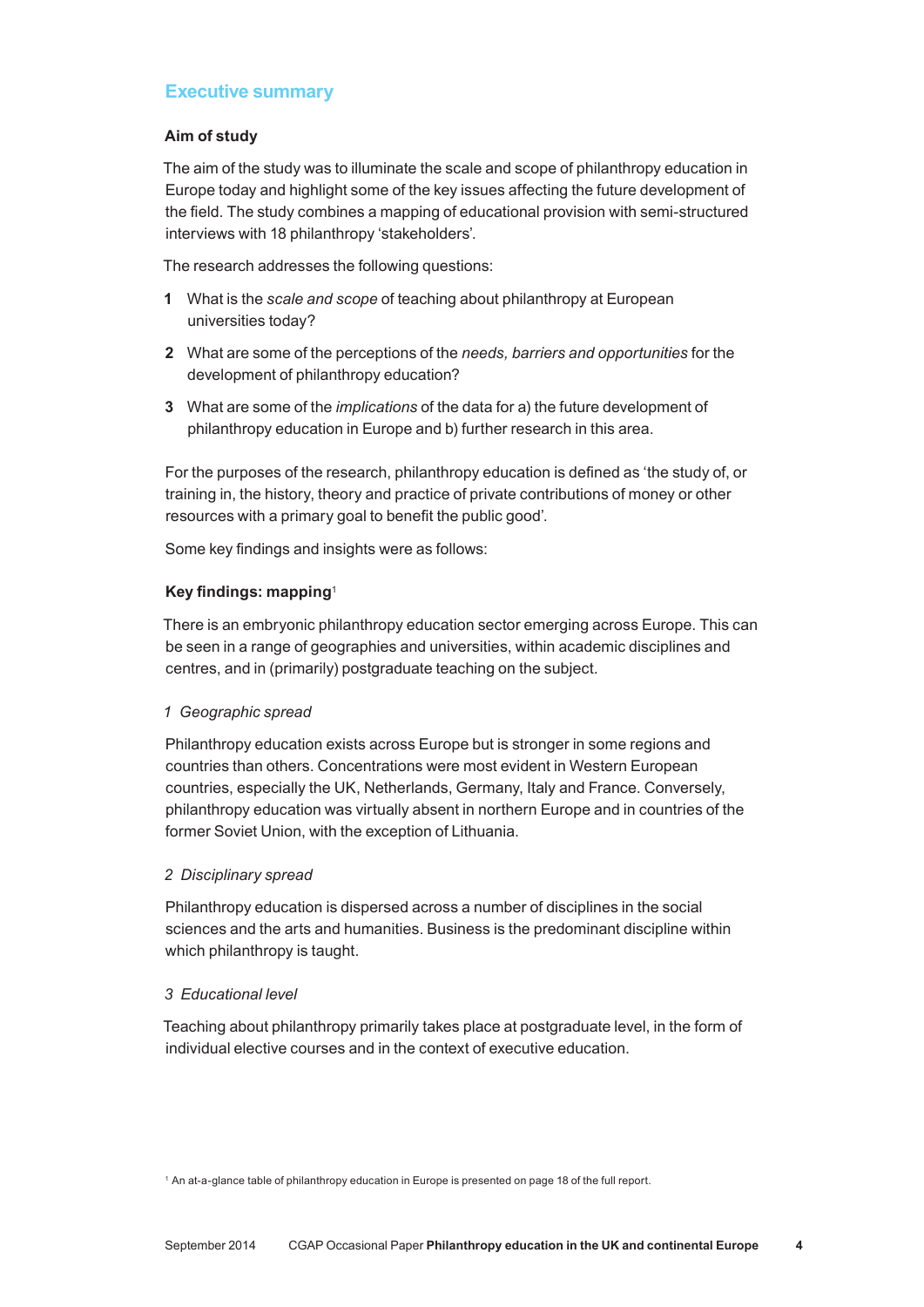#### *4 Dedicated academic centres*

The emergence of academic centres and chairs in philanthropy reflects a small but growing critical mass of philanthropy education in Europe.

#### **Key findings: interviews**

- *1 The importance of philanthropy:*
- **Philanthropy has a growing role in public provision, including Higher Education.**
- **Philanthropy's importance to society increases the need for universities to build a** knowledge base about philanthropy.
- **Philanthropy course instructors and foundations show an appetite for more** systematic teaching and research about philanthropy.
- *2 What should be taught about philanthropy:*
- $\blacksquare$  Teaching about philanthropy should draw on expertise from multiple disciplines.
- $\blacksquare$  The imperative to provide vocational training for the philanthropy and non-profit sector was urged by some, whilst others emphasised the need for a broader approach centred on the history, philosophy and ethics of philanthropy.
- 'Student philanthropy' courses would be welcomed in Europe as an innovative approach to teaching, but there is scepticism about their fundability.
- *3 Barriers and opportunities for philanthropy education:*
- University leaderships have not prioritised philanthropy research or education to date.
- $\blacksquare$  Scholarship about philanthropy is not internally embedded or sufficiently valued in the academy. It frequently lacks academic and financial incentives or disciplinary rooting and student demand is unproven.
- **Philanthropists and foundations have traditionally shown limited interest in** supporting philanthropy research, which some perceive as navel-gazing or potentially raising awkward questions.
- **Philanthropic funders are showing a growing interest in philanthropy research,** reflecting greater professionalisation, introspection and scrutiny, but foundation funding in this area could create conflicts of interest.
- $\blacksquare$  Philanthropy education presents multiple opportunities for universities, both at the institutional level – in terms of building donor relationships, understanding donor motivations and developing the skills of fundraisers – as well as at the scholarly level in terms of advancing academic knowledge.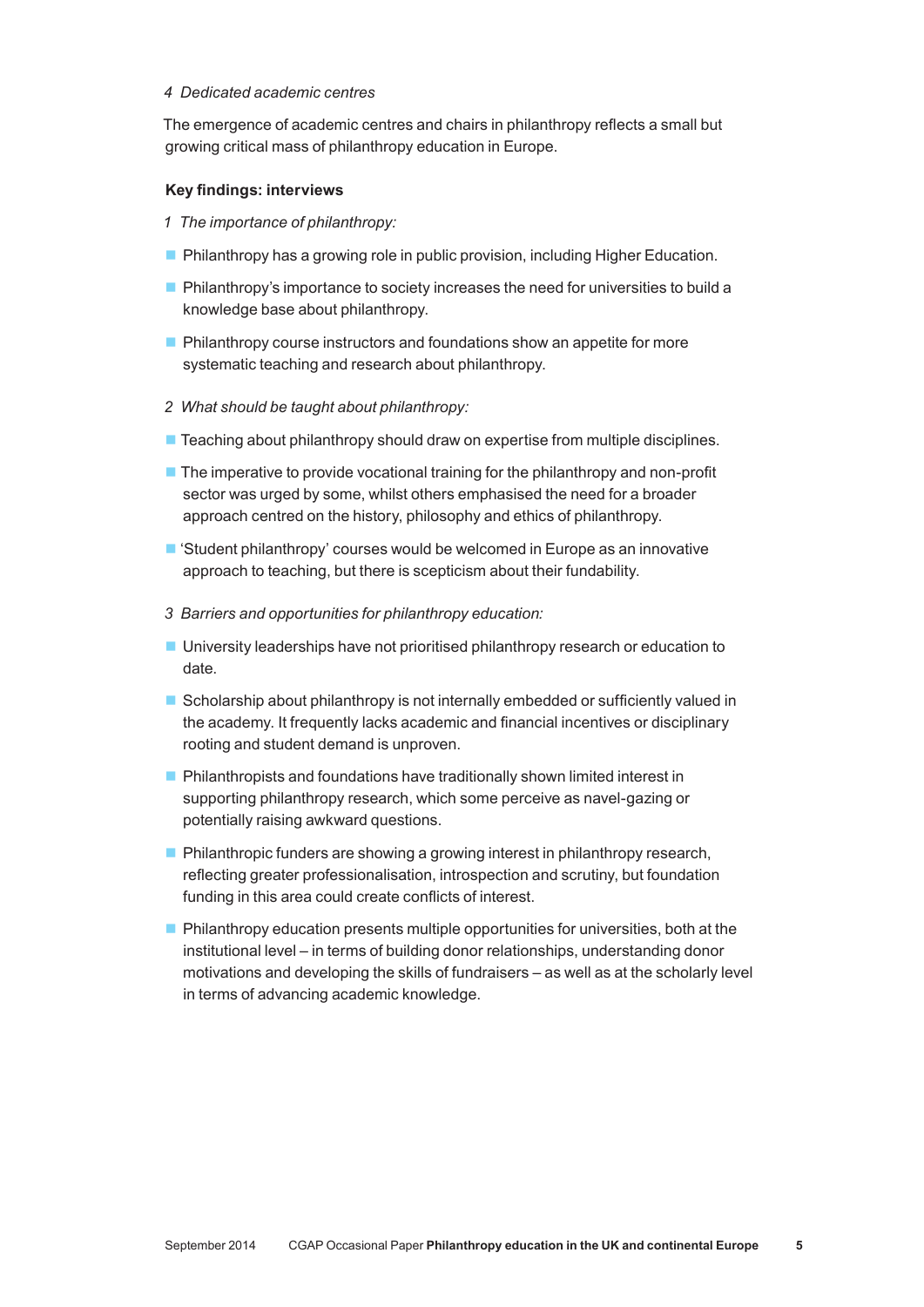# Part 1 **Introduction**

# **1.1 Aims and objectives**

This research aims to capture the current state of teaching about philanthropy at European universities.<sup>2</sup>

It sets out to identify the countries, institutions and disciplines in which philanthropy education currently takes place, and the levels at which the subject is taught. In addition to mapping and surveying the teaching terrain, the research seeks to capture the perspectives of informed stakeholders, and to discuss some implications for the development of philanthropy education in Europe.

The paper addresses the following questions:

- **1** What is the *scale and scope* of teaching about philanthropy at European universities today?
- **2** What are some of the perceptions of the *rationale for philanthropy education and the barriers and opportunities* for its growth and development?
- **3** What are some of the *implications* of the data for a) the future development of philanthropy education in Europe b) further research in this area

The following audiences may find this study of particular interest:

- Academics and other experts researching and/or teaching about philanthropy, civil society, the non-profit sector, social innovation and related fields.
- $\blacksquare$  University leaderships and foundations with an interest in either philanthropy as a subject of academic enquiry, or capacity building and development of fundraising and philanthropy fields.
- **Philanthropic and Higher Education umbrella and advisory organisations, and** research funding bodies.
- Those with an interest in the interface between philanthropy education and practice.
- **Philanthropists and social entrepreneurs seeking opportunities at the intersection of** philanthropy and Higher Education.

With these audiences in mind, the study aims to contribute to research on philanthropy, foster collaboration and interaction between universities and the philanthropic sector and inform debates about the development of philanthropy education in Europe.

<sup>2</sup> For a definition of teaching about philanthropy, see Section 1.4 below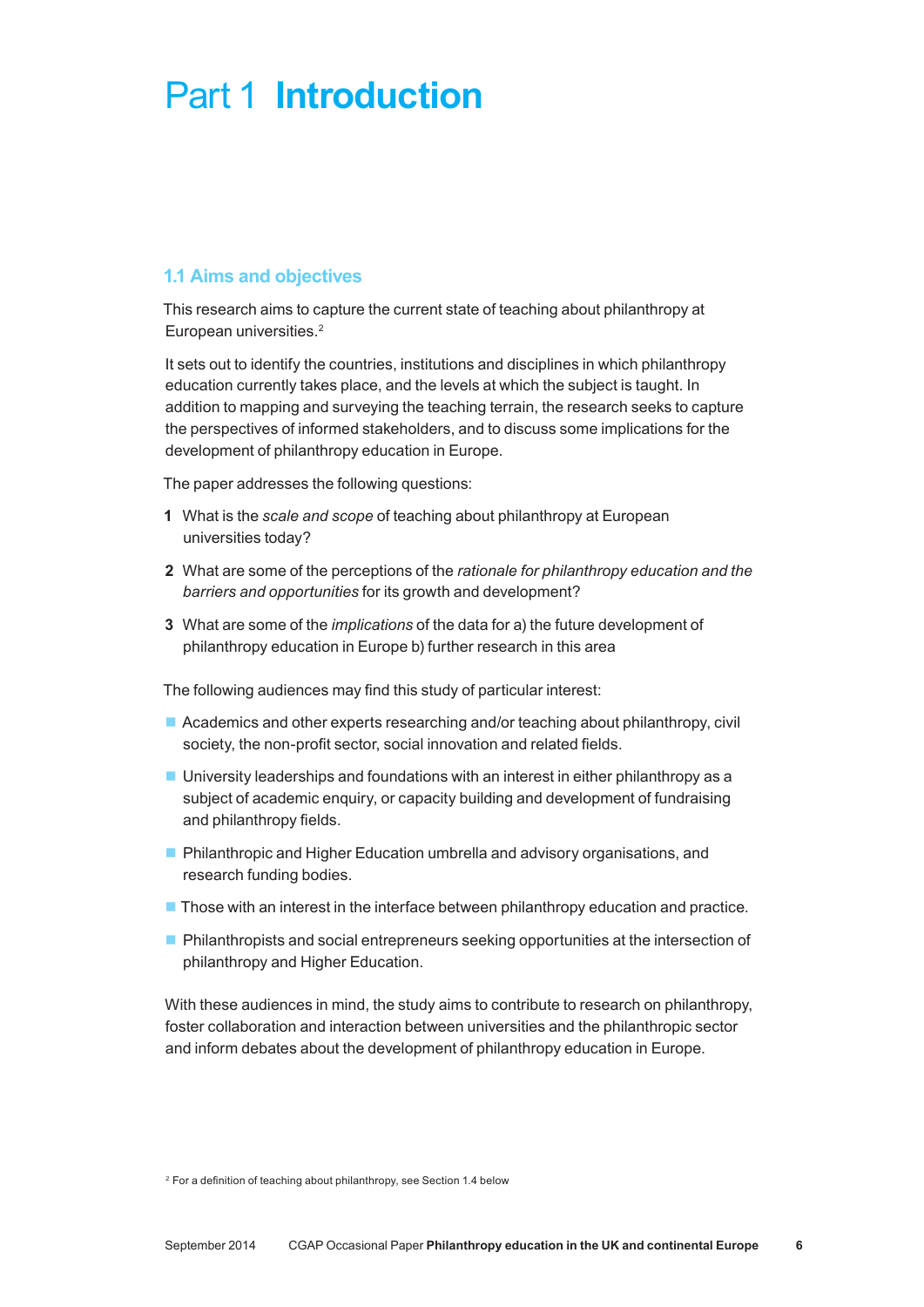# **1.2 Document outline**

This document is divided into five parts.

**Part 1** introduces the aims, context and background to the research and outlines research definitions, sources and methods.

**Part 2** presents our findings on the scale and scope of teaching about philanthropy at European universities today. These findings, based on data collected from multiple sources, provide an in‑depth look at current provision, and highlight notable developments, trends and models.

**Part 3** deepens this picture through interviews with informed stakeholders, comprising senior university staff, philanthropy course instructors, foundation professionals and advisors. These interviews highlight perceptions of the barriers and opportunities, and drivers of supply and demand, which shape the field.

**Part 4** concludes the study with some critical reflections about key debates, questions and directions for further research.

**Part 5** provides appendices, including a list of research informants and interviewees, references and author biographies.

# **1.3 Context of study**

#### **The rise of philanthropy**

Philanthropy – defined as private contributions of money or other resources with a primary goal to benefit the public good – has attracted growing attention in Europe from policymakers, non‑profit organisations, infrastructure groups, wealth managers and donor advisors. One contributing factor has been that the wealth created over the last two decades across global markets has seen the assets of existing foundations grow as well as prompting a flow of new giving.

European philanthropy today is an independent source of income for the non‑profit sector and an agent of social change in its own right. The growth of philanthropy mirrors the overall growth of civil society – the arena outside family, government, and market where people voluntarily associate to advance common interests. In the UK, it is estimated that civil society organisations employ 2.3 million people and eight per cent of the workforce, have an annual combined income of £181 billion and assets of £286 billion.3

Although there are considerable variations within and between countries, many EU national governments and institutions have encouraged the focus on philanthropy through the adoption of broadly pro‑giving public policy frameworks. In the UK, for example, the introduction of the Gift Aid scheme by the Conservative government in 1990 increased the value of donations to charities by allowing them to reclaim the basic rate tax on gifts. The Gift Aid scheme was then popularised by a 'Giving Campaign' launched by the Labour administration. More recently, Westminster's Conservative-led coalition government outlined its own aspirations for creating 'new, sustainable social norms around giving'.4 Forming part of the Government's Big Society agenda,

<sup>3</sup> NCVO UK *Civil Society Almanac* http://data.ncvo.org.uk/category/almanac/civil‑society

<sup>4</sup> Cabinet Office *Giving White Paper* p32 https://www.gov.uk/government/uploads/system/uploads/attachment\_data/ file/78915/giving‑white‑paper2.pdf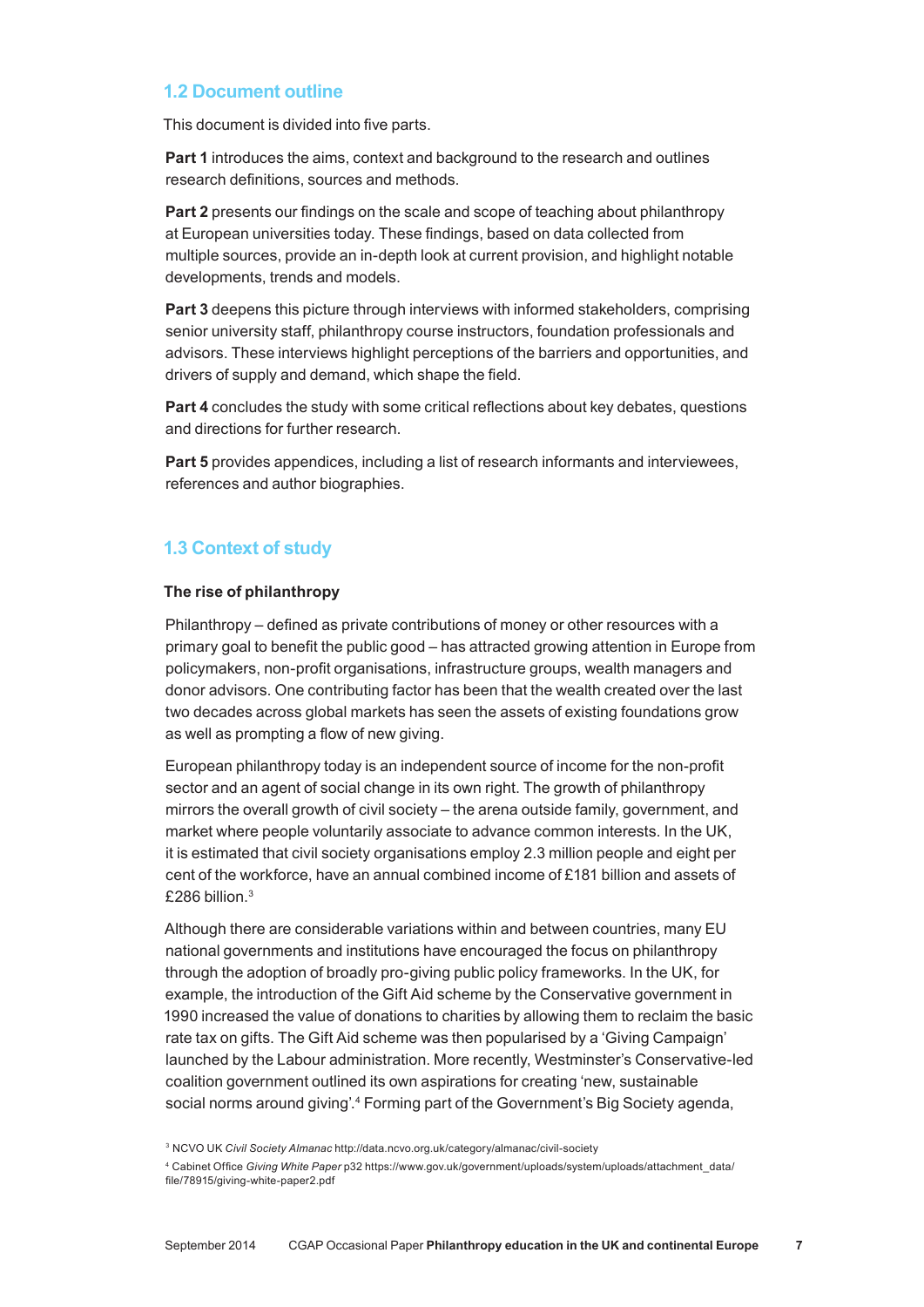special emphasis was placed on the interface and interaction between localism and philanthropy.

As illustrated by developments in the Netherlands, where calls for a 'Participatory Society' were made within the 2013 King's Speech,<sup>5</sup> similar ideas resonate across Europe. However, not everyone has welcomed such shifts and philanthropy faces a number of contextual challenges. First of all, as government efforts to foster private giving and social action have often been accompanied by reductions in public spending and state action, some on the political left have seen attempts to promote giving as cover for an ideologically driven neo‑liberal agenda that rolls back the responsibilities of the state and undermines post-1945 welfare settlements.<sup>6</sup> Indeed, governments' understanding of and engagement with philanthropy does not always appear to have been very reflective.<sup>7</sup> Furthermore, since the global economic recession in 2007 there have been major shifts in the nexus between the state and society, and a transition of the roles and responsibilities of the private, public and non‑profit sectors. Examples range from the opportunities and anxieties created by realignments of state and society in Northern Europe, with its strong history of social welfare provisions, to the emergence of embryonic non‑profit sectors and new forms of civil action and participation in the countries of the former Soviet Union following the collapse of Communism in 1989.

The shifting boundaries between state and society have become increasingly noticeable since the global economic recession in 2007. The economic downturn reduced the capacity and, in some cases, willingness, of governments to provide public goods and services and, in turn, stimulated renewed interest in the non-profit and for‑profit spheres in providing these goods. Across the globe, the last few years have seen the formation of a new 'social economy', with overlapping and inter-locking roles of the state, market and civil society. Some have warned of the risks that accompany the blurring of boundaries.<sup>8</sup> The impact of technological change has also been highlighted and is captured in an emerging language of 'big data' and 'digital civil society'.9

The appropriate role and function of private philanthropy in this context has become central to public and political debate. 'Big' philanthropy conducted by wealthy families, often through the vehicle of charitable foundations and donor advised funds, is now the subject of considerable attention and debates.<sup>10</sup> At the same time, some of the world's richest people have become increasingly explicit about their philanthropy, perhaps best exemplified by the Gates‑Buffett 'Giving Pledge'. 11 Its signatories – all billionaires – publicly commit the majority of their wealth to charitable causes during their lifetime or in their will.

<sup>5</sup> Steinglass M 'King's speech to parliament heralds end of Dutch welfare state', *Financial Times* http://www.ft.com/cms/s/ 0/934952a6‑1fad‑11e3‑aa36‑00144feab7de.html

<sup>6</sup> eg Sime M (2011) 'Big Society: a toxic brand', paper presented at the Big Society in Scotland Conference, 28 October. www.scvo.org.uk/scvo-news/martin-simeaddresses-the-big-society-in-scotland-conference/

<sup>7</sup> Harrow J and T Jung (2011) 'Philanthropy is Dead; Long Live Philanthropy?', Public Management Review, 13(6)

<sup>&</sup>lt;sup>8</sup> Bernholz L, Cordelli C, Reich R Good Fences: The Importance of Institutional Boundaries in the New Social Economy (Stanford PACS, 2013)

<sup>&</sup>lt;sup>9</sup> Bernholz L Philanthropy and the Social Economy: Blueprint 2014 (Grantcraft, Foundation Centre, 2013)

<sup>10</sup> See for example, Broad W 'Billionaires with big ideas are re‑shaping American science' *New York Times* (March 2014) http://www.nytimes.com/2014/03/16/science/billionaires-with-big-ideas-are-privatizing-american-science html?\_r=0; Buffett P 'The charitable‑industrial complex' *New York Times* http://www.nytimes.com/2013/07/27/opinion/ the-charitable-industrial-complex.html? r=0

<sup>11</sup> http://givingpledge.org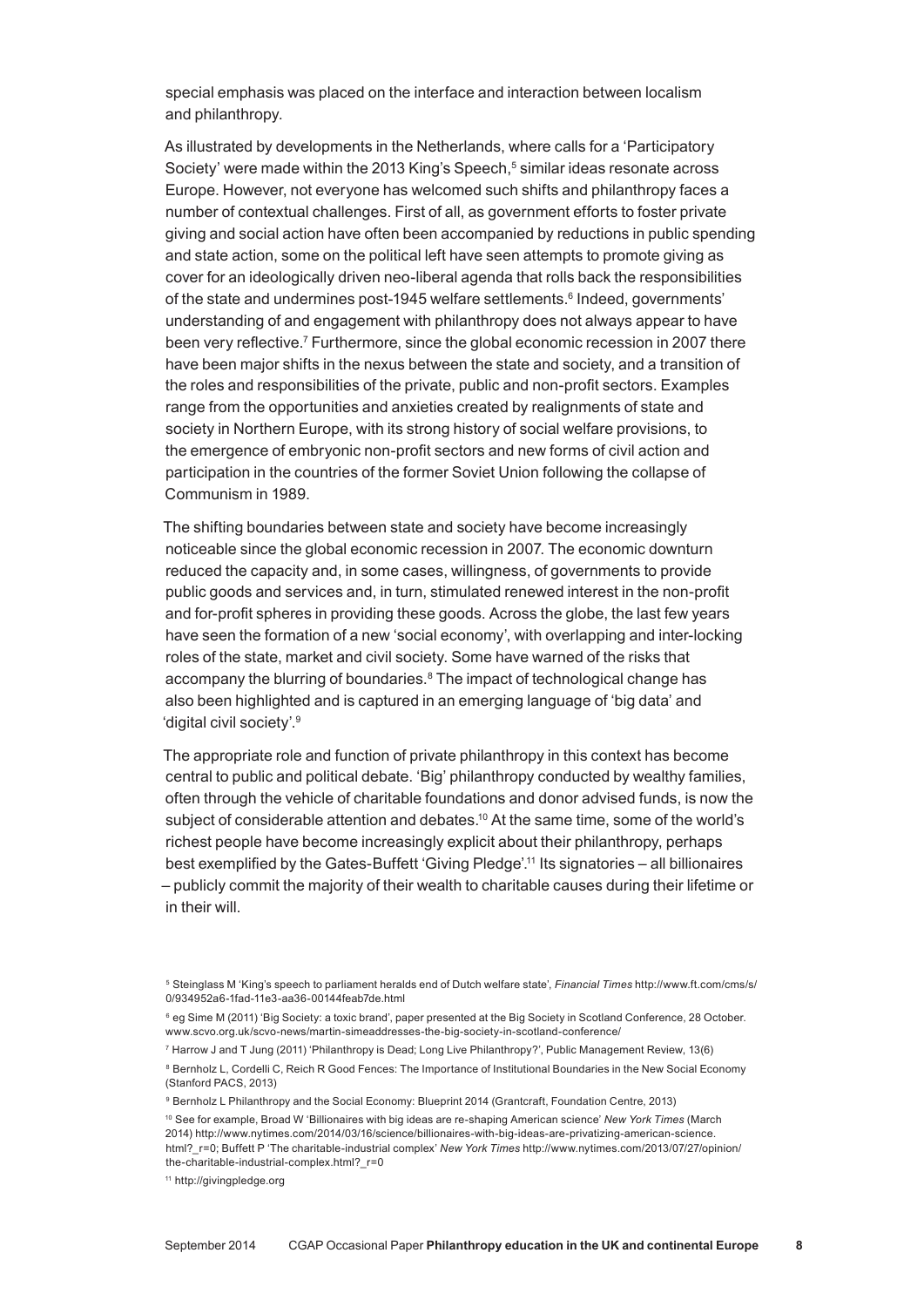#### **Growth of research and teaching on philanthropy**

These developments have been accompanied by, and generated wider interest in, the study of philanthropy within university settings.

Given the strong history of philanthropic and associational life, high tax reliefs and well-developed planned giving products and donor advice infrastructure, such scholarly interest is strongest in the United States. The world's first major school of philanthropy, the Lilly Family School of Philanthropy,<sup>12</sup> opened at Indiana University in 2013, building on several decades of work by the university. The school is the first to offer degrees in philanthropic studies at undergraduate, postgraduate and doctoral levels. Elsewhere in the US, there are a growing number of interdisciplinary research centres and courses on philanthropy.13 These courses take place across a range of disciplines. Many include an experiential component, sometimes referred to as 'student philanthropy', in which students assume philanthropic roles and practice real grantmaking.14 Since 2011, the Once Upon a Time Foundation's Philanthropy Lab<sup>15</sup> has contributed over \$2.5 million to support student philanthropy education at US universities, reaching almost 1000 students. Reflecting this trend, the Stanford University Center on Philanthropy and Civil Society hosted a symposium that brought together course instructors, researchers and philanthropists for what it described as the 'largest ever convening' of philanthropy educators in 2013.<sup>16</sup> A follow-up meeting is planned for 2015 by which point it is expected that several online philanthropy courses or MOOCS will be operational. The US also benefits from a regularly updated database of non‑profit management education compiled by Seton Hall University.17 The Seton Hall database is particularly useful because non‑profit management education is closely related to philanthropy education and often includes courses on philanthropy within its remit.

While less developed than in the US,<sup>18</sup> the last years have seen a growing European philanthropy research landscape. Since 2008, the European Research Network on Philanthropy (ERNOP)<sup>19</sup> has promoted inter-disciplinary collaboration and knowledge‑sharing amongst philanthropy scholars and the non‑profit sector, and a number of new research centres, such as the UK's Centre on Charitable Giving and Philanthropy (CGAP),<sup>20</sup> have emerged. However, within these developments, the scale and scope of university based philanthropy education has not been systematically defined or studied prior to this work. One of the aims of this study is to fill a basic gap in our knowledge by creating an up-to-date and accessible picture of current provision in Europe. That picture is set out in Part 2.

<sup>17</sup> Non Profit Management Education database http://academic.shu.edu/npo/

<sup>12</sup> http://www.philanthropy.iupui.edu

<sup>&</sup>lt;sup>13</sup> See, for example, the Centre for Strategic Philanthropy and Civil Society at Duke University, cited here for its impressive database of US philanthropy modules and case studies and the Johnson Center for Philanthropy at Grand Valley State University.

<sup>14</sup> The following initiatives have contributed to a surge in student philanthropy across the US: Campus Compact, Northern Kentucky University's Mayerson Student Philanthropy Project, The Learning by Giving Foundation, ProjectU, The Philanthropy Lab

<sup>15</sup> https://www.thephilanthropylab.org/default.aspx

<sup>16</sup> http://pacscenter.stanford.edu/content/philanthropy-educators-symposium

<sup>18</sup> Schuyt T *Philanthropy and the Philanthropy Sector in Europe* (Ashgate, 2013) discusses some of the reasons for a

European philanthropy, and philanthropy education lag, which are beyond the scope of this paper.

<sup>19</sup> http://www.ernop.eu/

<sup>&</sup>lt;sup>20</sup> http://www.cass.city.ac.uk/research-and-faculty/centres/cgap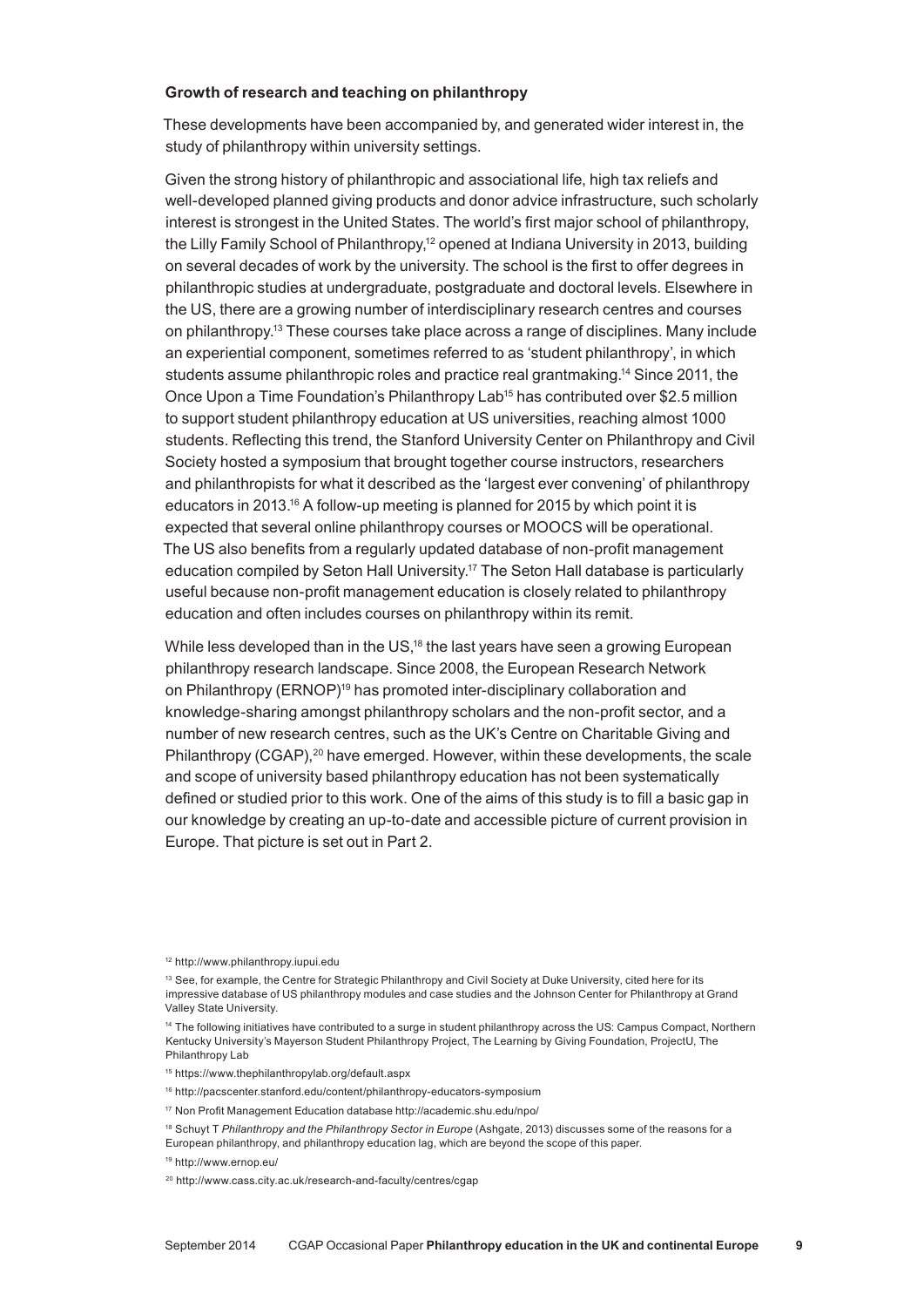#### **Disciplinary settings for the study of philanthropy**

The context within which philanthropy is researched and taught will shape its growth and development. To this end, it is useful to consider earlier debates about the disciplinary setting of the related field of Non-profit Management Education (NME).

In NME, discussions have revolved around its location in business, public administration and social work and the relative advantages of each area.21 Alongside that, some scholars have identified a tension between 'internal management' on the one hand and broader public policy and social issues on the other. Giuliana Gemelli, founder of the Centre for Philanthropy and Social Innovation at Bologna University, has suggested that the emphasis on management as a disciplinary field is reflective of a process of professionalisation and demand for technical educational training.22 These debates are instructive as the development of philanthropy education could follow similar trajectories to those of NME and be responsive to the needs of employers and practitioners.

Curricular guidelines produced by the Non‑profit Academic Centres Council (NACC), originally designed for undergraduate courses on the non‑profit sector and philanthropy, helpfully distinguish between broader knowledge and professional instruction.<sup>23</sup> These guidelines emphasise the dual role of creating curricula that provide a grounding in the historical and theoretical formation of philanthropy and civil society, *and* specific technical content related to foundation and non‑profit management.

So what is the appropriate disciplinary setting for research and teaching about philanthropy? Theo Schuyt has highlighted the particular contributions of social science disciplines including social psychology, anthropology and economics.24 However, there is no consensus amongst scholars. As an inter-disciplinary phenomenon, expertise from different disciplinary perspectives is essential. For example, historians might seek to understand the ways in which philanthropy has changed over time and how it operates in specific national and historical contexts. Economists can provide insights into how giving is affected by changing economic conditions and the ways in which it responds to incentives, a subject also of interest to behavioural psychologists. Political scientists and political philosophers can examine the relationship, and tensions, between philanthropy and justice, as well as the appropriate public policy and legal frameworks for charitable activity. Finally, business schools could provide a better understanding of the entrepreneurial aspects of philanthropy. In short, there are multiple types of knowledge that can be produced by the academy. What is produced will be influenced by internal factors related to the interests of individual scholars and external factors related to public and societal concerns, mediated by research bodies and private funders as well as the non‑profit and philanthropy sectors. As the interviews in Part 3 indicate, these factors may influence the disciplinary setting and the research and teaching agenda and could place a premium on practical knowledge which enhances fundraising and grantmaking practice or is otherwise in demand from donors and other stakeholders.

<sup>&</sup>lt;sup>21</sup> Mirabella R, Wish N (2000) 'The best place debate: A Comparison of Graduate Education Programs for Non-profit Managers' *Public Administration* Review 60, p3

<sup>&</sup>lt;sup>22</sup> Mirabella R, Gemelli G, Malcolm M, Berger, G (2007) 'Non-profit and Philanthropic Studies: International Overview of the Field in Africa, Canada, Latin America, Asia, the Pacific, and Europe' *Non‑profit and Voluntary Sector Quarterly* 36:4 <sup>23</sup> Non-profit Academic Centers Council (NAAC), *Curricular guidelines for Undergraduate Study in Non-profit Leadership*, *Non‑profit sector and philanthropy* (First edition, 2007)

<sup>24</sup> Schuyt T (2013) *Philanthropy and the Philanthropy Sector: An Introduction* Ashgate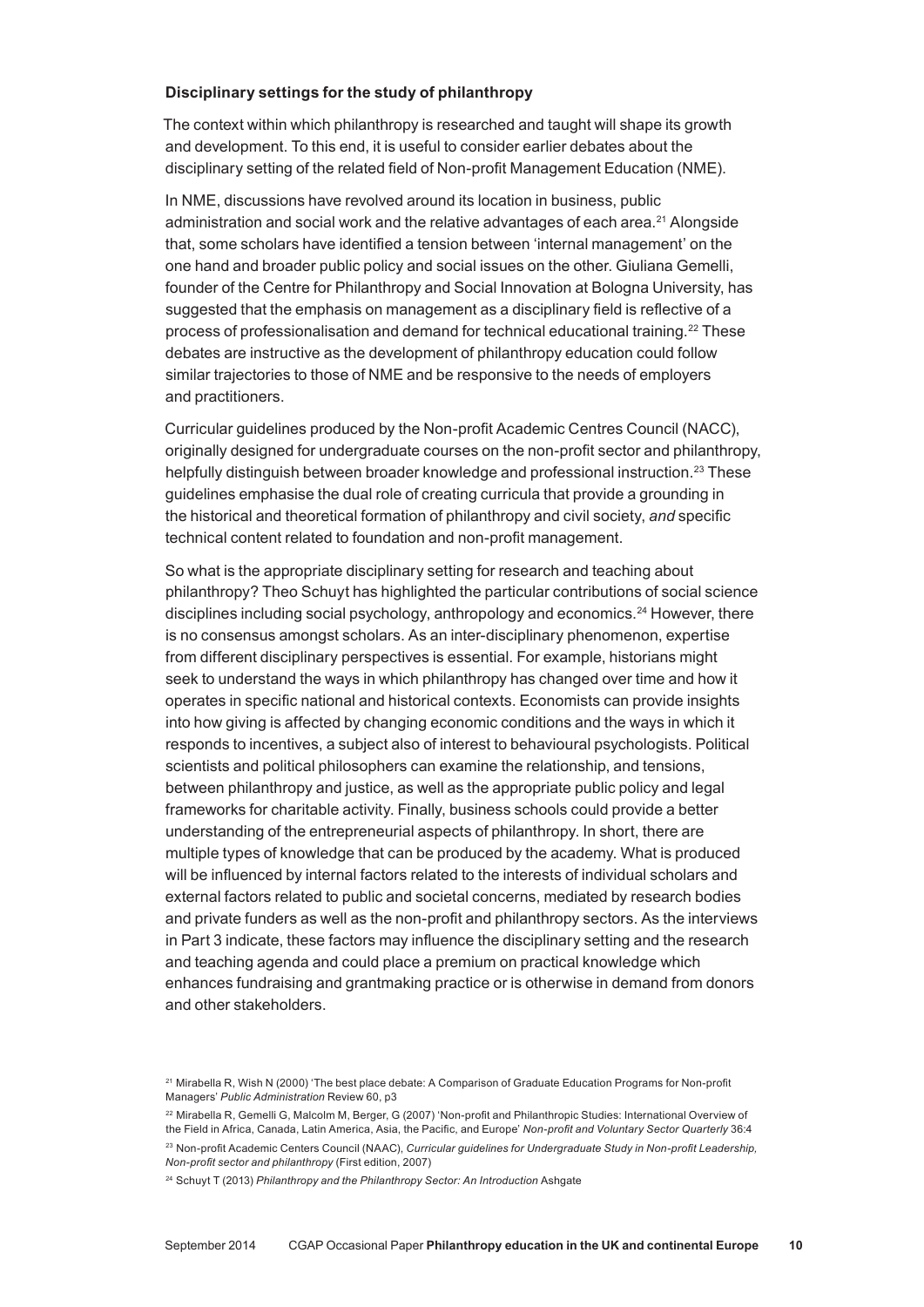#### **Existing mapping literature and resources**

Existing mapping literature and studies have proved indispensable to this research.

The online database of non‑profit management education hosted by Seton Hall University is the most comprehensive resource on the subject.25 As of April 2014, the database identified 344 universities in the US offering courses on non-profit management education (NME).<sup>26</sup> This compares to 240 courses offered by universities in 2007, and to 179 in 1996.<sup>27</sup> Graduate-level courses also increased by 25 per cent between 1996 and 2006.<sup>28</sup> This growth reflects a demand for employment-based skills in the non-profit sector and, more broadly, for professional education itself.<sup>29</sup> As an area closely related to philanthropy education, these insights provide clues about potential sources of demand for courses on philanthropy, the educational level at which they might be offered, and possible disciplinary settings.

In a related database, the Benchmarking Non‑profit and Philanthropy Educational Programmes database (BENPHE) project sought to capture comparable data about NME and philanthropy courses in Europe. Two key insights emerged from this research. First, that the growth of non‑profit organisations in Europe has been accompanied by a growth in the number of education and training programmes. Second, the relative dominance of non‑profit education and obscurity of philanthropy within that. In her analysis of the European situation, Giuliana Gemelli put it as follows: 'The main European feature is asymmetry between the large number of programmes on non‑profit organisations and the very limited number of programmes in philanthropy.'30 However, although it yields useful insights, the Seton Hall database's applicability is limited due to its focus on US provision and the BENPHE resource is now difficult to access and out‑of‑date. Most importantly, as discussed below, these resources, in common with other listings, do not distinguish between philanthropy education in particular and non‑profit education in general. Other useful sources and reference points include the Voluntary Sector Studies Network (VSSN) which contains a listing of voluntary sector studies courses in the UK, including those focused on philanthropy.<sup>31</sup> The European Research Network on Philanthropy (ERNOP) highlights philanthropy-related research being conducted across Europe, but does not include course listings.<sup>32</sup>

One area of the academic literature where there is a specific focus on philanthropy education is in relation to the predominantly US phenomenon of university-based 'student philanthropy'. Almost absent in Europe, student philanthropy is the practice of real grantmaking by students either as part of a professional training course or in a disciplinary specific location. The substantial growth of both programmes and research in this area reflects a shared appetite among private funders and Higher Education institutions to promote student philanthropy and understand its impact.<sup>33</sup> Research

<sup>25</sup> http://academic.shu.edu/npo/

<sup>26</sup> http://academic.shu.edu/npo/list.php?sort=name

<sup>27</sup> Mirabella R (2007) 'University‑Based Educational Programs in Non‑profit Management and Philanthropic Studies: A 10‑Year Review and Projections of Future Trends' *Non Profit and Voluntary Sector Quarterly* 36:4

<sup>28</sup> ibid

<sup>29</sup> ibid

<sup>30</sup> Mirabella R, Gemelli G, Malcolm M, Berger, G (2007) 'Non-profit and Philanthropic Studies: International Overview of the Field in Africa, Canada, Latin America, Asia, the Pacific, and Europe' *Non‑profit and Voluntary Sector Quarterly* 36:4

<sup>31</sup> http://www.vssn.org.uk/courses

<sup>32</sup> http://ernop.eu/

<sup>33</sup> Private funders include the Learning by Giving Foundation (Buffett), The Philanthropy Lab (Raynor), Project U (Arrillaga) and Mayerson Foundation. Other support has come from Campus Compact, Pay it Forward and other service learning initiatives.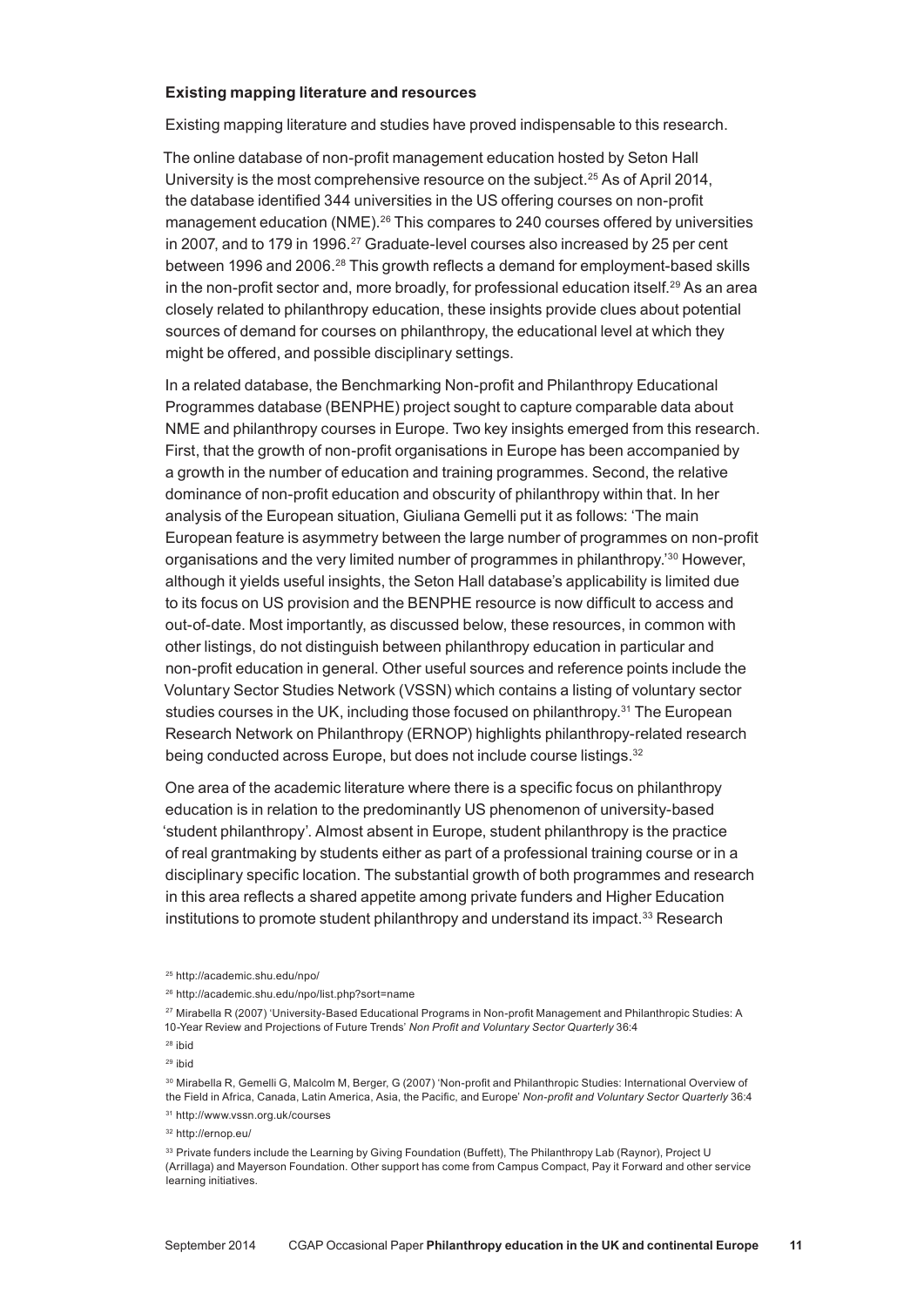has examined different types of student philanthropy programmes, the effectiveness of these programmes over the short and long term, and the purpose(s) they are intended to serve, especially in relation to fostering civic participation and cultivating professional skills.34

In Europe, the most detailed study of philanthropy education was written by David Carrington and published in 2009. 35 The report examined the philanthropy 'knowledge landscape', based on interviews with over 40 informants across Europe. Structured in four parts, Carrington's work first of all highlighted views on the extent of learning and use of research within the philanthropic and foundation sector. Second, it offered perspectives on the timeliness of the study at a moment of growing interest in philanthropy. Third, it identified some of the barriers to increasing philanthropy research and teaching. Finally, the author set out a vision, between 5–7 years after the inception of the report, of a thriving ecosystem of learning and teaching resources informing philanthropy practice. A follow‑up to this work was published in 2012, focused directly on the experience and needs of philanthropy practitioners.<sup>36</sup>

Carrington's report highlighted considerable challenges and opportunities, especially the need to bridge gaps between academics and practitioners, create a shared language around European philanthropy, build a philanthropy education 'marketplace' and increase the production and access of data. In so doing, the report provided useful insights into the necessary interventions and investments that would help to overcome some of the challenges. However, due to resource constraints, the report did not provide detailed data on existing educational provision. Its initial audit identified 115 university‑based centres in Europe that provide 'some form of research and teaching that could be relevant to the philanthropic sector' but states that 'it was often difficult to unpick within all this data the research work or teaching activity which met the definition of philanthropy that this project has used'.37 Much of the effort of the current study, as set out in Part 2, is precisely to unpick this content and provide a benchmark of existing provision. It is hoped that this will be complementary to the interpretive insights and interview data contained in Carrington's report as well as material from interviews summarised in Part 3.

#### **Conceptualising the non‑profit space**

As noted above, existing resources rarely distinguish between courses on philanthropy in particular and those on non-profits in general. The tendency to subsume teaching about philanthropy within the orbit of teaching about non‑profits, and especially the management of non-profits, reflects a wider challenge in conceptualising the non-profit space. How should the various domains and spheres of the 'non-profit' field, including non‑profit management education, voluntary sector studies, civil society studies, social entrepreneurship and philanthropy fit together? One intriguing and prescient suggestion made by Giuliana Gemelli in 2007 was that a growing interest in social entrepreneurship and social investment may help overcome 'the big divide' between non‑profit organisations and philanthropy.38 Other scholars have highlighted the

<sup>34</sup> See, for example, Olberding J (2012) *Does Student Philanthropy Work? A Study of Long Term Effects of the 'Learning by Giving' Approach*, Innovative Higher Education and also Campbell D (2014) 'Practicing Philanthropy in Higher Education: Cultivating engaged citizens and non‑profit sector professionals' *Journal of Public Affairs Education*

<sup>35</sup> Carrington D (2009) *The Application of Learning and Research to the Practice of Philanthropy*

<sup>36</sup> Symonds J, Weisblatt K and Carrington D (2013) *Shedding Light on Our Own Practice* Alliance Publishing Trust

<sup>37</sup> Carrington D (2009) *The Application of Learning and Research to the Practice of Philanthropy*, p3

<sup>38</sup> Mirabella R, Gemelli G, Malcolm M, Berger, G (2007) 'Non-profit and Philanthropic Studies: International Overview of the Field in Africa, Canada, Latin America, Asia, the Pacific, and Europe' *Non‑profit and Voluntary Sector Quarterly* 36:4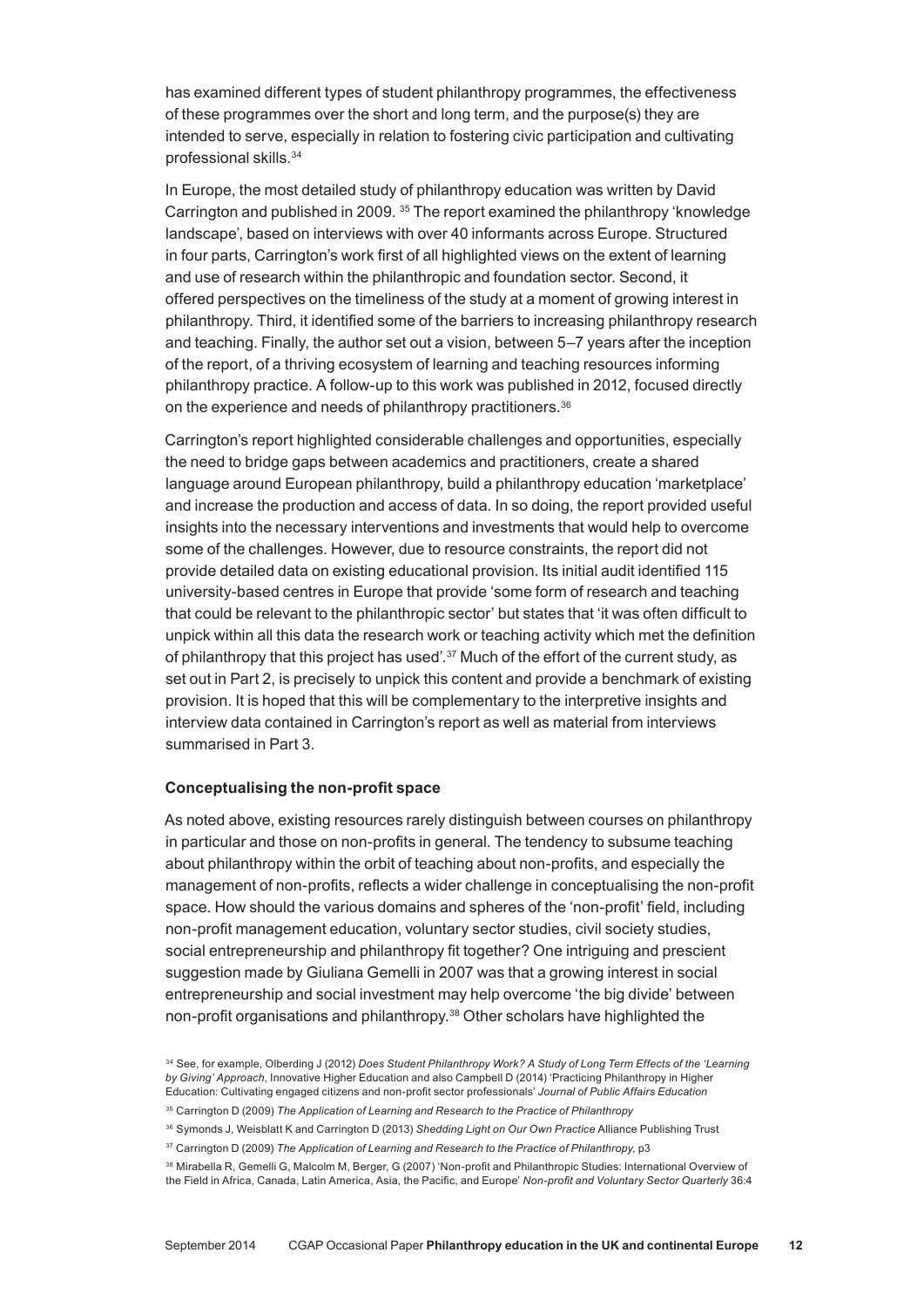amorphous and fragmented nature of the space, and the risk of what Antonin Wagner calls 'paradigm confusion'. Wagner articulates the need to distinguish between the origins of ideas of civil society on the one hand, and the third sector on the other as one antidote to this confusion.39 Moreover, Siobhan Daly has pointed to the inherent ambiguity of the term philanthropy itself, drawing on typologies of essentially contested concepts articulated by W B Gaille.40

#### **The focus on philanthropy education**

Notwithstanding these challenges, there are several compelling rationales for the specific focus on philanthropy education, whilst allowing for its multi‑disciplinary rooting and its distinctive position within the non‑profit sphere.

First, the specific focus on philanthropy is justified by its growing scale and influence. Its relative independence from both state and market raises important questions for researchers about its roles, functions and accountability in liberal democracies.41 Government retrenchment has sharpened these developments and generated interest in philanthropy's involvement in addressing social issues. $42$  The volume of private money for public purposes, the growing infrastructure around giving including private banks, family offices, advisory services and member associations all reflect the need for greater scholarly attention to understand its emerging significance.<sup>43</sup>

A second reason for treating and defining philanthropy education distinctly is that it enables us to home in on philanthropy's unique characteristics and bring them into sharper focus. The picture and structure of philanthropy education is likely to become clearer as a distinct body of knowledge about philanthropy emerges. That body of knowledge is likely to be inter-disciplinary in nature but will treat philanthropy as an institution in its own right as well as a source of income for the non-profit sector. This will help avoid the risk of conceptual slippage that can occur when philanthropy is conflated with related concepts such as fundraising or related fields such as social entrepreneurship or non‑profit management.

Third, there is a growing demand for knowledge about philanthropy from both theoretical and practical perspectives.44 The interest generated by the *Family Foundations Giving Trends* series, which analysed the spending of the UK's largest foundations, and the *Million Pound Donors* reports were early indicators of this appetite.45 The professionalisation of foundations in countries as diverse as Portugal, Germany, Switzerland, Netherlands, France and the UK have also increased demand for relevant education, research and training. These developments make a study of philanthropy education provision timely.

intervening period.

<sup>39</sup> Wagner A (2012) 'Third sector vs civil society: a critical discourse relating to intermediate organisations' *Voluntary Sector Review*

<sup>40</sup> Daly S (2012) 'Philanthropy as an Essentially Contested Concept' Voluntas: *International Journal of Voluntary and Non‑profit Organizations* vol 23, no 3

<sup>41</sup> See Prewitt, K et al '*The Legitimacy of Philanthropic Foundations* (2006, Russell Sage Foundation) for a discussion of foundations' relative freedom as private actors for the public good; and Reich R 'What are foundations for?' (2013, *Boston Review*) for a discussion of foundations' 'awkward' role in a democracy.

<sup>42</sup> eg Almog‑Bar M and Zychlinski E (2012) 'A Facade of Collaboration: Relationships between philanthropic foundations and the government in social policymaking in Israel' *Public Management Review* 14,6,pp 795–814

<sup>43</sup> eg Eikenberry A M (2006) 'Philanthropy and Governance' *Administrative Theory & Practice* 28,4, pp 586–592 <sup>44</sup> This trend was identified in David Carrington's report in 2009 and the interest in philanthropy has grown in the

<sup>45</sup> Pharoah C and Keidan C *Family Foundation Giving Trends* Alliance Publishing Trust; and Breeze B *Coutts Million Pound Donors Report*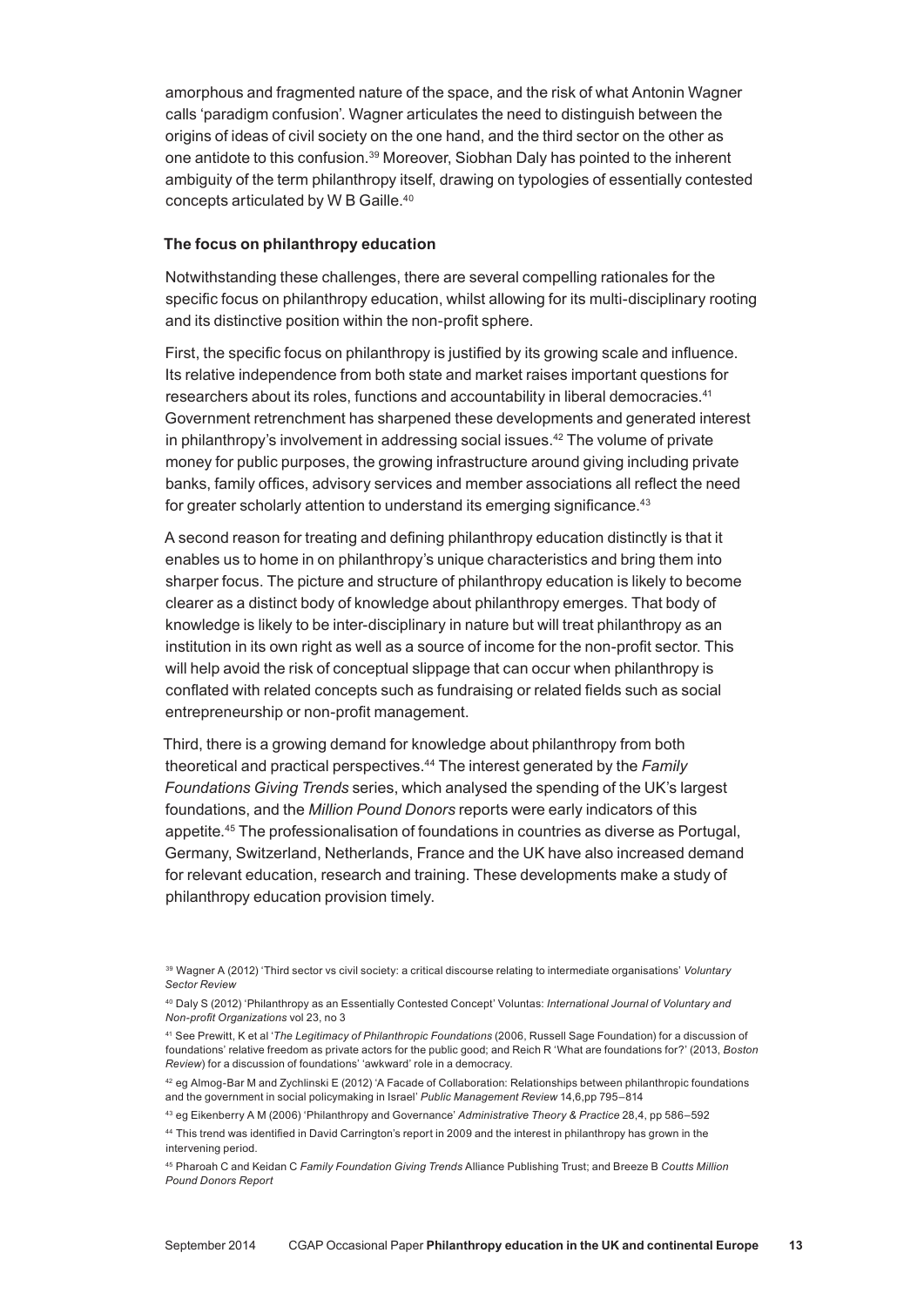Whilst a renewed focus on philanthropy education is compelling, the relationship between philanthropy and fundraising needs careful attention. The place of fundraising and fundraising education alongside philanthropy and philanthropy education raises conceptual and terminological questions. In some ways, fundraising is the inverse of philanthropy. If philanthropy is the 'giving', then fundraising is the 'getting'. In that sense, both the practices, and the study of the practices, are symbiotic, mutually supporting and pedagogically linked. But viewed from another perspective, philanthropy is a site of relational and expressive behaviour with its own institutions, traditions, values and norms quite separate from fundraising. These overlaps – and differences – suggest that vigilance is required when designing academic courses, to avoid the risk of paradigm confusion noted above.46

For the sake of consistency, this study did not include courses or training on fundraising under the rubric of philanthropy education. The number of university‑based fundraising courses and training in Europe is currently limited so, in practice, the exclusion of fundraising courses does not significantly change the overall picture. However, the demand for funding and need to recruit and retain fundraising staff with specialist skills is likely to increase the provision of courses on fundraising, either university or consultancy‑based. In turn, this may increase the entanglement of fundraising and philanthropy, already visible across the fundraising sector.

# **1.4 Definitions and terminology**

For the purposes of this research, philanthropy education is defined as 'the study of, or training in, the history, theory and practice of private contributions of money or other resources with a primary goal to benefit the public good'.<sup>47</sup> The definition is applied using the following criteria:

- **Degrees and courses with 'philanthropy' in the title at Higher Education institutions** within the European Union.
- Courses where teaching about philanthropy constitutes a significant proportion of the curriculum.
- Courses identified by the instructor as teaching about philanthropy, subject to the above.
- Courses offered by self-indentified academic centres and chairs of philanthropy, subject to the above.

The contribution of time through volunteering is excluded to limit the scope of the project to manageable proportions.

To most accurately capture the subjects of enquiry, the terms *teaching about philanthropy, teaching of philanthropy,* and *philanthropy education* are used throughout the research.

*Teaching about philanthropy* is specific: it focuses on where and how philanthropy is *taught* rather than where it is *researched,* whilst acknowledging the major overlap between the two. It is also neutral: the project aims to understand philanthropy

<sup>46</sup> The recently created 'Johns Hopkins Medicine *Philanthropy* Institute' in the US illustrates this point. It has philanthropy in the title but is focused on fundraising research and practice.

<sup>&</sup>lt;sup>47</sup> This is close to the European Research Network On Philanthropy (ERNOP) definition of philanthropy as 'voluntary private contributions of money, time or other resources with a primary goal to benefit the public good'.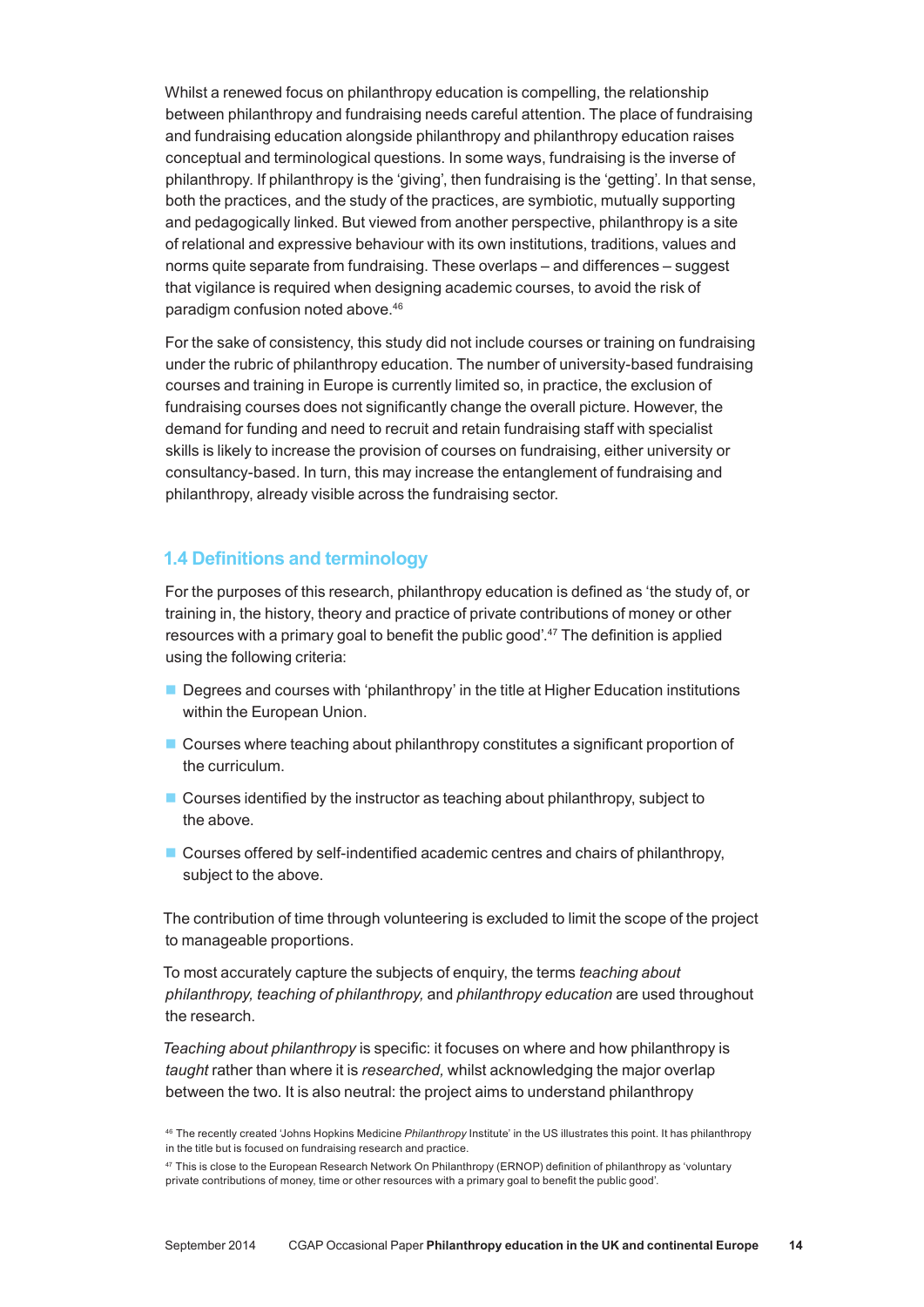education without casting judgement on whether philanthropy should be promoted or whether the study of the subject should be located within specific disciplines. For this reason, these terms were preferred to *teaching philanthropy*, which could have more directive or vocational connotations.

# **1.5 Research challenges, sources and method of analysis**

# **Research challenges**

The focus on philanthropy education brought numerous challenges to the *process* of the research:

First, there was no single source of data on philanthropy education in Europe. Rather, data had to be gathered from multiple sources, listings and languages. Data was often located within domains of study such as non‑profit management and voluntary sector studies, which have achieved a greater level of academic specialisation. Thus, philanthropy education had to be *disaggregated*. Sometimes, it also had to be *discovered,* buried within degrees and other courses on the voluntary sector and only illuminated through correspondence with research informants.

Second, the very limited provision of philanthropy education, especially in some parts of Europe, resulted in a small sample. As such, the study is of an exploratory rather than exhaustive nature.

Third, the meaning of philanthropy in Europe is not uniform. Philanthropy in the UK, for example, closely resembles the American tradition and is more often compared with the US than continental Europe. In the Netherlands, the idea of philanthropy generally applies to the non‑profit sector as a whole, including fundraising organisations. Elsewhere, philanthropy has negative connotations, even those with strong traditions of giving. This is significant because the terminology of philanthropy was employed at the heart of this research. Sometimes the use of related terms such as 'giving' or 'foundations' were helpful in mitigating this challenge. The varying degrees of comfort and familiarity with the term inevitably affect educational provision. A major challenge was identifying a common barometer of philanthropy, and gathering consistent data about where it was taught across Europe, when different meanings and attitudes are ascribed to philanthropy both within and between countries.

Finally, time constraints meant that it was not possible to cover the whole European landscape comprehensively, particularly where data was less accessible. Whilst this research aims to provide a helpful starting point and a contribution to an evolving picture, the data is incomplete and uneven in some places. Where that is the case, reference is made to the relevant omission.

# **Sources**

In order to gather data relating to the scale and scope of teaching about philanthropy at European universities, the following research approach was adopted:

First, existing published research and the 'mapping' literature was reviewed, as described above.

Second, an extensive online search of philanthropy courses was conducted. Multiple search terms included: philanthropy, giving, grantmaking, foundation, stiftung,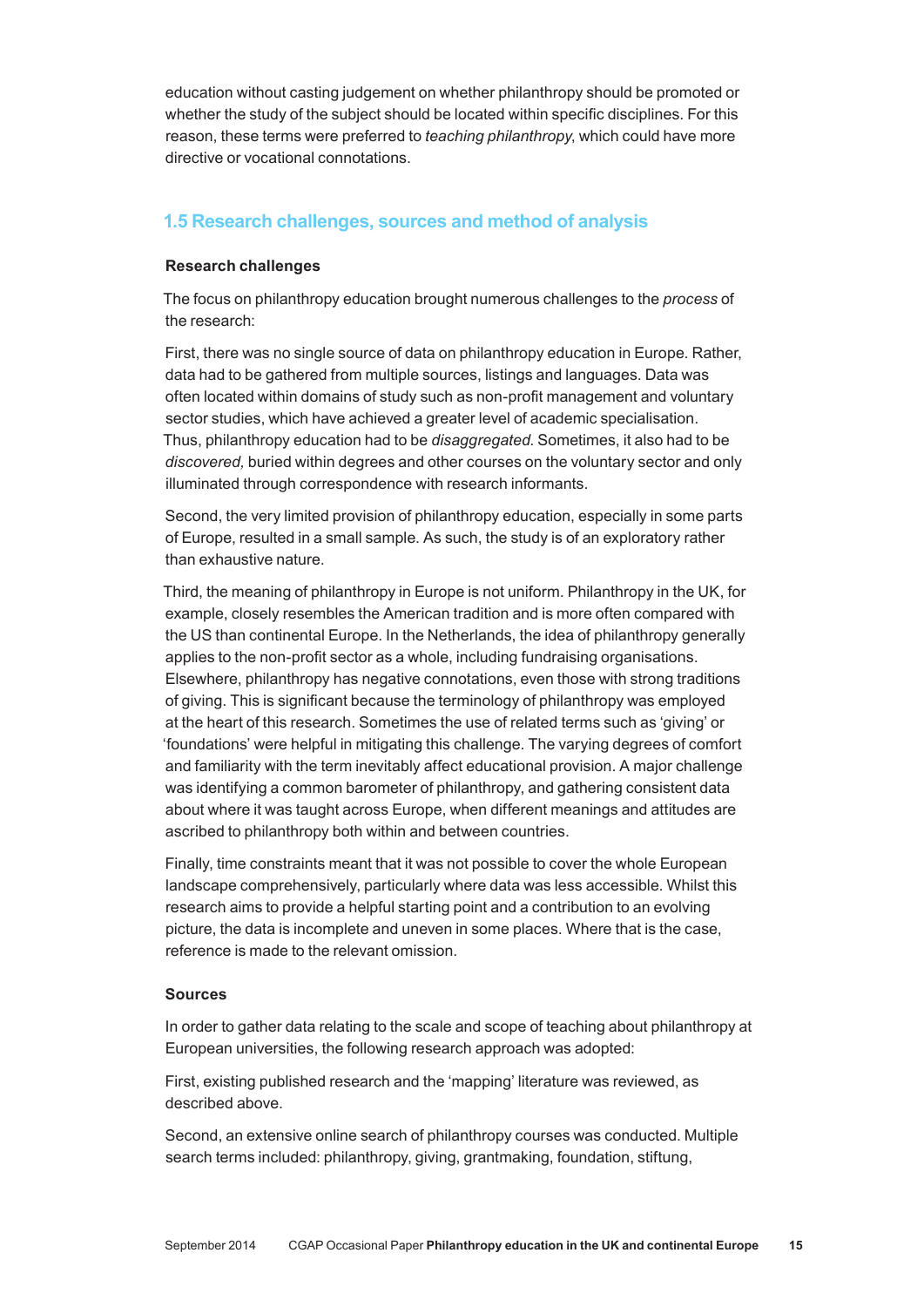non‑profit, education, teaching, courses, module, degree, centre, Europe, university, Higher Education institution, business school.

Third, various listings of educational provisions were reviewed. These included: prospects.ac.uk and UCAS, which contain searchable databases of course listings for British universities; Voluntary Sector Studies Network (VSSN), which lists courses on the UK voluntary sector including on philanthropy; the European Research Network on Philanthropy (ERNOP), referred to above, which provides country‑specific information and a platform for research collaboration; Benchmarking Non Profit and Philanthropy Educational Programmes (BENPHE), courses listing; information from the European Foundation Centre; and the appendix of David Carrington's 2009 report *The Application of Learning and Research to the Practice of Philanthropy*, information from philanthropy centre websites and research informants from across the continent.

Fourth, the researcher reviewed the websites of dedicated academic centres and chairs of philanthropy operating at universities across Europe.

Fifth, academic informants who research and/or teach about philanthropy were contacted to share course materials and elaborate on specific questions related to published information.

Finally, to deepen this understanding, 18 semi‑structured interviews were conducted with stakeholders, comprising senior university staff, foundation directors, philanthropists, academics and philanthropy course instructors.

Data was collected on 20 countries in total. This included 18 out of 28 member states of the European Union, and two non‑EU member states, Norway and Switzerland. Due to limitations of time and capacity, the research did not include the following countries: Bulgaria, Cyprus, Croatia, Greece, Hungary, Luxembourg, Malta, Poland, Romania, Slovakia and Slovenia. Data was analysed and then tabulated within the following domains:

- country course
- university  $\blacksquare$  training
- $\blacksquare$  centre ■ discipline
- degree  $\blacksquare$  level

## **Method of analysis**

The basic unit of analysis for philanthropy education in Europe was data gathered under the following headings: country, university, academic centre, degree, course, training, discipline, educational level and qualification. Further details on philanthropy course modules and professional training were then collected. Where available, links to these modules are provided in the text. Where specific information was not available, this is noted in the text or footnotes.

As this study represents a first attempt at capturing current provision, there are significant gaps and omissions; the findings represent a work in progress and are a presentation of the information which it was possible to collect within the resources and timeframe of this study. They are intended as a contribution to an evolving picture rather than a definitive index. Drawn in early 2014, this picture of the European philanthropy education landscape will require updating as provision evolves in the years ahead.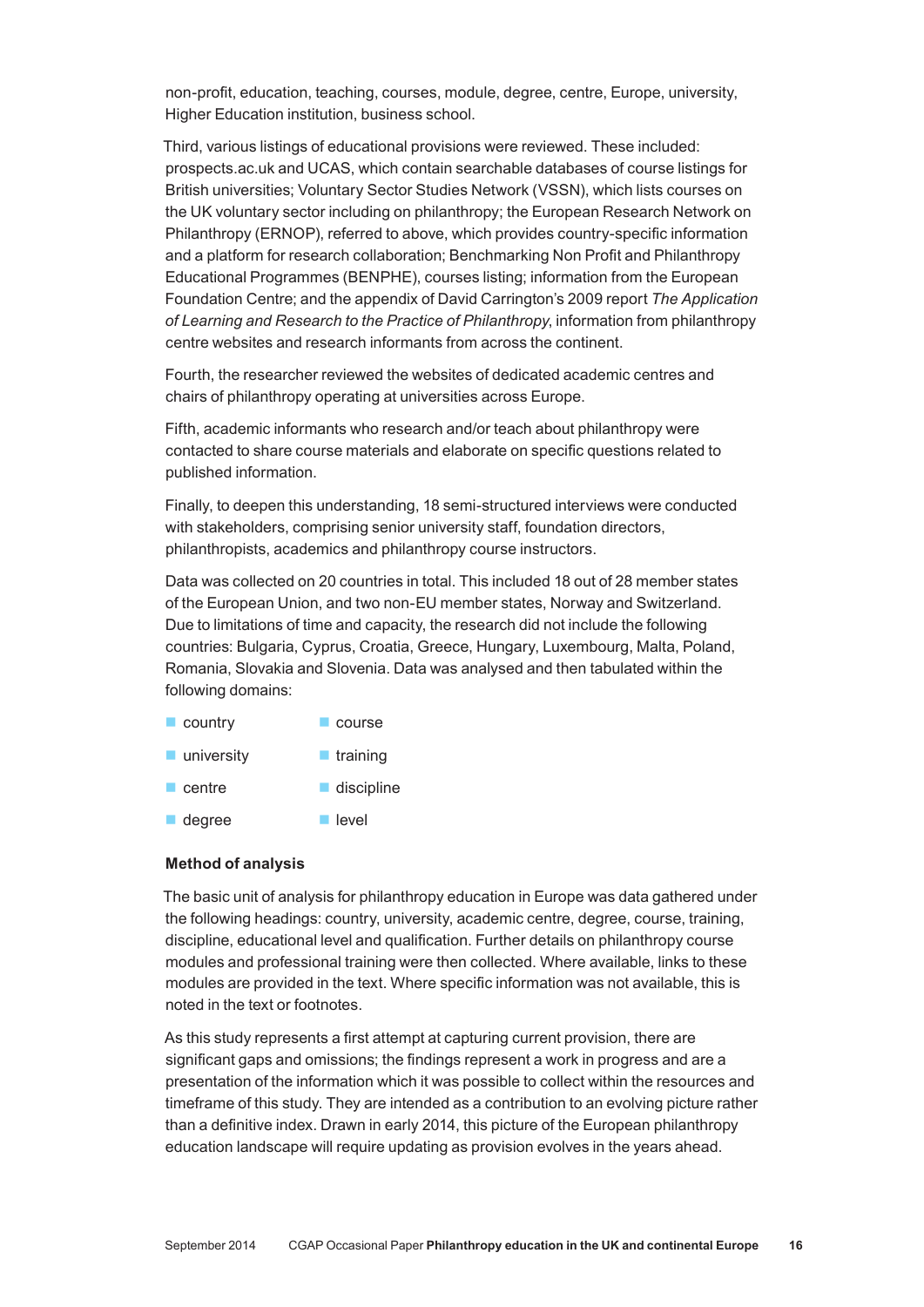# Part 2 **Scale and scope of philanthropy education in Europe**

# **2.1 Introduction**

This part presents and analyses the landscape of university‑based philanthropy education in Europe and investigates the stage of development and degree of specialisation that exist today. The research findings reveal a sparse but not barren landscape. The continent is home to academic centres and chairs on philanthropy, research networks and a scattering of courses, modules and executive training. However, in some parts, there was limited evidence of philanthropy education. 'Not much here' was a common refrain, especially in Eastern and Northern European countries. Yet philanthropy education was still discernible both in the educational provision of closely related subjects, such as non‑profit management, voluntary sector studies or social entrepreneurship, and within disciplines such as history, economics and political science where scholars took a specific interest in the subject.

# **2.2 At a glance: Philanthropy education in Europe**

Table 1 below provides a snapshot of philanthropy education in Europe today. It shows the countries and universities where teaching about philanthropy takes place and the kinds of provision offered including academic centres, degrees, courses and professional training. Stand‑out findings include:

- Over half the countries surveyed (11 out of 20) offer some university-based philanthropy education.
- 24 Higher Education institutions offer some philanthropy education provision, including 20 unique course modules and 16 professional training courses.
- **There are three universities offering Masters degrees in philanthropy or degrees in** which philanthropy was a core component.
- $\blacksquare$  There are eight dedicated academic centres of philanthropy, the majority of which were established since 2000.
- $\blacksquare$  There are two academic chairs in philanthropy.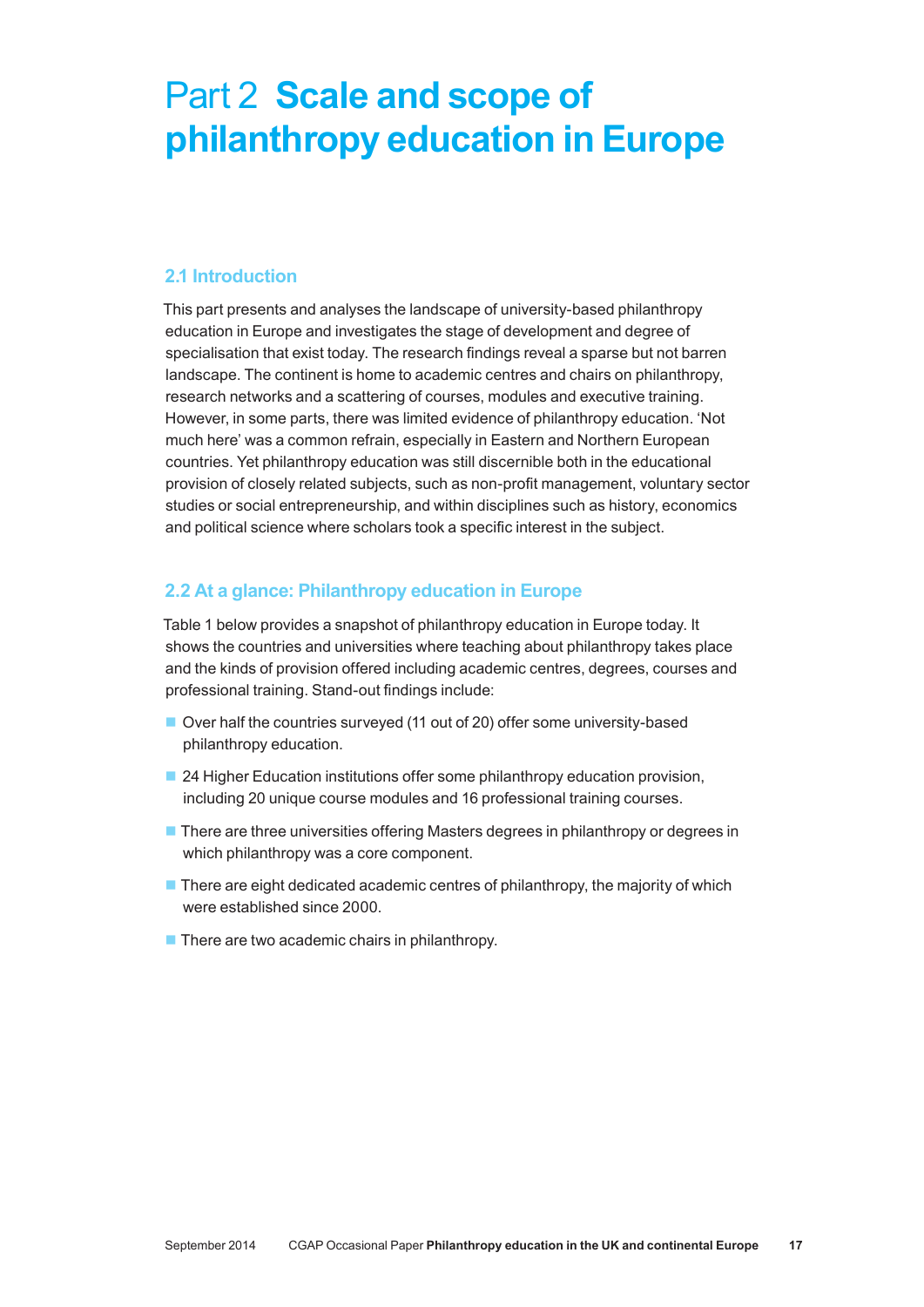### **Table 1: Philanthropy education at a glance**<sup>48</sup>

### *Key to symbols:*

- **P** provision is present
- **×** available data indicated no provision at time of study
- **–** no data collected for this country

| Country                         | <b>University</b>                                    | Centre/Chair on Degree in<br>philanthropy | philanthropy          | Course(s) in<br>philanthropy | Professional<br>training |
|---------------------------------|------------------------------------------------------|-------------------------------------------|-----------------------|------------------------------|--------------------------|
| <b>Austria</b>                  | Vienna<br>University of<br>Economics<br>and Business | $\boldsymbol{\times}$                     | $\boldsymbol{\times}$ | P                            | $\times$                 |
| <b>Belgium</b>                  | University of<br>Liege, HEC<br>Management<br>School  | P                                         | ×                     | P                            | $\times$                 |
| <b>Bulgaria</b>                 |                                                      |                                           |                       |                              |                          |
| <b>Croatia</b>                  |                                                      | $\overline{\phantom{a}}$                  |                       |                              |                          |
| <b>Czech</b><br><b>Republic</b> |                                                      | ×                                         | ×                     | ×                            | $\times$                 |
| <b>Cyprus</b>                   |                                                      | -                                         |                       | $\overline{\phantom{0}}$     |                          |
| <b>Denmark</b>                  |                                                      | $\boldsymbol{\times}$                     | ×                     | ×                            | ×                        |
| <b>Estonia</b>                  |                                                      | $\boldsymbol{\times}$                     | ×                     | ×                            | ×                        |
| <b>Finland</b>                  |                                                      | $\boldsymbol{\times}$                     | ×                     | ×                            | ×                        |
| <b>France</b>                   | <b>ESCP</b><br><b>Business</b><br>School             | ×                                         | ×                     | P                            | ×                        |
|                                 | <b>ESSEC</b><br><b>Business</b><br>School            | P                                         | ×                     | P                            | ×                        |
|                                 | Sciences Po                                          | ×                                         | ×                     | P                            | ×                        |
|                                 | <b>HEC</b><br>School of<br>Management                | ×                                         | ×                     | P                            | ×                        |
| Germany                         | European<br><b>Business</b><br>School                | ×                                         | ×                     | ×                            | P                        |
|                                 | Jena<br>University                                   | $\!\times\!$                              | ×                     | ×                            | $\mathsf{P}$             |

<sup>48</sup> See sections 1.5 and 2.2 above for further information on how data was collected. The Centre for Sustainable Philanthropy at Plymouth University was established in early 2014 shortly after the conclusion of the data collection process. The Centre includes a Professorship in Philanthropic Psychology as well as teaching, training and other activities.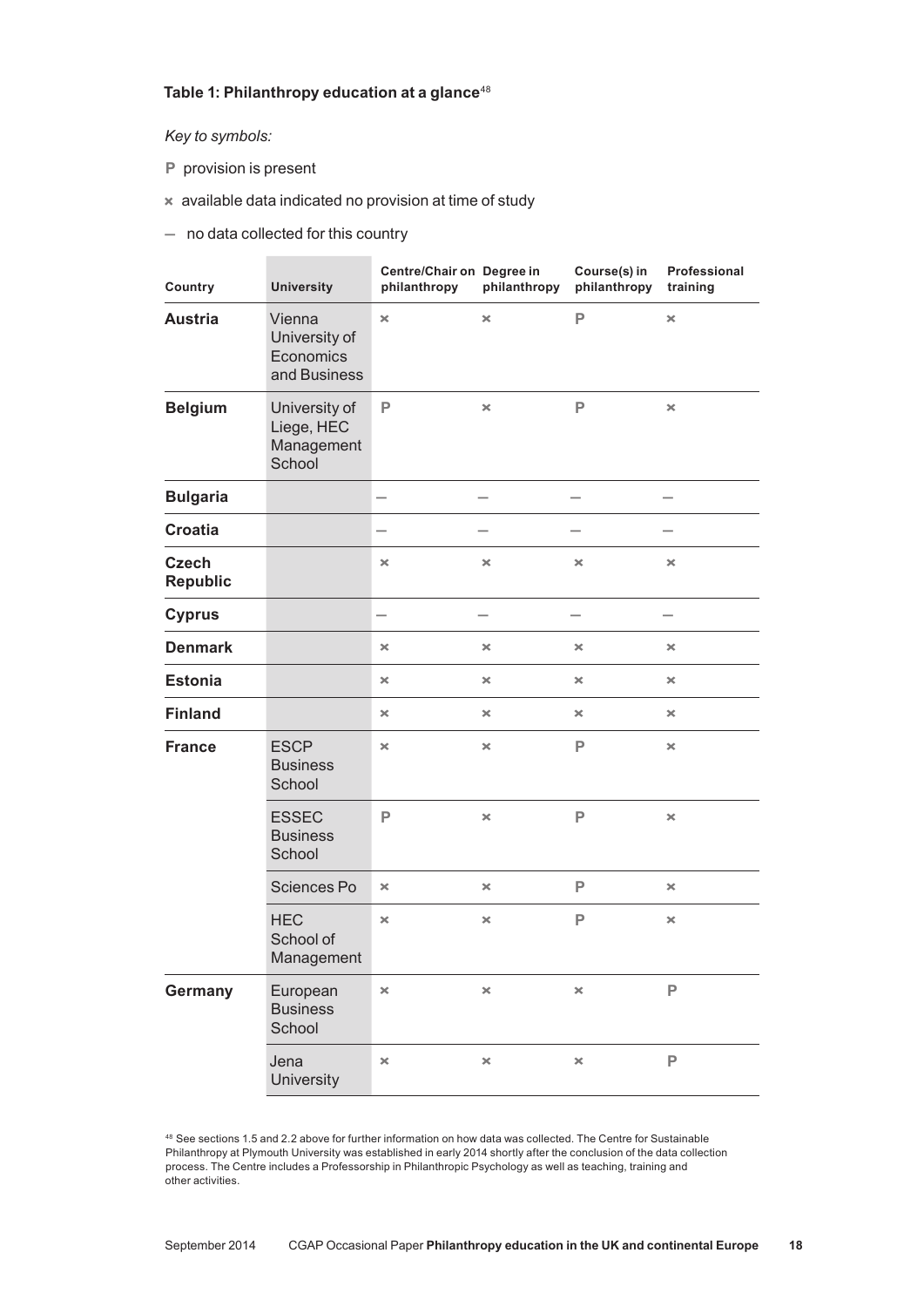| Country                              | <b>University</b>                                | Centre/Chair on Degree in<br>philanthropy | philanthropy   | Course(s) in<br>philanthropy | Professional<br>training |
|--------------------------------------|--------------------------------------------------|-------------------------------------------|----------------|------------------------------|--------------------------|
|                                      | University of<br>Heidelberg                      | P                                         | ×              | $\boldsymbol{\times}$        | P                        |
|                                      | University of<br><b>Munster</b>                  | $\pmb{\times}$                            | ×              | P                            | P                        |
| <b>Greece</b>                        |                                                  | -                                         |                |                              |                          |
| <b>Hungary</b>                       |                                                  | $\overline{\phantom{0}}$                  |                |                              |                          |
| <b>Italy</b>                         | Bologna<br>University                            | P                                         | P              | P                            | $\times$                 |
| Latvia                               |                                                  | ×                                         | $\pmb{\times}$ | $\pmb{\times}$               | $\pmb{\times}$           |
| Lithuania                            | <b>LCC</b><br>International<br><b>University</b> | P                                         | ×              | P                            | P                        |
| Luxembourg                           |                                                  |                                           |                |                              |                          |
| <b>Malta</b>                         |                                                  |                                           |                |                              |                          |
| <b>Netherlands</b>                   | <b>VU University</b><br>Amsterdam                | P                                         | ×              | P                            | P                        |
|                                      | Erasmus<br>University<br>Rotterdam               | P                                         | ×              | $\pmb{\times}$               | P                        |
|                                      | Windesheim<br>University                         | $\boldsymbol{\times}$                     | ×              | P                            | P                        |
| <b>Norway</b>                        |                                                  | ×                                         | ×              | $\boldsymbol{\times}$        | ×                        |
| <b>Poland</b>                        |                                                  | $\overline{\phantom{0}}$                  |                |                              |                          |
| Portugal                             | University<br>Institute of<br>Lisbon             | ×                                         | ×              | $\times$                     | $\mathsf{P}$             |
|                                      | University of<br>Lisbon                          | $\boldsymbol{\times}$                     | $\pmb{\times}$ | $\pmb{\times}$               | P                        |
| <b>Republic of</b><br><b>Ireland</b> |                                                  | ×                                         | ×              | $\pmb{\times}$               | $\pmb{\times}$           |
| Romania                              |                                                  |                                           |                |                              |                          |
| <b>Slovakia</b>                      |                                                  |                                           |                |                              |                          |
| Slovenia                             |                                                  |                                           |                |                              |                          |
| Spain                                | CEU San<br>Pablo<br><b>University</b>            | ×                                         | ×              | $\times$                     | P                        |
| <b>Sweden</b>                        |                                                  | ×                                         | ×              | ×                            | ×                        |
| <b>Switzerland</b>                   | University of<br><b>Basel</b>                    | P                                         | ×              | P                            | P                        |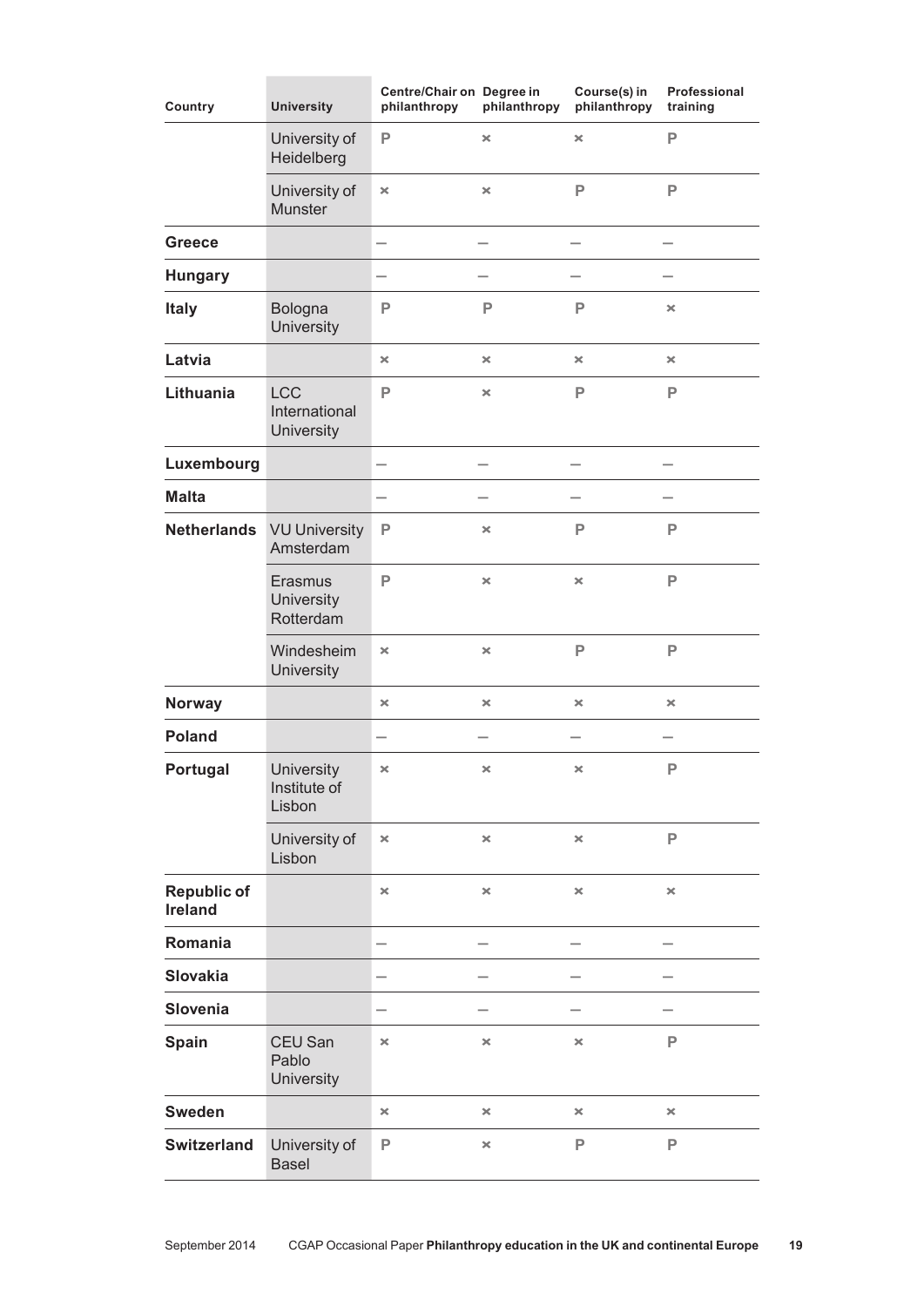| Country   | <b>University</b>                                                | Centre/Chair on Degree in<br>philanthropy | philanthropy          | Course(s) in<br>philanthropy | Professional<br>training |
|-----------|------------------------------------------------------------------|-------------------------------------------|-----------------------|------------------------------|--------------------------|
| <b>UK</b> | City<br><b>University</b>                                        | P                                         | P                     | P                            | P                        |
|           | Cass<br><b>Business</b><br>School                                |                                           |                       |                              |                          |
|           | <b>Northumbria</b><br><b>University</b>                          | $\times$                                  | P                     | P                            | $\times$                 |
|           | University of<br>Cambridge<br>Judge<br><b>Business</b><br>School | $\pmb{\times}$                            | $\boldsymbol{\times}$ | $\boldsymbol{\times}$        | P                        |
|           | University of<br>Kent                                            | P                                         | $\boldsymbol{\times}$ | P                            | $\times$                 |
|           | University of<br><b>St Andrews</b>                               | $\boldsymbol{\times}$                     | $\boldsymbol{\times}$ | P                            | $\times$                 |

# **2.4 Philanthropy education by country**

Philanthropy education is most developed in France, Germany, Italy, Netherlands and UK. In Austria, Belgium, Italy, Lithuania, Portugal and Spain, limited teaching about philanthropy takes place. In most Northern and Eastern European countries, philanthropy education was only discernible within related subjects or altogether absent. France, Lithuania, Netherlands and the UK are featured in more detail in Section 2.9 below.

# **Table 2: Status of philanthropy education by country**<sup>49</sup>

A cumulative points system was used to gain a basic understanding of the distribution and extent of philanthropy education provision across Europe. Points were awarded as follows:

1 point per philanthropy degree 1 point per centre/chair 1 point for each course offered by a university 0.5 per training

| Country            | <b>Provision</b> |
|--------------------|------------------|
| UK                 | 11               |
| <b>Netherlands</b> | 6.5              |
| France             | 5                |
| Germany            |                  |

<sup>49</sup> The figures in Tables 2 and 3 are provisional and could change between the research collection period and date of publication. Employing a more expansive definition of philanthropy and/or including philanthropy research would also alter these scores.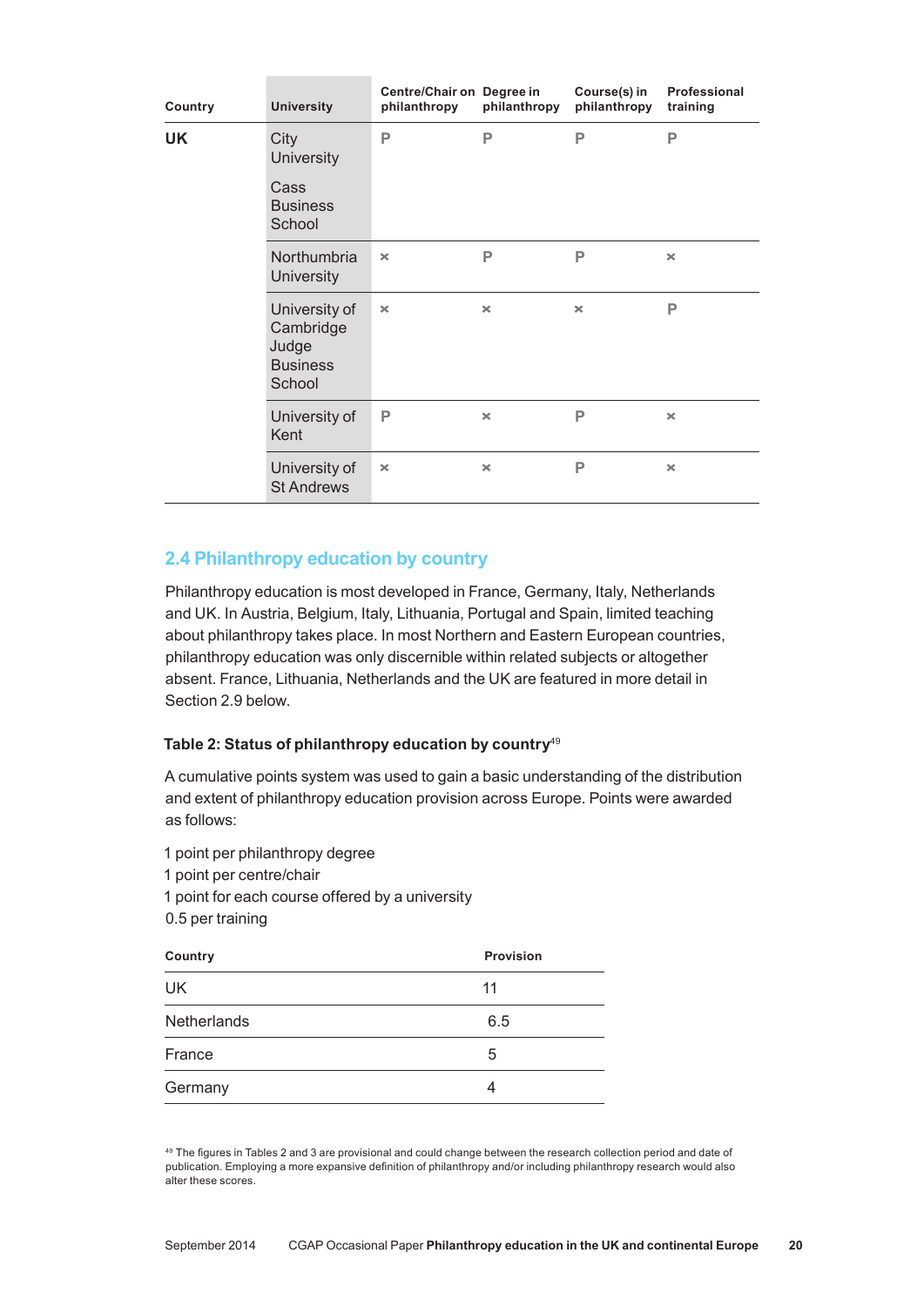| Country                                                                                   | <b>Provision</b> |
|-------------------------------------------------------------------------------------------|------------------|
| Italy                                                                                     | 4                |
| Switzerland                                                                               | 3.5              |
| Lithuania                                                                                 | 2.5              |
| Belgium                                                                                   | 2                |
| Portugal                                                                                  | 1                |
| Austria                                                                                   | 1                |
| Spain                                                                                     | 0.5              |
| Czech Republic, Denmark, Estonia, Finland,<br>Latvia, Norway, Republic of Ireland, Sweden |                  |

The UK, Netherlands, France, Germany and Italy offer the most teaching about philanthropy and foundations. All these countries possess academic centres or chairs underpinning their educational provision. Even in countries where no specific provision is identified, teaching about philanthropy exists, albeit in more limited forms – most often within the framework of courses on non‑profit management, the voluntary sector, public policy and social economy.

# **2.5 Philanthropy education by university**

A cumulative points system was also used to identify concentrations of philanthropy education within specific universities. Points were allocated as follows: 1 point per philanthropy degree 1 point per centre/chair 1 point for each course offered by a university

0.5 per training

# **Table 3: Philanthropy education provision by university**

| 4.5 |
|-----|
| 4   |
| 3.5 |
| 3   |
| 3   |
| 2.5 |
| 2   |
| 2   |
| 2   |
| 2   |
|     |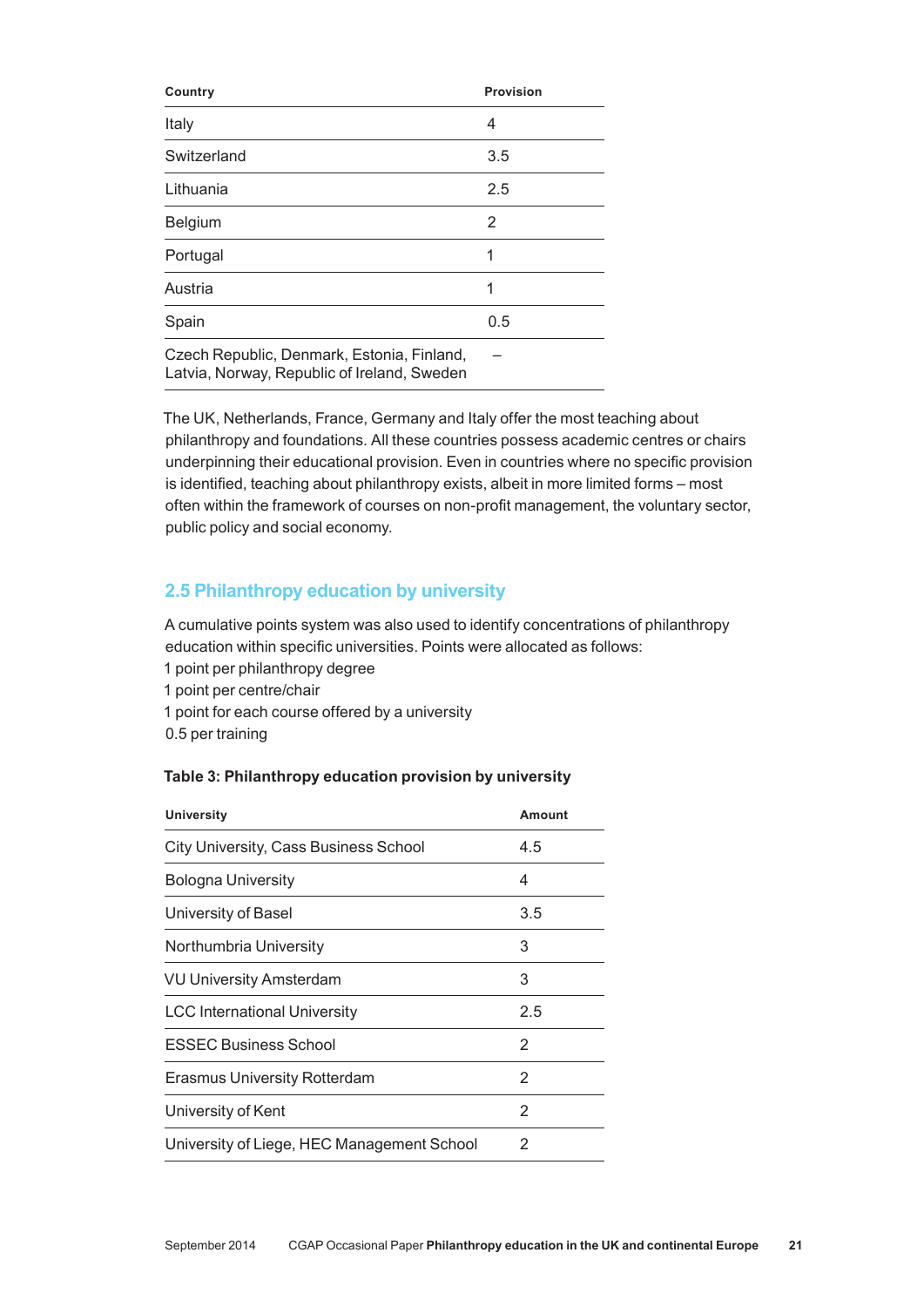| University                   | Amount |
|------------------------------|--------|
| University of Heidelberg     | 1.5    |
| University of Muenster       | 15     |
| <b>Windesheim University</b> | 1.5    |

City University London had the strongest philanthropy teaching concentration in Europe. Its provision includes a Masters degree, courses modules and accredited professional training. Bologna University (Italy), University of Basel (Switzerland), Northumbria University (UK) and VU University (Netherlands) also had significant concentrations. Other universities such as the University of Kent and Erasmus University Rotterdam, which have philanthropy centres only five years old, show potential to grow significantly in the coming years.

# **2.6 Dedicated academic philanthropy centres and chairs**

The presence of philanthropy centres and chairs are an important indicator of the development of a specialisation in philanthropy. They provide stability and an organisational base for research and teaching.

| Country        | <b>University</b>                                      | Centre/Chair                                                                                      | <b>Discipline</b>        |
|----------------|--------------------------------------------------------|---------------------------------------------------------------------------------------------------|--------------------------|
| <b>Belgium</b> | <b>Management School</b>                               | University of Liege, HEC Baillet-Latour Chair in Social Management<br>Investment and Philanthropy |                          |
| <b>France</b>  |                                                        | <b>ESSEC Business School ESSEC Chair in Philanthropy Business</b>                                 |                          |
| Germany        | University of Heidelberg                               | Centre for Social Investment Various                                                              |                          |
| <b>Italy</b>   | <b>Bologna University</b>                              | <b>Philanthropy and Social</b><br>Innovation Research Centre                                      | History                  |
| Lithuania      | <b>LCC</b> International<br>University                 | Institute for Philanthropy                                                                        | To be<br>determined      |
|                | <b>Netherlands</b> Erasmus University,<br>Rotterdam    | Erasmus Centre for<br><b>Strategic Philanthropy</b>                                               | Management/<br>Economics |
|                | <b>Netherlands</b> VU University,<br>Amsterdam         | Centre for Philanthropic<br><b>Studies</b>                                                        | Social Science           |
| UK             | <b>City University, Cass</b><br><b>Business School</b> | Centre for Charitable Giving<br>and Philanthropy                                                  | <b>Business</b>          |
| UK             | University of Kent                                     | Centre for Philanthropy                                                                           | Social Science           |
|                | <b>Switzerland</b> University of Basel                 | Centre for Philanthropy<br><b>Studies</b>                                                         | Economics                |
|                |                                                        |                                                                                                   |                          |

### **Table 4: Summary of dedicated philanthropy centres**

As Table 4 above shows, there are 10 academic centres or chairs in philanthropy spanning eight countries across Europe. This suggests potential for deepening interaction, creating synergies and fostering collaboration across the continent and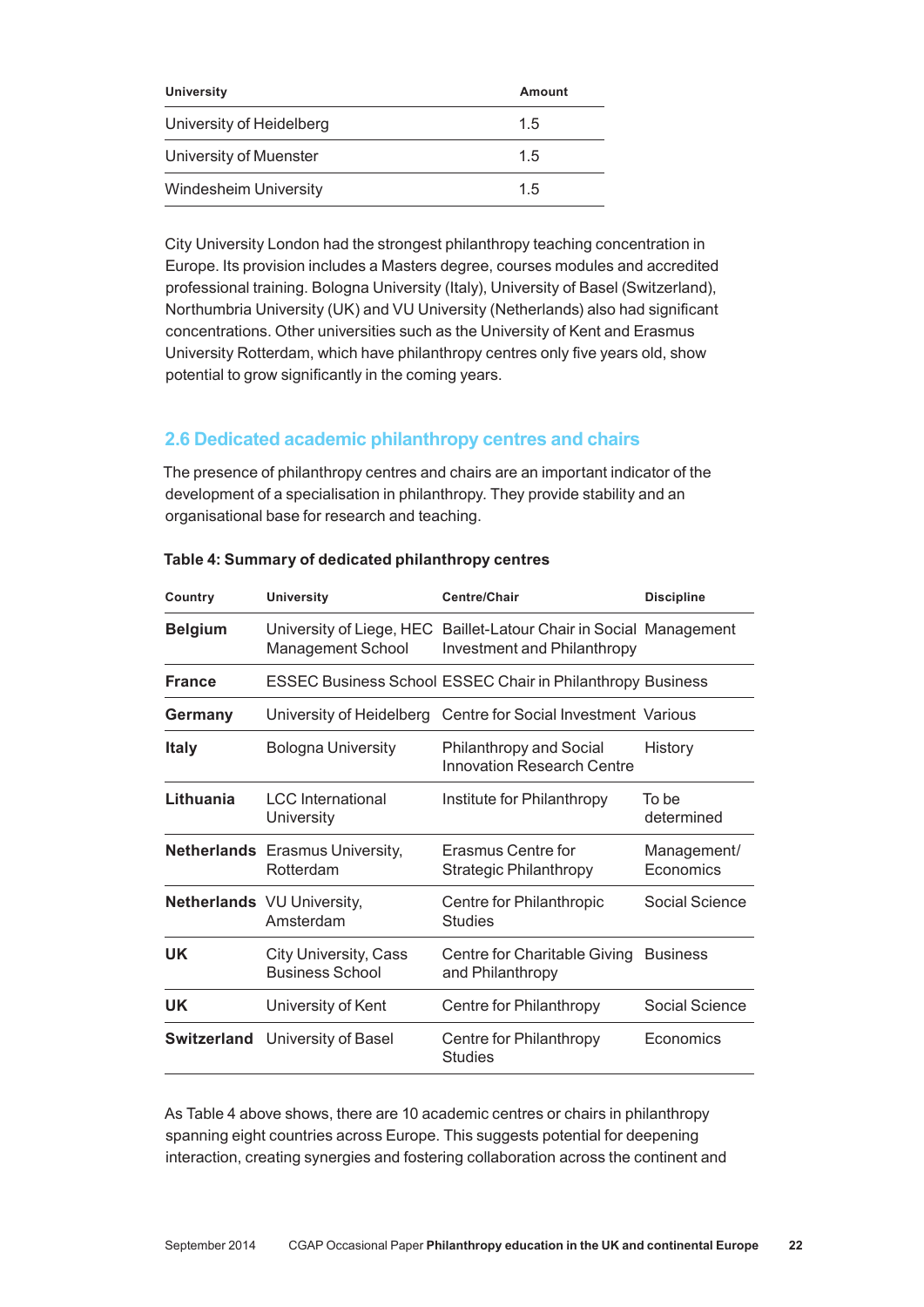beyond in the years ahead. However, there is considerable variation in size, remit and capacity across these centres and chairs. For example, the Centre for Social Investment in Heidelberg is well established and has conducted considerable research on foundations but its current teaching on the subject is limited. The Chair in Philanthropy at ESSEC is a significant innovation in the French landscape but is currently structured on rolling terms rather than on an endowed basis. The Institute for Philanthropy at LCC in Lithuania had just been established at the time of research so its trajectory and direction will be clearer by 2015.

# **2.7 Philanthropy courses, degrees and training**

Courses, degrees and training comprise basic units of higher education teaching. Philanthropy education within these units is set out below. To be counted as philanthropy education, philanthropy had to be included in the title of the provision and/or be a core component.

# **Courses**

The research identified 20 courses on philanthropy at 16 Higher Education institutions across Europe. Table 5 below lists these courses.

| Country        | <b>University</b>                                                     | Lead discipline      | <b>Course title</b>                                                   | <b>Level and</b><br>qualification                         |
|----------------|-----------------------------------------------------------------------|----------------------|-----------------------------------------------------------------------|-----------------------------------------------------------|
| <b>Austria</b> | <b>WU Vienna</b><br>University of<br><b>Business and</b><br>Economics | <b>Business</b>      | Societal<br>Perspectives<br>on Nonprofit<br>management                | UG                                                        |
| <b>Belgium</b> | University of<br>Liege, HEC<br>Management<br>School                   | <b>Business</b>      | Foundations and<br>Philanthropy: From<br>Theory to Action             | PG<br><b>Masters</b>                                      |
| <b>France</b>  | <b>HEC School of</b><br>Management,<br>Paris                          | Management           | Philanthropy<br>Management                                            | PG<br><b>Masters</b>                                      |
|                | <b>ESCP Business</b><br>School, Europe                                | Management           | Philanthropy<br>and Social<br>Entrepreneurship                        | PG<br><b>Masters</b>                                      |
|                | <b>ESSEC</b><br><b>Business</b><br>School                             | <b>Business</b>      | Philanthropy:<br>Strategy and<br>Impact                               | PG<br>Masters in<br>Management                            |
|                | Sciences Po                                                           | <b>Public Policy</b> | Social Science/ New Philanthropy,<br>Public Policy and<br>Development | PG<br>Masters in<br>International<br>Public<br>Management |

#### **Table 5: Philanthropy courses**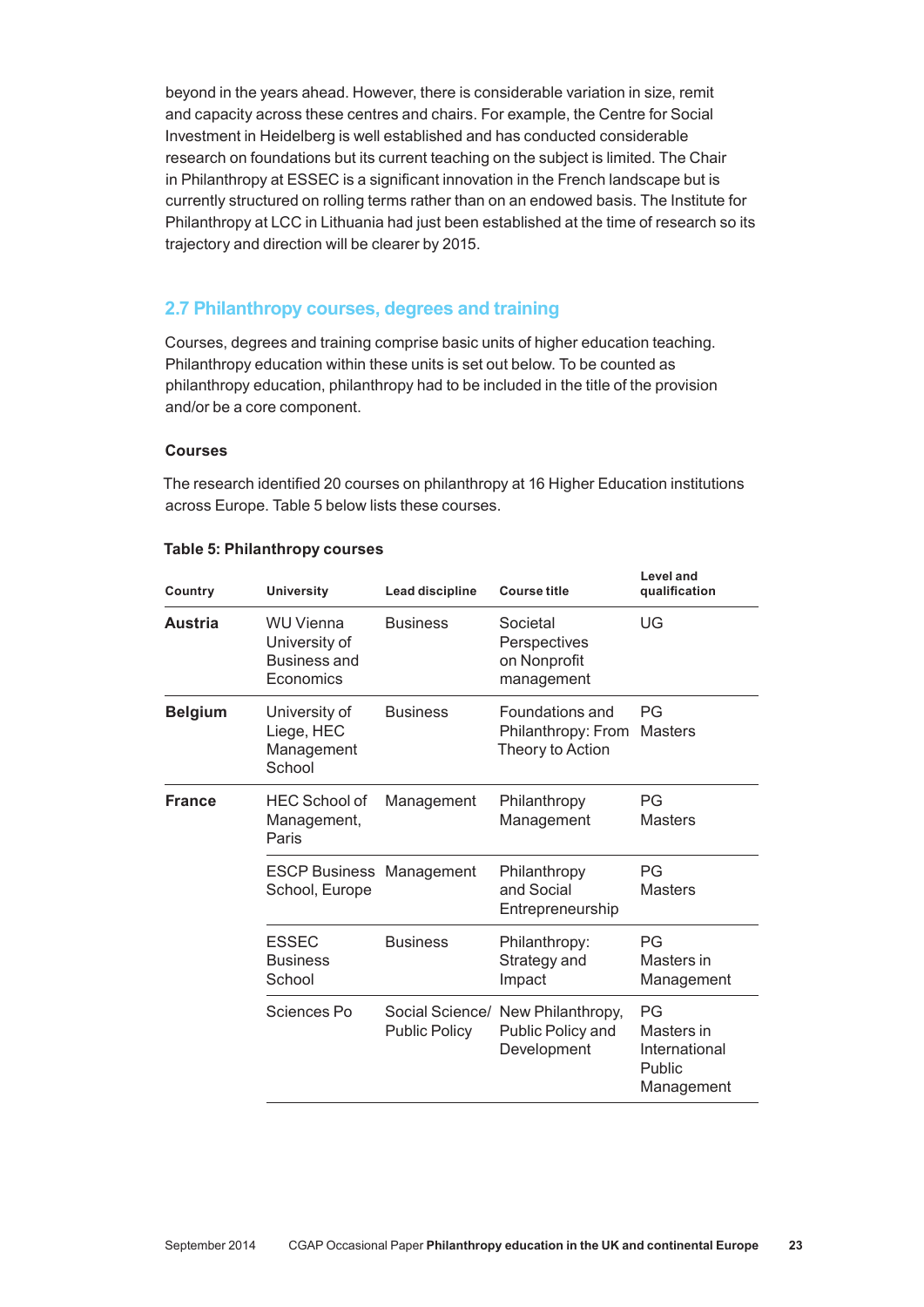| Country            | <b>University</b><br>Lead discipline                                |                           | <b>Course title</b>                                       | <b>Level and</b><br>qualification                                      |
|--------------------|---------------------------------------------------------------------|---------------------------|-----------------------------------------------------------|------------------------------------------------------------------------|
|                    | Sciences Po                                                         | Economics                 | New Philanthropy<br>and Social<br>Investing               | PG<br>Masters in<br>Economics and<br><b>Business</b>                   |
| Germany            | University of                                                       | Social Science            | Foundation                                                | ΡG                                                                     |
|                    | <b>Munster</b>                                                      |                           | Management                                                | Masters of<br>Non-profit<br>Administration                             |
| <b>Italy</b>       | Bologna                                                             | History                   | History of                                                | PG                                                                     |
|                    | <b>University</b>                                                   |                           | Philanthropy<br>and Non Profit<br>Organisations           | Masters in<br>Philanthropy<br>and Social<br>Innovation                 |
| Lithuania          | <b>LCC</b><br>International<br><b>University</b>                    | General<br><b>Studies</b> | Civil Society and<br>Philanthropy                         | UG                                                                     |
|                    | <b>Netherlands</b> VU University<br>Amsterdam                       | Social Science            | Charitable Causes, UG<br>Non-profits, and<br>Philanthropy |                                                                        |
|                    | Windesheim<br>University                                            | <b>Business</b>           | Fundraising,<br>Grant Making and<br>Sponsorship           | UG                                                                     |
| <b>Switzerland</b> | University of<br><b>Basel</b>                                       | Economics                 | Foundation<br>Management<br>and Corporate<br>Philanthropy | UG<br><b>BSc</b>                                                       |
|                    | University of<br><b>Basel</b>                                       | Economics                 | Colloquium on<br>Foundations                              | UG<br><b>BSc</b>                                                       |
| UK                 | <b>City University</b><br>London, Cass<br><b>Business</b><br>School | <b>Business</b>           | Principles and<br>Practices of<br>Grant-making            | PG<br>MSc,<br>Grantmaking,<br>Philanthropy<br>and Social<br>Investment |
|                    | <b>City University</b><br>London, Cass<br><b>Business</b><br>School | <b>Business</b>           | Management of<br>Grant-making                             | PG<br>MSc,<br>Grantmaking,<br>Philanthropy<br>and Social<br>Investment |
|                    | Northumbria<br><b>University</b>                                    | Social Science            | Philanthropy,<br>Giving and<br>Volunteering               | PG<br>MSc,<br>International<br>Development<br>with<br>Philanthropy     |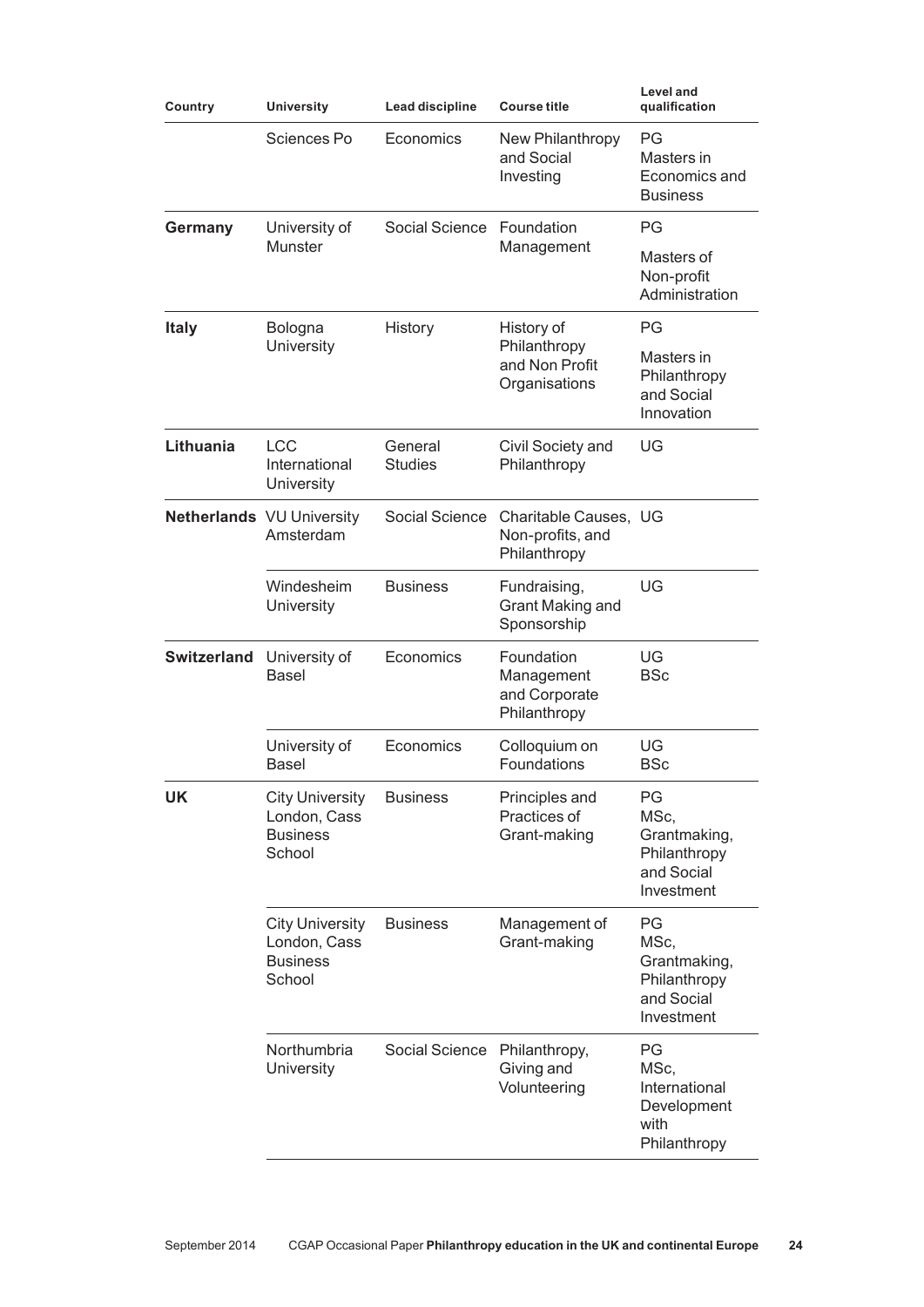| Country | <b>University</b>                  | <b>Lead discipline</b> | <b>Course title</b>                                                               | Level and<br>qualification       |
|---------|------------------------------------|------------------------|-----------------------------------------------------------------------------------|----------------------------------|
|         | Northumbria<br><b>University</b>   | Arts                   | Philanthropy and<br>Fundraising                                                   | PG<br>MA, Cultural<br>Management |
|         | University of<br>Kent              |                        | Social Science Fundraising and<br>Philanthropy                                    | <b>PG</b><br>MA                  |
|         | University of<br><b>St Andrews</b> | Management             | Philanthropy and<br>Philanthropreneurs MA, MSC<br>- the business of<br>doing good | UG                               |

#### **Degrees**

Table 6 below lists degrees that could be conceivably characterised as philanthropy degrees, or where the study of philanthropy education is a core component. Three degrees were identified. The masters in International Development with Philanthropy at Northumbria University is notable for situating the study of philanthropy within a specific subject area, in this case international development.

| Country      | <b>University</b>                                                   | Degree Title                                              | <b>Centre</b>                                                  | <b>Discipline</b>                                    | Level         |
|--------------|---------------------------------------------------------------------|-----------------------------------------------------------|----------------------------------------------------------------|------------------------------------------------------|---------------|
| <b>Italy</b> | <b>Bologna</b><br><b>University</b>                                 | Philanthropy<br>and Social<br>Innovation                  | Philanthropy<br>and Social<br>Innovation<br>Research<br>Centre | History                                              | PG<br>MA, PhD |
| UK.          | <b>City University</b><br>London, Cass<br><b>Business</b><br>School | Grant making,<br>Philanthropy<br>and Social<br>Investment | Centre<br>for Charity<br>Effectiveness/                        | <b>Business and</b><br>Management                    | РG<br>MSc     |
|              |                                                                     |                                                           | Centre for<br>Charitable<br>Giving and<br>Philanthropy         |                                                      |               |
| UK.          | Northumbria<br>University                                           | International<br>Development<br>with<br>Philanthropy      | N/A                                                            | Faculty of<br>Arts, Design<br>and Social<br>Sciences | PG<br>MSc     |

#### **Table 6: Philanthropy degrees**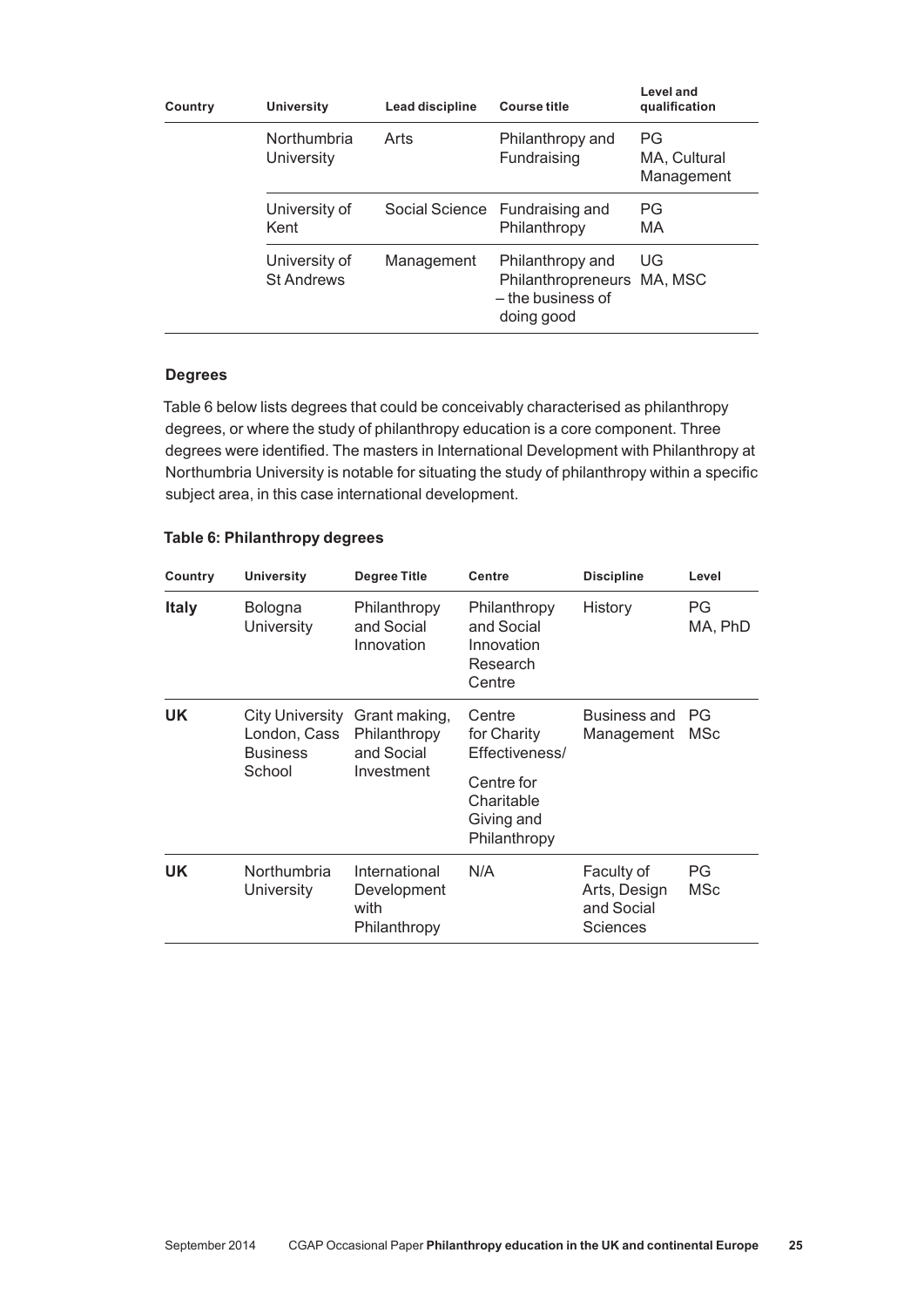## **Professional training and executive education**

The final part of the educational equation is postgraduate‑level professional training and executive education. The research identified 14 Higher Education institutions offering 16 professional training programmes.

| Country            | <b>University</b>                                      | Professional training/<br>executive education                    | Qualification                      |
|--------------------|--------------------------------------------------------|------------------------------------------------------------------|------------------------------------|
| Germany            | <b>European Business</b><br>School, Frankfurt          | <b>Foundation Management</b>                                     | Certificate                        |
|                    | Jena University                                        | <b>Foundation Law</b>                                            | Certificate                        |
|                    |                                                        | University of Heidelberg Foundation Management                   | Certificate                        |
|                    | University of Munster                                  | <b>Foundation Management</b>                                     | Certificate                        |
| Lithuania          | <b>LCC</b> International<br>University, Klaipeda       | Philanthropy                                                     | Certificate                        |
|                    | <b>Netherlands</b> Erasmus University<br>Rotterdam     | Summer Academy for<br>Foundations                                | Certificate                        |
|                    |                                                        | Governing Philanthropic<br>Foundations                           |                                    |
|                    | <b>VU University</b><br>Amsterdam                      | <b>Philanthropic Studies</b>                                     | Certificate                        |
|                    |                                                        | Governing Philanthropic<br>Foundations                           |                                    |
|                    | Windesheim University                                  | Fundraising, Grant Making and<br>Sponsorship                     | Certificate                        |
| Portugal           | <b>ISCTE - University</b><br>Institute of Lisbon       | Competence Centre for the<br><b>Foundation Sector</b>            | Certificate<br>(6 ECTS<br>credits) |
|                    | University of Lisbon                                   | Foundation Law in Portugal                                       | Certificate                        |
| <b>Spain</b>       | San Pablo University<br>(CEU) Madrid                   | <b>Management of Foundations</b>                                 | Certificate                        |
| <b>Switzerland</b> | University of Basel                                    | <b>Foundation Management</b>                                     | Certificate                        |
| UK                 | Judge Business School                                  | University of Cambridge, Endowment Asset Management Certificate  |                                    |
|                    | City University London,<br><b>Cass Business School</b> | Grant making, Philanthropy and Certificate,<br>Social Investment | Diploma                            |

#### **Table 7: Professional training on philanthropy**

All training courses award certificates of participation and some also offer ECTS or other credits. Reflecting a practitioner focus, the majority of the courses focused on the management of philanthropic foundations. A training course on endowments at Cambridge University's Judge Business School was seemingly unique in its exclusive focus on the use of foundation assets. The growing interest in mission-related investment, social investment and impact investing, as well as scrutiny of foundation investments, may increase demand for expertise in this area in the coming years.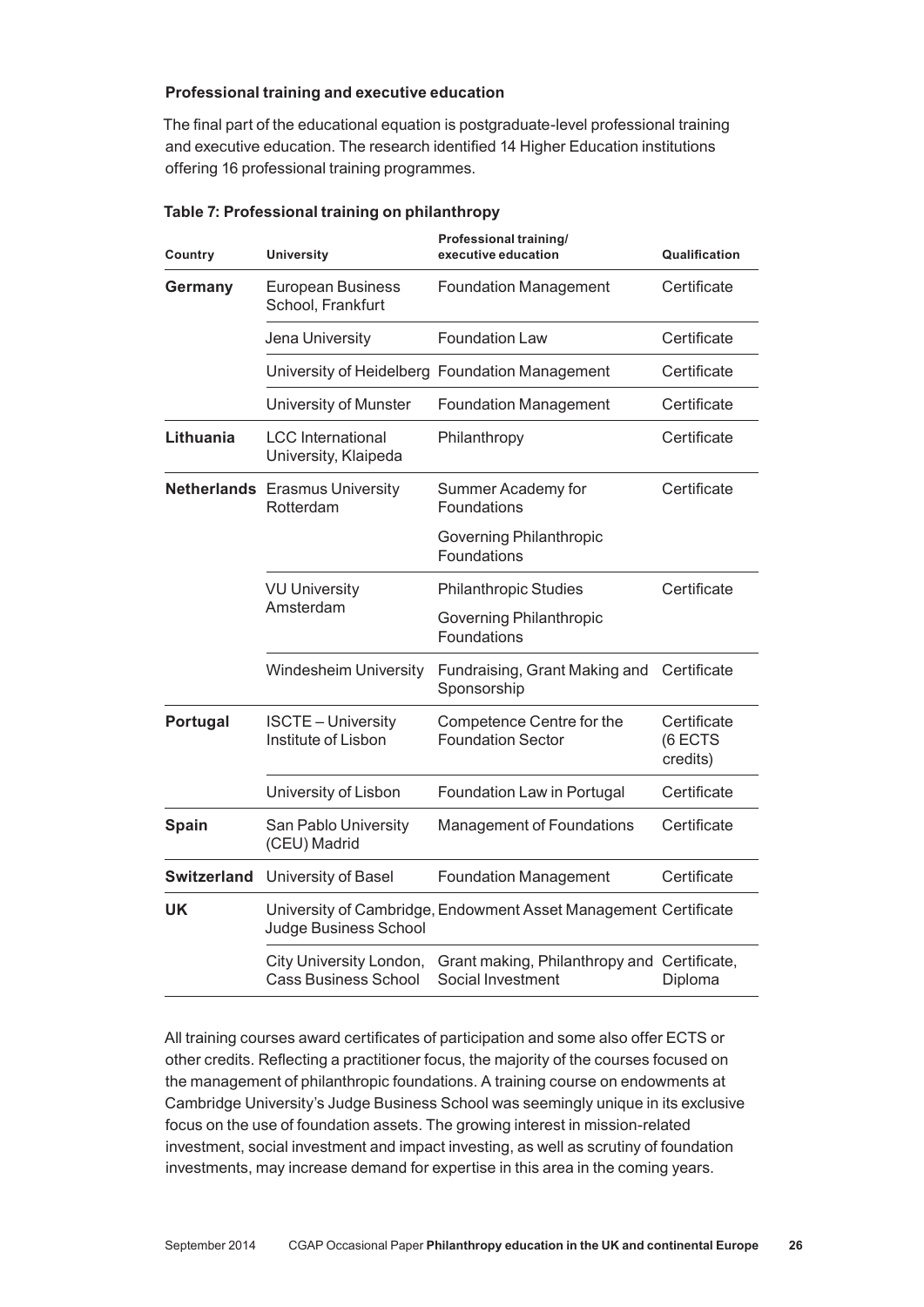# **Educational level**

There is a bias in current provision towards postgraduate-level education. Of the 20 courses listed in Table 5 above, 13 were postgraduate, and seven were undergraduate. The educational orientation towards postgraduate‑level study, combined with the disciplinary bias towards management noted below could reflect a more vocational orientation to current philanthropy education in Europe today.

# **2.8 The disciplinary settings**

Philanthropy is predominantly researched and taught within established academic disciplines as it is a domain of study rather than an academic discipline in its own right. Figure 1 below lists the major disciplines in which philanthropy is taught.





The research indicates a strong orientation towards business and management. Nine out of 20 courses were offered within these disciplines, with a further three courses situated in economics. Excluding economics, seven other courses were offered in social and political sciences, and public policy contexts. Humanities subjects, such as literature, art and history, were barely represented in current provision. The historical orientation of philanthropy courses at Bologna University proved the exception.

This picture is mirrored in academic chairs and centres. The two Chairs in Philanthropy at ESSEC and HEC Liege are based in business schools. Meanwhile three of the seven philanthropy centres (Basel, Erasmus and City) are based in business, management and/or economics, two (Kent and VU, Amsterdam) in social science disciplines, one in history (Bologna) and one to be determined (LCC).

The disciplinary setting in which philanthropy is anchored is significant because of its bearing on the type of questions asked, the choice of topics studied and ultimately, the production and dissemination of knowledge about philanthropy. This is discussed further in Part 4.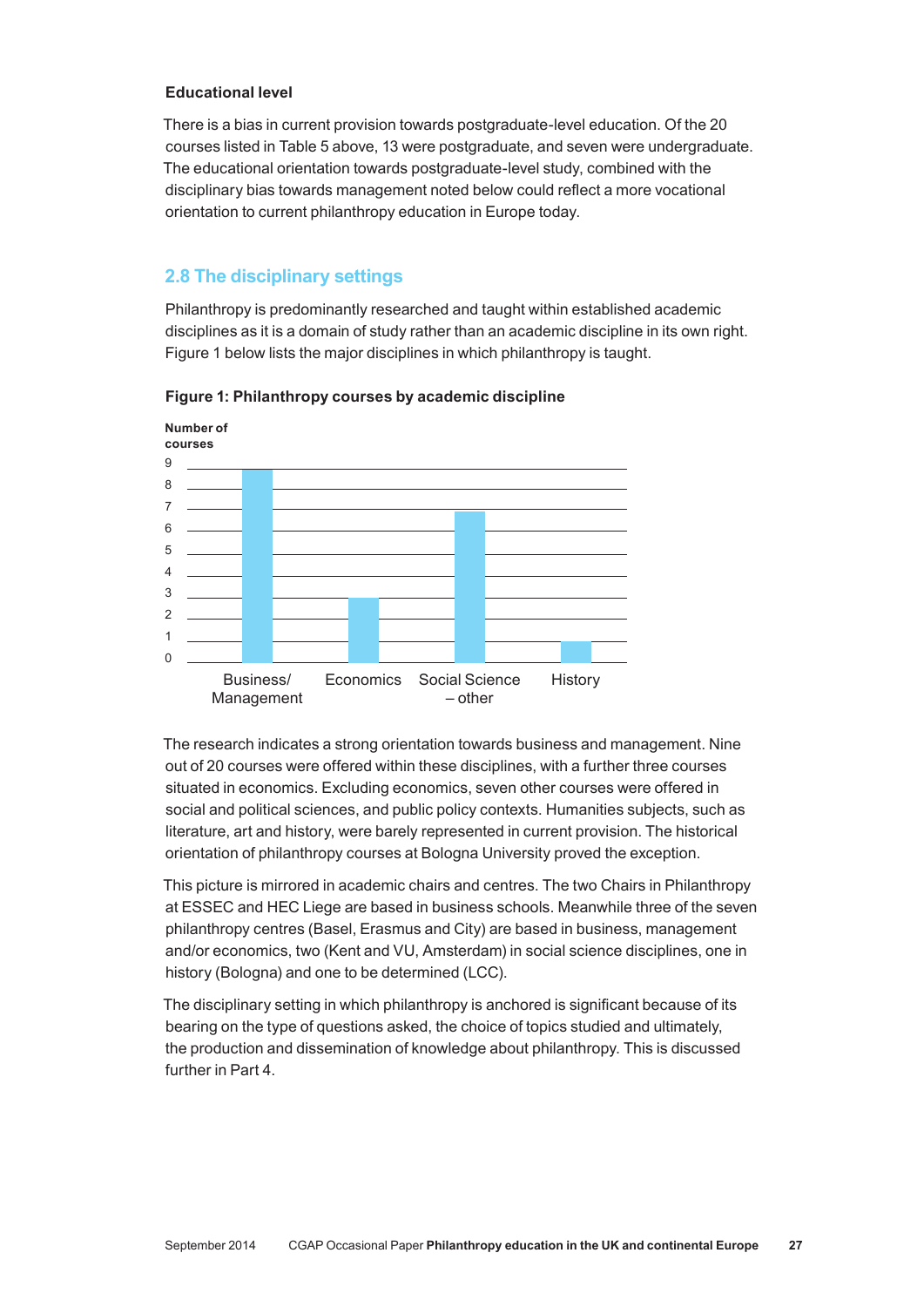# **2.9 Country portraits**

To deepen our perspective at country level, philanthropy education in France, Lithuania, Netherlands and the UK were considered in more detail. These countries were selected because of the availability of data, the contrast and balance of characteristics and the strength of concentration.

#### **France**

Although teaching about philanthropy in France is still confined to a limited number of scholars and practitioners, some advances have recently occurred driven by developments at French business schools. Most notably, the ESSEC Chair in Philanthropy<sup>50</sup> was set up in 2011 at ESSEC Business School as a non-endowed position with philanthropic, alumni and corporate support. It is the first chair within a French higher education organisation dedicated to the study of philanthropy. Since 2012, it has offered a postgraduate course on philanthropy called 'Philanthropy: strategy and impact', with a total of 30 teaching hours. The course, which uses a mix of lectures, group work, case studies, meetings with professionals and field visits, is open to all ESSEC students as part of the Masters in Management.

ESCP Europe Business School offers a '*Philanthropy and Social Entrepreneurship*' course with an emphasis on social business and management. HEC School of Management offers a course on '*Philanthropy Management*' focused on the operations of philanthropic organisations. Outside the business school context, Sciences Po offers two postgraduate courses. The first, '*New Philanthropy, Public Policy and Development*' is part of a Masters in International Public Management at the School of International Affairs. As such, it offers a broad overview of the philanthropy field, with a particular focus on public policy and global philanthropy. The second course at Sciences Po, '*New Philanthropy and Social Investing*', is part of the Masters in Economics and Business in the Department of Economics and combines the broader overview with a focus on issues of social entrepreneurship, impact and innovation.

France could prove an exciting site of philanthropy education as it exhibits and reinforces some evidence of a rediscovery of philanthropy.51 In 2014, Sciences Po, HEC and ECSP joined forces with the Tocqueville Foundation<sup>52</sup> to diffuse a modular philanthropy curriculum through a network of Masters‑level courses. This partnership, alongside developments at ESSEC, creates a potential framework within which French higher education institutions more generally could build and shape philanthropy education and practice in the years ahead. However, the extent and pace of these developments are uncertain and still reliant on a small pool of enthusiasts both within and beyond the academy.

#### **Lithuania and the Baltic states**

LCC International University in Klaipeda, Lithuania, is the home to the only concentration of philanthropy education in Baltic and Eastern European countries. LCC offers an undergraduate course on civil society and philanthropy, professional philanthropy training and a new Institute for Philanthropy<sup>53</sup> that opened in late 2013. While the new institute has yet to determine its disciplinary setting within the university,

<sup>50</sup> http://chair‑philanthropy.essec.edu/home

<sup>51</sup> Gautier A, Pache A C (2014) *La philanthropie: une affaire de familles* Paris: Autrement

<sup>52</sup> http://www.tocquevillefoundation.org/

<sup>53</sup> http://www.lcc.lt/institute-for-philanthropy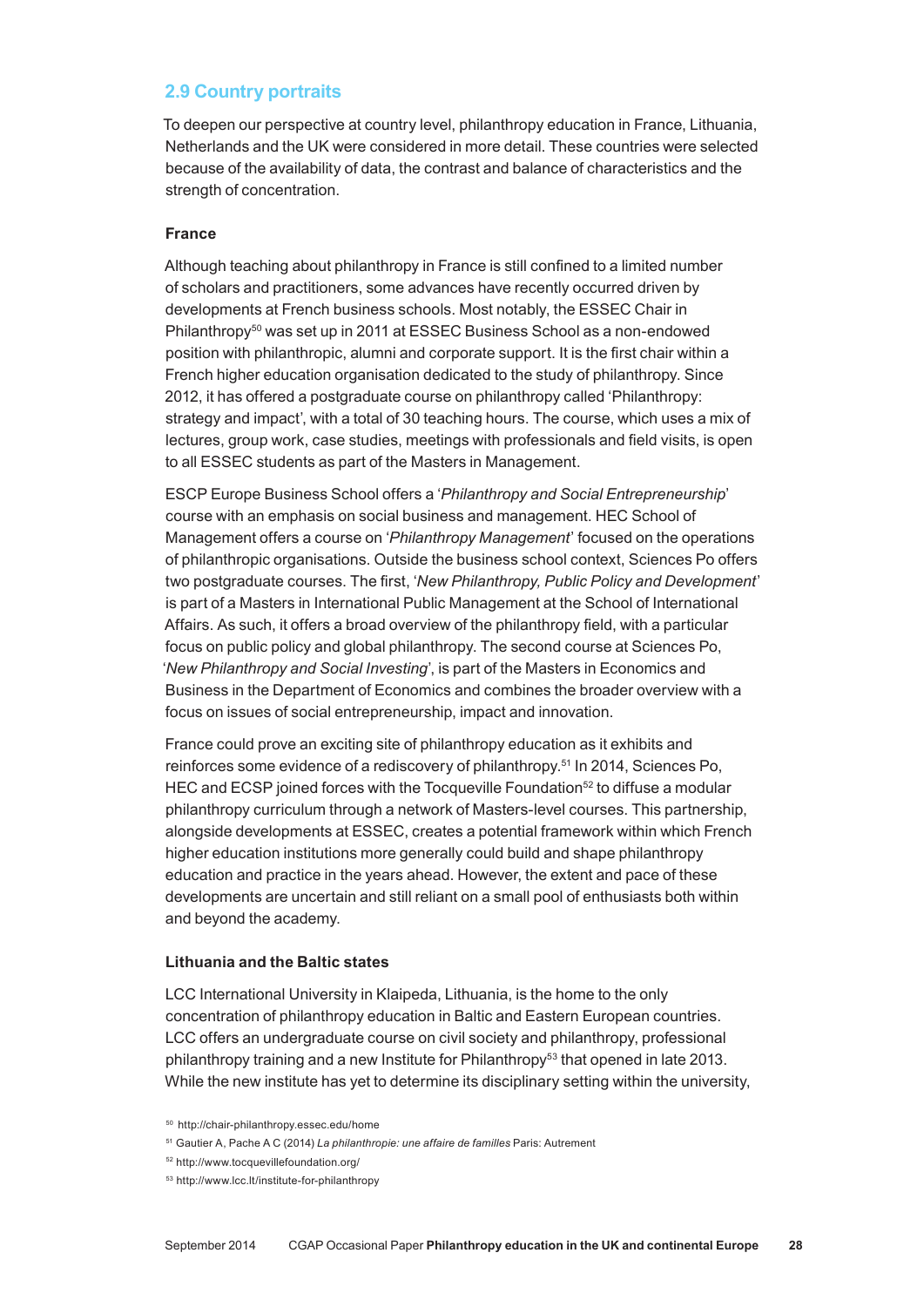significant research, teaching, training and consultancy is planned. According to its director, Dr Julianna Kokšarova, philanthropy education at LCC 'demonstrates the value and practicalities of individual giving, organised philanthropy, corporate social responsibility, and corporate philanthropy as contributors to the common good ... and immerses students into the realities of the civil society sector supported by philanthropic action'.

The existence of philanthropy education in LCC International University appears to result from a combination of historical and political circumstances and specific organisational and personal factors. On the one hand, it can be understood in the context of philanthropy's role in rebuilding civil society and public trust in Baltic and Eastern European countries. On the other, its specific emergence at LCC is a result of several unique characteristics. First, LCC's philanthropy provision is animated by Christian and humanitarian ideas of philanthropy, especially the idea of God as the creator of the universe and original philanthropist. Second, the university is strongly influenced by US philanthropy, and particularly the idea of private philanthropic funding as an institutional revenue stream. It is also notable that the Institute for Philanthropy's founder gained her PhD at Indiana University's School of Philanthropy, underscoring the impact of academic exchange and international knowledge sharing.

However, the case of LCC remains the exception in Lithuania. It is more common to discover topics on philanthropy embedded within other courses rather than a structured concentration on the subject. Kaunas University of Technology in Lithuania, for example, offers limited teaching about philanthropy in the context of the following courses and disciplines.

| Institution                       | <b>Course title</b>                             | <b>Discipline</b>    | Level |
|-----------------------------------|-------------------------------------------------|----------------------|-------|
| Kaunas Institute of<br>Technology | <b>Third Sector and</b><br><b>Public Policy</b> | <b>Public Policy</b> | MA    |
| Kaunas Institute of<br>Technology | Civic Participation and<br><b>Public Policy</b> | <b>Public Policy</b> | BA    |

Excluding the LCC developments, the pattern in Lithuania reflects the situation in other Baltic countries, and Eastern Europe more broadly. Whilst the post‑Soviet opening of civil society has stimulated renewed interest in philanthropy, this has not yet converted into formal education on philanthropy. Estonia and Latvia have seen the emergence of philanthropically backed private and community foundations and a demand for training on non‑profit management. According to Ieva Morica of the Soros Foundation in Latvia, 'some charitable foundations occasionally lecture about issues related to philanthropy at workshops or conferences of NGOs or in conferences related to CSR issues'. The Soros Foundation also supported Latvia's community foundations and international networking of non‑profit and foundation practitioners. However, Morica cites a lack of expertise, a lack of demand and a small population of only 2 million as possible reasons for why this has not yet translated into university-level philanthropy education.

Elsewhere, indications of the emergence of philanthropy education in Central and Eastern Europe include the example of Masaryk University in the Czech Republic, where a review of research and teaching provision is underway, with a view to upgrading teaching on non‑profits and philanthropy, as well as the Department of Civil Society Studies at Charles University in Prague.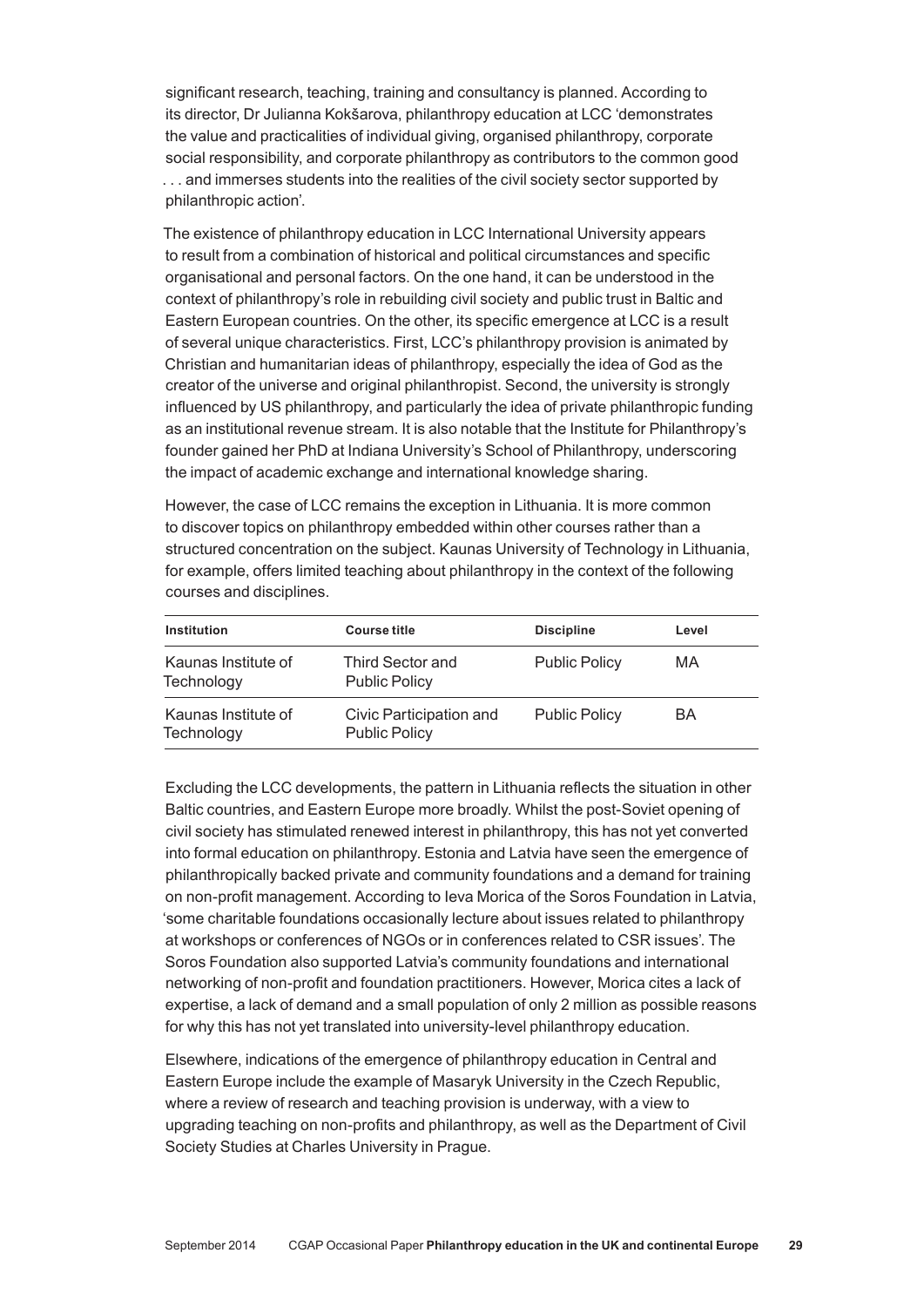### **Netherlands**

Netherlands has one of the largest non‑profit sectors in the world relative to its population.54 The country also boasts two dedicated philanthropy education centres, described separately below.

The Centre for Philanthropic Studies at VU University, Amsterdam is the most established philanthropy centre in Europe. Pioneered by Theo Schuyt, Professor of Philanthropic Studies, and now directed by Rene Bekkers, Professor of Prosocial Behaviour, it is a major hub of research and teaching on philanthropy with a particular focus on the study of giving motivations. Based in the Faculty of Social Sciences, the centre offers undergraduate modules, including an introduction to philanthropy, history of philanthropy and study of pro‑social behaviours. It also offers more vocational postgraduate training geared at professionals working in the philanthropic sector and hopes to launch specific modules on philanthropy in master programmes from 2014 or 2015. In addition, the centre co‑ordinates multiple research initiatives and hosts the European Research Network on Philanthropy<sup>55</sup> (ERNOP), which supports and facilitates cross‑national collaboration.

The Erasmus Centre for Strategic Philanthropy (ECSP) was established in 2009 at Erasmus University, Rotterdam following a major donation from the Adessium Foundation, matched by the university. Based in the faculties of Management and Economics, the centre's research has recently focused on the management, strategy, governance and impact of foundations. Its research, teaching and consulting capacity aims to serve the needs of foundation practitioners as well as the academic community. Since 2013, ECSP has collaborated with both the European Foundation Centre and the Centre for Philanthropic Studies at VU University to provide training to foundation professionals and board members.

Windesheim University of Applied Sciences in Zwolle, Netherlands, has set up a full undergraduate course on fundraising, grantmaking and sponsorship, co‑initiated by Theo Schuyt of VU University Amsterdam and consisting of two half-yearly courses.

The collaborations between VU and Erasmus on professional training and between VU and Windesheim on philanthropy courses, and the central role of ERNOP in building philanthropy infrastructure mean that the Netherlands is taking on a significant role as a centre of research, teaching and knowledge exchange on philanthropy and foundations in Europe.

#### **UK**

The UK has the most extensive philanthropy education infrastructure in Europe. This includes dedicated academic centres at City University and the University of Kent, Masters degrees at City University and Northumbria University (and another planned at Kent) and academic course modules at City, Northumbria, Kent and, as of this year, St Andrews.

The relative strength of the UK can be attributed to its deeply rooted philanthropic traditions, a broadly favourable political environment and the strength of an existing academic Voluntary Sector Studies Network (VSSN).56 In addition, over the last

<sup>54</sup> Salamon L et al (1999) *Global Civil Society: Dimensions of the Non‑profit Sector* Johns Hopkins Center for Civil Society Studies

<sup>55</sup> http://ernop.eu/

<sup>56</sup> http://www.vssn.org.uk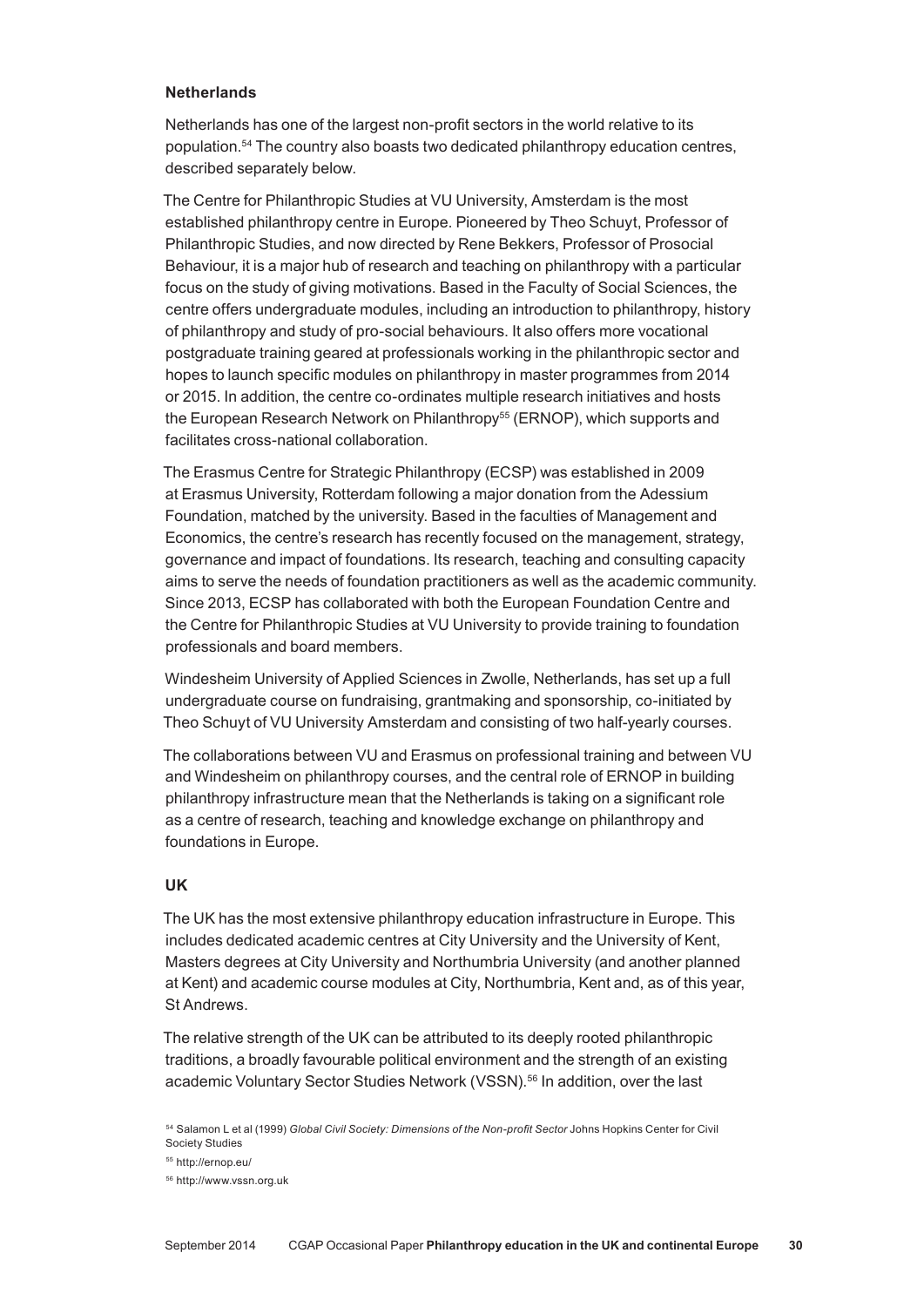decades, business schools have increasingly begun to address issues of individual and corporate responsibility, responsible business, social innovation and social entrepreneurship.57 The increased importance of philanthropic funding to higher education in the UK may also contribute to the growth of philanthropy education, and this is explored further in Part 3. Notwithstanding these advantages, philanthropy education is still at an early stage of development. Research and teaching remains limited and often shaped by the initiatives of individual scholars and donors.

However there are some indications of an upsurge of provision. For example, the University of Kent is expanding its course modules on philanthropy, and hopes to introduce a new philanthropy masters in 2015. There is also strong current donor interest in creating a new School of Philanthropy at a London university, which could have a significant impact on the educational landscape in the UK and beyond.

57 These efforts were encouraged by the Pears Business Schools Partnership, a four-year collaboration between Cranfield School of Management, London Business School, Said Business School and the Pears Foundation to promote individual responsibility in business and responsible business in society.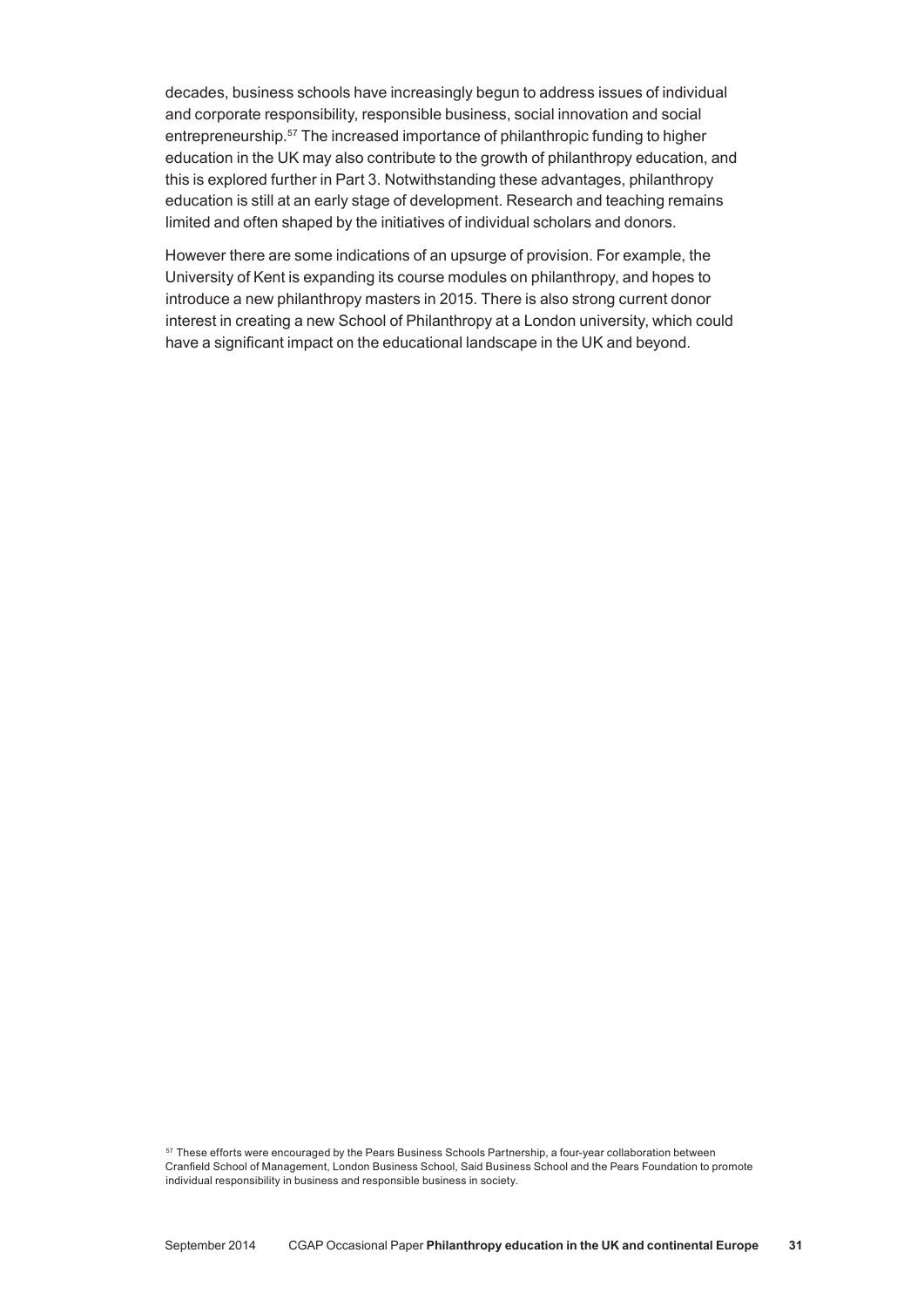# Part 3 **Deepening the picture: Interviews with philanthropy stakeholders**

# **3.1 Overview**

In-depth interviews were conducted with a sample of 18 philanthropy 'stakeholders', either in person or via Skype or telephone. The aim was to deepen the picture provided by the mapping and ascertain perceptions of the current context, state and future development of philanthropy education in Europe.

As the interviews aimed at gaining a breadth of perspectives in what is a relatively new area, they focused on a range of relevant stakeholder groups. The final sample consisted of foundation directors with considerable experience of university funding, umbrella bodies representing Higher Education, senior university fundraising staff and philanthropy advisors. In addition, insights from course instructors teaching about philanthropy and/or non‑profits added a classroom‑level perspective. The full list of interviewees can be found in the Appendix (5.2).

Semi-structured interviews focused on the following thematic areas:

- **Philanthropy's role in the funding of public goods, and the implications for Higher** Education institutions.
- The rationales for and content of philanthropy education in Higher Education institutions: what should be taught and how?
- $\blacksquare$  The barriers and opportunities to the development of philanthropy education, including the drivers of supply and demand.

The following paragraphs summarise the main findings under each of the themes.

# **3.2 How important is philanthropy in funding public goods?**

# **Philanthropy has a growing role in public provision, including Higher Education**

Most interviewees believed that philanthropy had assumed greater importance in recent years due to government spending cuts and growing private wealth. Several commented that its importance to society would only increase as state funding reduces further. However some cautioned that the growth of philanthropy in Europe was not uniform or inevitable; significant differences would continue to exist within and between countries and sectors.

Several respondents noted variations in the stages of development of philanthropy, and philanthropy education in Europe. Even in countries where policy and practice around philanthropy was less developed, there were signs of its emergence. In Lithuania, for example, the increased presence of philanthropy on the governmental agenda was cited as an indication of growing interest.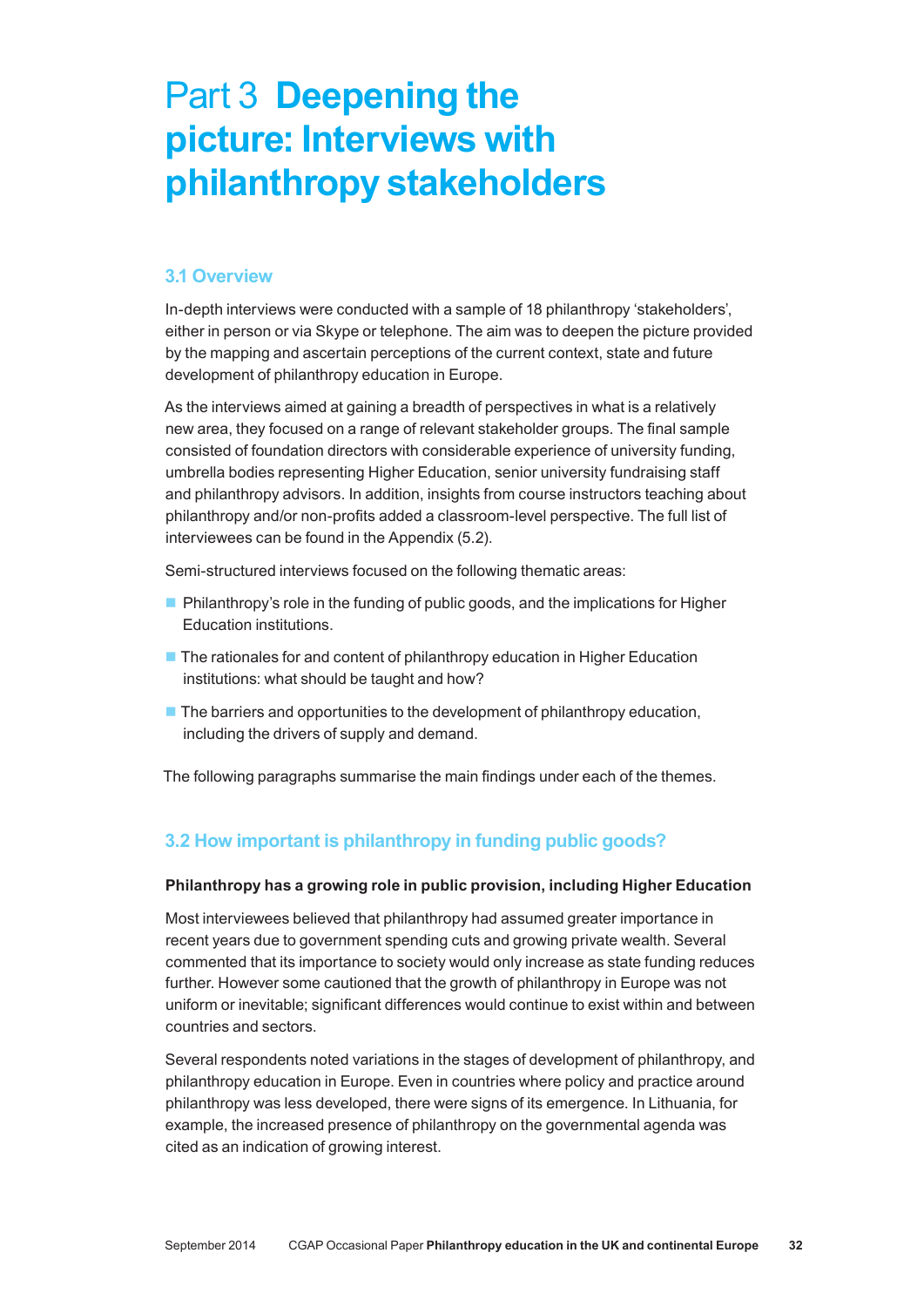Against this backdrop, interviewees were asked for their perceptions of the importance of philanthropic funding to Higher Education. There was general agreement that philanthropy had an important role.

One respondent emphasised Higher Education's status as a 'building block of society', which made it particularly worthy of philanthropic investment. This respondent also noted that philanthropy's role in funding Higher Education was neither new nor unprecedented, pointing to the impact of local philanthropy on the development of provincial English universities in the 19th century.

Several respondents commented that the current context of government spending cuts meant that philanthropy would assume greater importance as an additional funding stream, alongside state funding and fees. One respondent highlighted philanthropy's 'bigger profile across our university' and another its 'vital role for all sorts of university activity'. The importance of philanthropic funding appeared to be increasingly recognised by university leaderships. As one put it: 'In the UK, Vice Chancellors and Higher Education leaderships are investing in philanthropy.'

Whilst there was general agreement about the growing importance of philanthropic funding to Higher Education in Europe, the need to avoid generalisation was also noted.

First, several respondents highlighted variations between countries and pointed to the relative strength of the UK. As one put it: 'Elsewhere in Europe, the picture is more mixed: there is generally less fundraising infrastructure and no match funding incentives.'58 Another observed that 'European business schools are generally more comfortable with private funding than state universities'. It was also observed that a process of marketisation was 'forcing Higher Education Institutions to rethink what they do and how they do it'.

# **Philanthropy's importance to society increases the need for universities to build a knowledge base about philanthropy**

The growing visibility and prominence of philanthropy, together with its increasing role in providing or funding public goods, justified greater scholarly attention according to many respondents. As one foundation representative put it: 'Universities have a fundamental role in shining an analytical light on every area of society.' This light may become increasingly important in making sense of philanthropy as, in the words of another respondent: *'*Philanthropy's role will only increase as state funding reduces.'

#### **The appetite for increasing the knowledge base is variable**

There was general recognition of the need to advance scholarship in this area, but those who actually taught about philanthropy were most emphatic about this need. As one put it: 'Universities should provide the knowledge base and research methods to understand philanthropy.'

Whilst many course instructors emphasised the importance of inter-disciplinary scholarship and teaching, there was also awareness of the responsibility to contribute to the development of professional skills and qualifications. One interviewee suggested that: 'A critical contribution of scholars is to professionalise the non‑profit sector and improve practice in areas such as management, fundraising and governance.'

<sup>&</sup>lt;sup>58</sup> This observation refers to a £200 million UK government match-funding scheme that ran between 2008 and 2011. http://www.hefce.ac.uk/whatwedo/invest/funds/volgiving/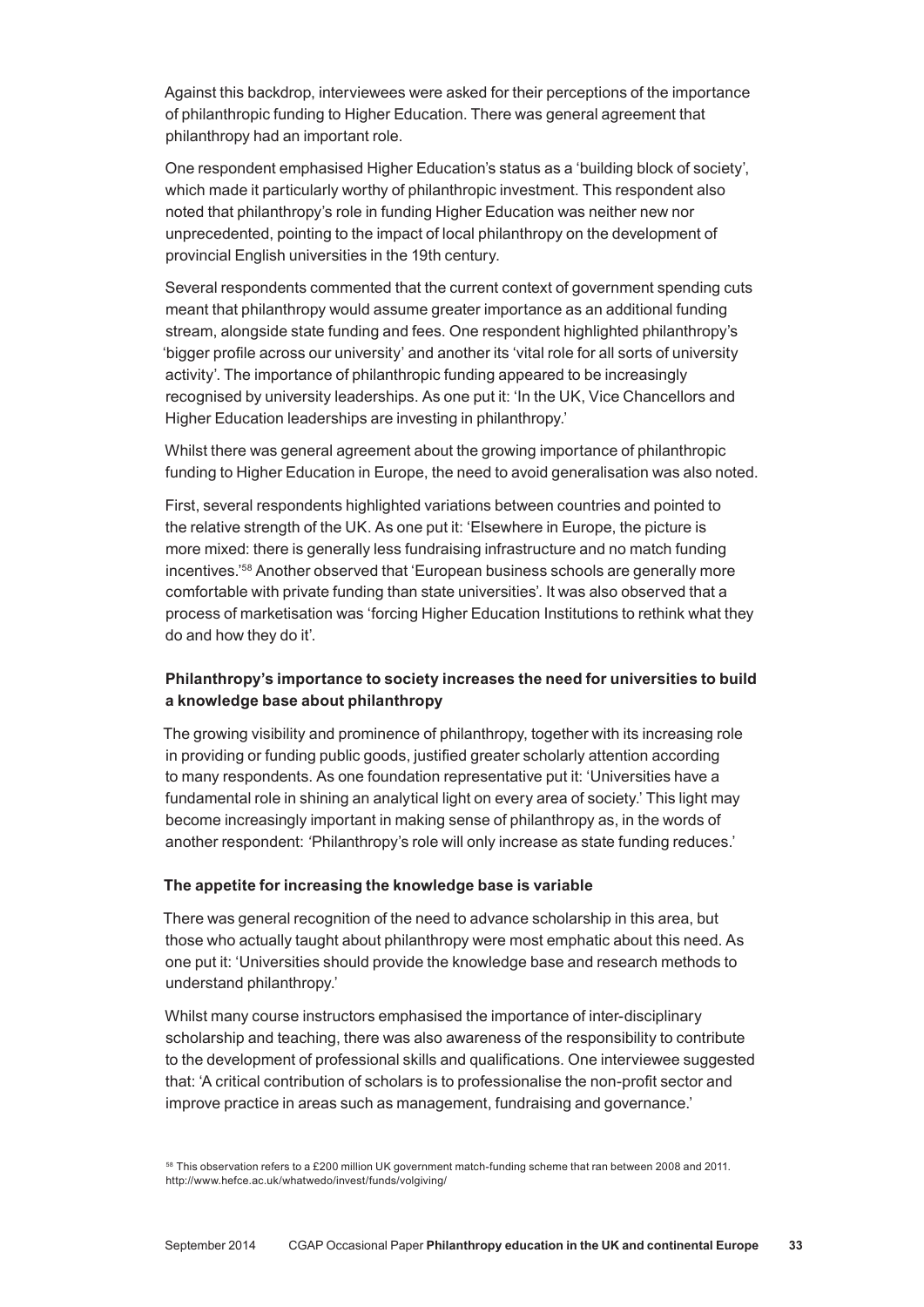The academic and practical purposes of studying philanthropy were summed up by one course instructor who commented that 'philanthropy is intrinsically interesting but knowledge about it also has vocational and employability benefits'.

Interestingly, foundation informants also showed a genuine awareness of the need for broad‑based research about philanthropy. As one put it: 'Philanthropy is a legitimate and important subject of study and needs to be underpinned by academic questions, research methods and theoretical models.'

At the same time, foundation respondents also acknowledged the instrumental roles that philanthropy education might serve. These included philanthropy skills such as grantmaking techniques, impact evaluation and foundation governance as well as the capabilities of philanthropy in areas of substantive interest to a foundation.

One foundation representative suggested that whilst the broader study of philanthropy was essential, the professionalisation of the philanthropy sector may place a premium on practical skills that could be offered in postgraduate courses or training. The importance of a practical orientation to philanthropy education was further emphasised by a philanthropy advisor who argued that private funders should demand that universities offer more practitioner‑led study and teaching*.*

University representatives were more lukewarm about the role of universities in generating scholarship and teaching about philanthropy. As one put it 'It is an interesting idea and proposition but not something I had previously thought about. I need to make a leap to this.' Another interviewee acknowledged that 'universities have a role in philanthropy education' but pointed out that 'teaching is embryonic, and philanthropy is often confused with fundraising'.

These comments suggest that senior university administrators and development staff were more attuned to the instrumental role of philanthropy as a source of funds and less engaged with philanthropy as a subject of scholarship.

In turn, this raised the question of the fundamental rationale for increased academic attention on philanthropy. Should it be studied because of its increasing role in society, including universities, or more narrowly because of its significance to university budgets?

One foundation respondent argued that the study of philanthropy should be conceived on academic grounds alone and not whether or not universities raise, or are interested in raising, philanthropic funds. As he put it: 'It does not follow that there should be an academic specialism in philanthropy just because philanthropic funding is important to universities. For example, universities might benefit from marketing or communications but that doesn't mean that they should specialise in those areas.'

A development officer offered a more pragmatic suggestion that hinted at the potential benefits to universities of engagement in this area: 'If philanthropy is instrumental to a university there are instrumental reasons to invest resources in understanding the phenomenon.'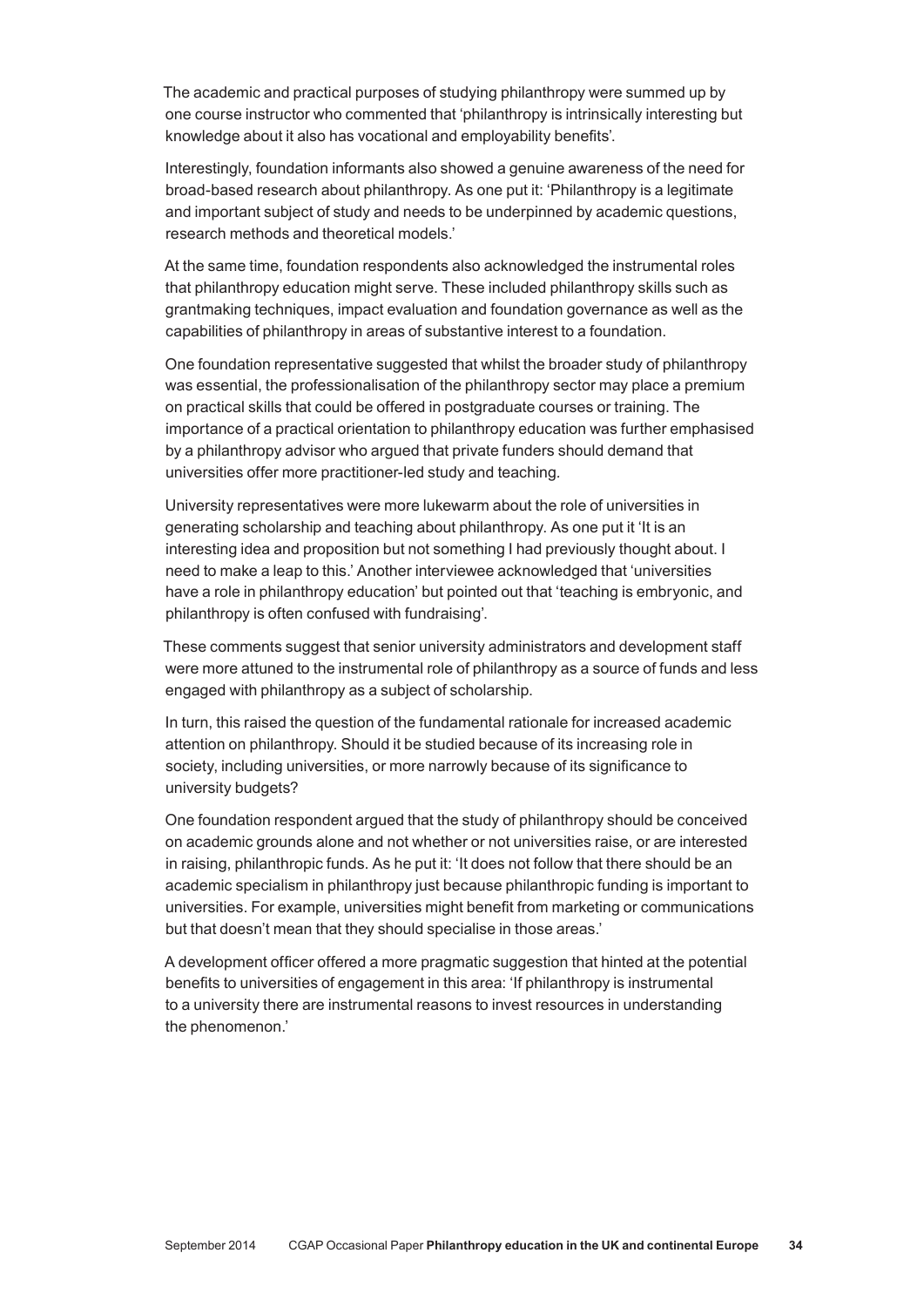# **3.3 What should be taught about philanthropy?**

This section looked in more detail within the content of philanthropy education. First, respondents were asked about the appropriate disciplinary setting for the study of philanthropy. Second, interviewees were asked specifically for their views about 'student philanthropy', an approach to teaching about philanthropy that is increasingly common in US universities, in which students are given the opportunity to participate in real grantmaking and fund allocation.

# **Multi‑disciplinary study of philanthropy should be encouraged**

There were strong views and, in some cases, divisions amongst respondents about the appropriate disciplinary settings for the study of philanthropy. These views fell into three categories.

The first and largest category consisted of those who emphasised a flexible, multi‑disciplinary study including a range of disciplines, methods and approaches. Here, the value of 'studies of philanthropy across boundaries' such as history, psychology, anthropology and political theory were emphasised. 'The most interesting aspects will be . . . studying philanthropy as a domain within different disciplines bringing different perspectives and insights' argued one respondent.

A second group emphasised business and management disciplines. This group noted the importance of, and need for, vocational skills provided through postgraduate and training provision. Whilst acknowledging that philanthropy education is 'not just a management proposition to train people to run foundations', the same informant added that 'at the same time, universities can play an important role in professionalising the sector'. Others put the point more forcefully. As one put it: 'The skills to be a good funder are very linked to business school skills and commercial skills: risk management, operations management and performance management.'

A third group emphasised larger questions about the role of philanthropy and foundations, and identified public policy and other social science disciplines as the most appropriate arenas of study: 'A public policy stream could look at issues of legitimacy, power and law in philanthropy' argued one whilst another commented that 'there is a need to address public policy issues relating to philanthropy, and to improve the legal environment for philanthropy'.

A number of interviewees acknowledged that they had not thought in detail about the question of the appropriate disciplines for the study of philanthropy. This was especially true amongst those who had conceived of philanthropy's primary function being in terms of the fundraising imperatives noted above.

# **Ambivalence towards vocational imperatives**

Unsurprisingly, those respondents who emphasised the centrality of business disciplines also tended to highlight vocational needs, especially building the skills of foundation and fundraising practitioners. This more vocationally oriented motive was reflected in the following comments:

'Business schools help foundations address management questions and practical challenges such as problem‑solving, theory of change, evaluation and monitoring.'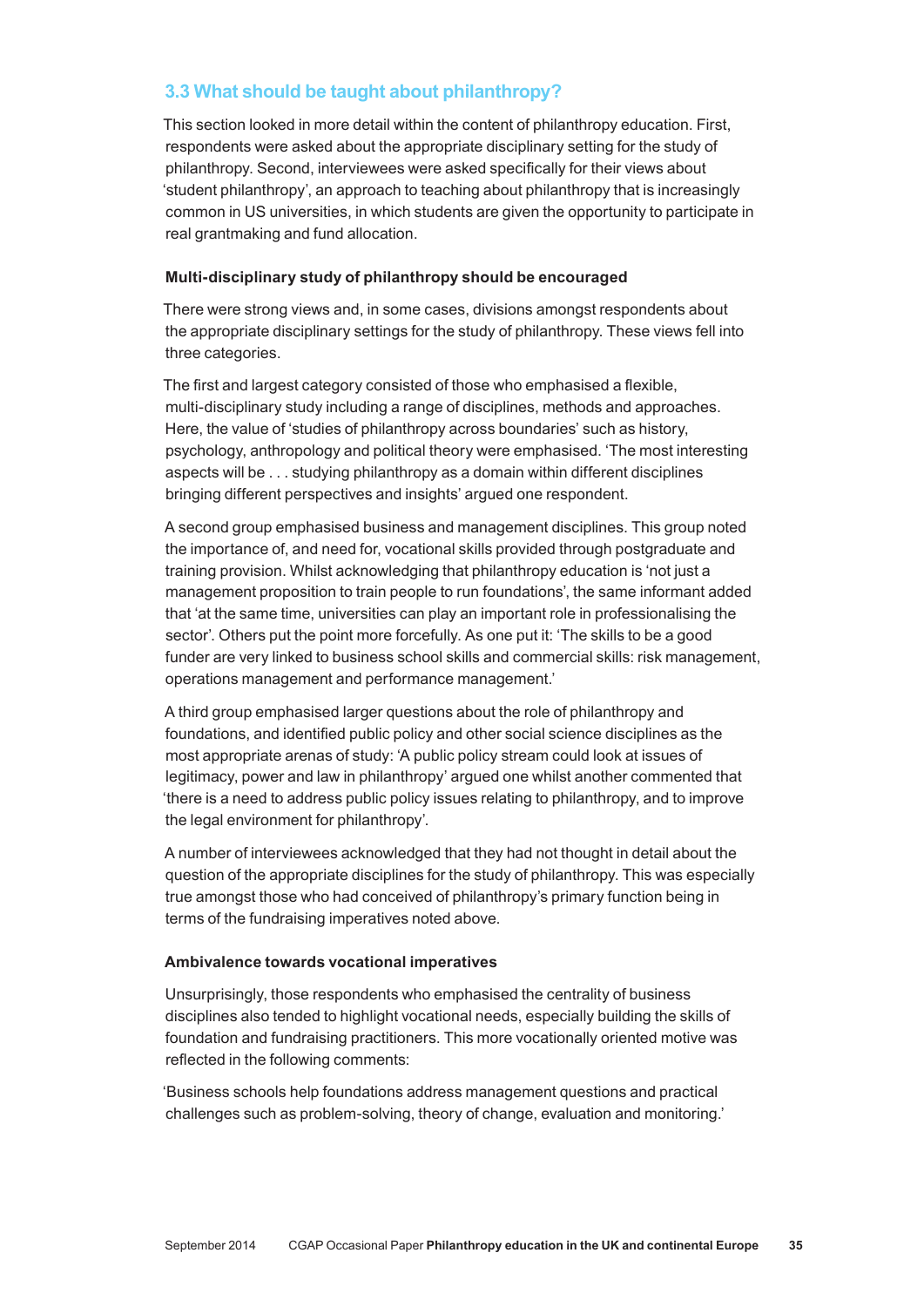'More philanthropy education could help meet sector demands for an increase in the number and quality of trained Higher Education fundraisers . . . it will also raise the profile of both philanthropy and fundraising as professions.'

Another put the point more negatively: 'Humanities departments are taken less seriously when they are not connected to management imperatives of universities and by the outside world which places a premium on practical utility.'

This view was not universally shared and was accompanied by concerns about narrowing the scope of study and teaching about philanthropy. One respondent summed up these concerns as follows: 'Universities have a role in vocational training alongside the foundation sector. But it is important to avoid the danger of looking only through the prism of the third sector and not understanding the phenomenon more broadly. There is a danger of becoming too narrow and too managerially focused.'

One emphasised the distinction between undergraduate programmes embedded within the university and thus offering a broader introduction and post-graduate courses which could focus more on the needs of people within the philanthropic sector. The issue of skills is discussed in more detail below.

#### **Appetite for student philanthropy in Europe but scepticism about its fundability**

In this section, interviewees were asked about a particular US approach to teaching philanthropy called 'student philanthropy', in which students were invited to distribute between \$10,000 and \$100,000 in real funds to beneficiaries. Respondents' views were sought because student philanthropy has become a major part of the philanthropy education landscape in the US, backed by universities and foundations alike. The level of interest among philanthropy stakeholders was considered to be a useful initial gauge of its potential application in European settings.

Almost all respondents perceived student philanthropy as a welcome development and identified several benefits including: learning grantmaking skills, addressing social needs, raising the visibility of philanthropy and enhancing student motivation. Typical comments included: 'experiential philanthropy skills would be very useful for non-profit employers' and 'student philanthropy could offer an interesting opportunity for students to learn about the two sides of the philanthropic transaction'.

Course instructors also noted the pedagogical benefits. As one put it: 'Student philanthropy would be great as a variant of "giving circles".59 It could add pedagogical value by making studies feel relevant to students and thus enhance motivation.'

The perception of student philanthropy's role in raising the profile of philanthropy in countries with more limited philanthropic traditions was highlighted by the following comments from Lithuania, Sweden and France:

'Student philanthropy would be very interesting both for learning and to raise the profile of philanthropy in Lithuania.'

'Student philanthropy . . . could help change public perceptions of philanthropy in Sweden.'

<sup>&</sup>lt;sup>59</sup> Groups of existing and potential donors who meet, often informally, to discuss giving: a particularly popular development in the US.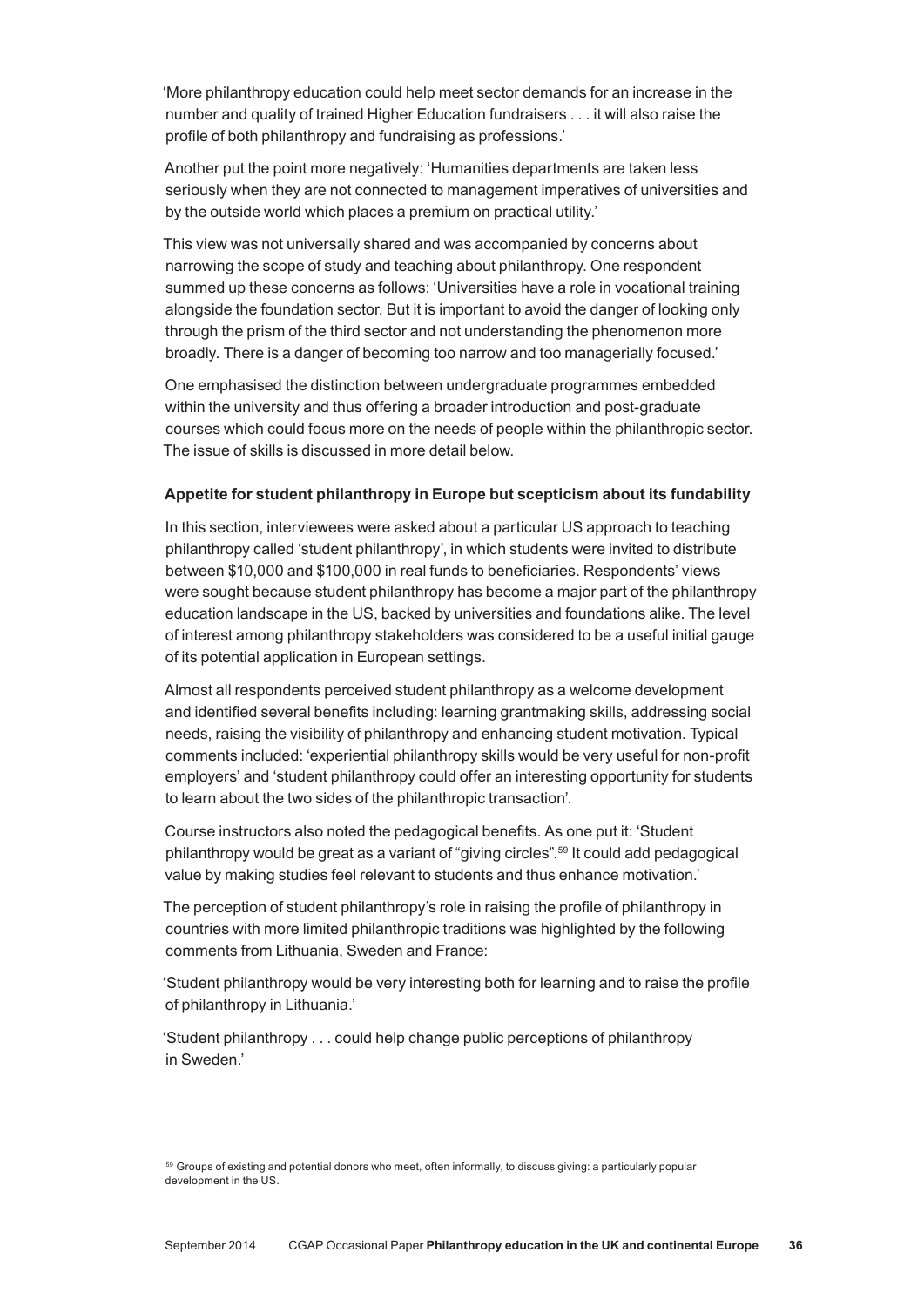'I would love to see student philanthropy happen in Europe. It could change students' lives and opens people's minds and raise consciousness about philanthropy and civil society in France.'

Student philanthropy's potential role in raising awareness about philanthropy may make it a particularly attractive proposition to advocates of philanthropy, especially in countries where philanthropy has more negative associations.

Alongside this enthusiasm, there was considerable scepticism about how and whether programmes of student philanthropy would be fundable. Different cultural and environmental factors in Europe compared to the US were identified as a major barrier. One respondent expressed outright disbelief that universities and philanthropists would fund such programmes, stating: 'I can't see it happening in my lifetime.'

This pessimism prompted comments about more affordable alternatives to fully-fledged student philanthropy, such as co-teaching with practitioners, the use of guest lecturers and student placements at foundations.

# **3.4 What are the barriers and opportunities for philanthropy education?**

This section explored perceptions of the barriers to the development of philanthropy education and some of the opportunities for growth including drivers of supply and demand.

# **University leaderships have not prioritised philanthropy research or education to date**

As noted above, there was a near-unanimous view that philanthropy was increasingly important to the provision of public goods including universities, and that universities have a responsibility to provide a knowledge base about philanthropy. However, many respondents felt that university leaderships have neither embraced nor prioritised the challenge of increasing provision in this area. As one foundation head put it: 'universities have not seen philanthropy as an area worthy of serious study' and noted that no university leader had ever asked his foundation to support research on philanthropy during his tenure.

The overriding interest in philanthropy was as a source of money rather than a subject of enquiry. Thus, it was pointed out that the prevailing role of philanthropy in Higher Education was primarily instrumental rather than intellectual, reflecting an interest in fundraising rather than philanthropy per se. As one put it: 'Philanthropy has only recently re-emerged on the radar of universities but that's driven by a focus on raising funds *from* philanthropy.'

One respondent insightfully suggested that the way to square this circle was to recognise and exploit the linkages between fundraising and philanthropy, noting that: 'Universities haven't made the link between the expansion of development and fundraising and the expansion of philanthropy. The former creates the need for more research and teaching about the latter.'

These responses indicate that universities, whilst desirous of philanthropic funds, remain to be convinced of the need to invest in philanthropy education relative to other areas of research. As one acknowledged, 'it is a bit of a leap for leaderships to see its value'*.*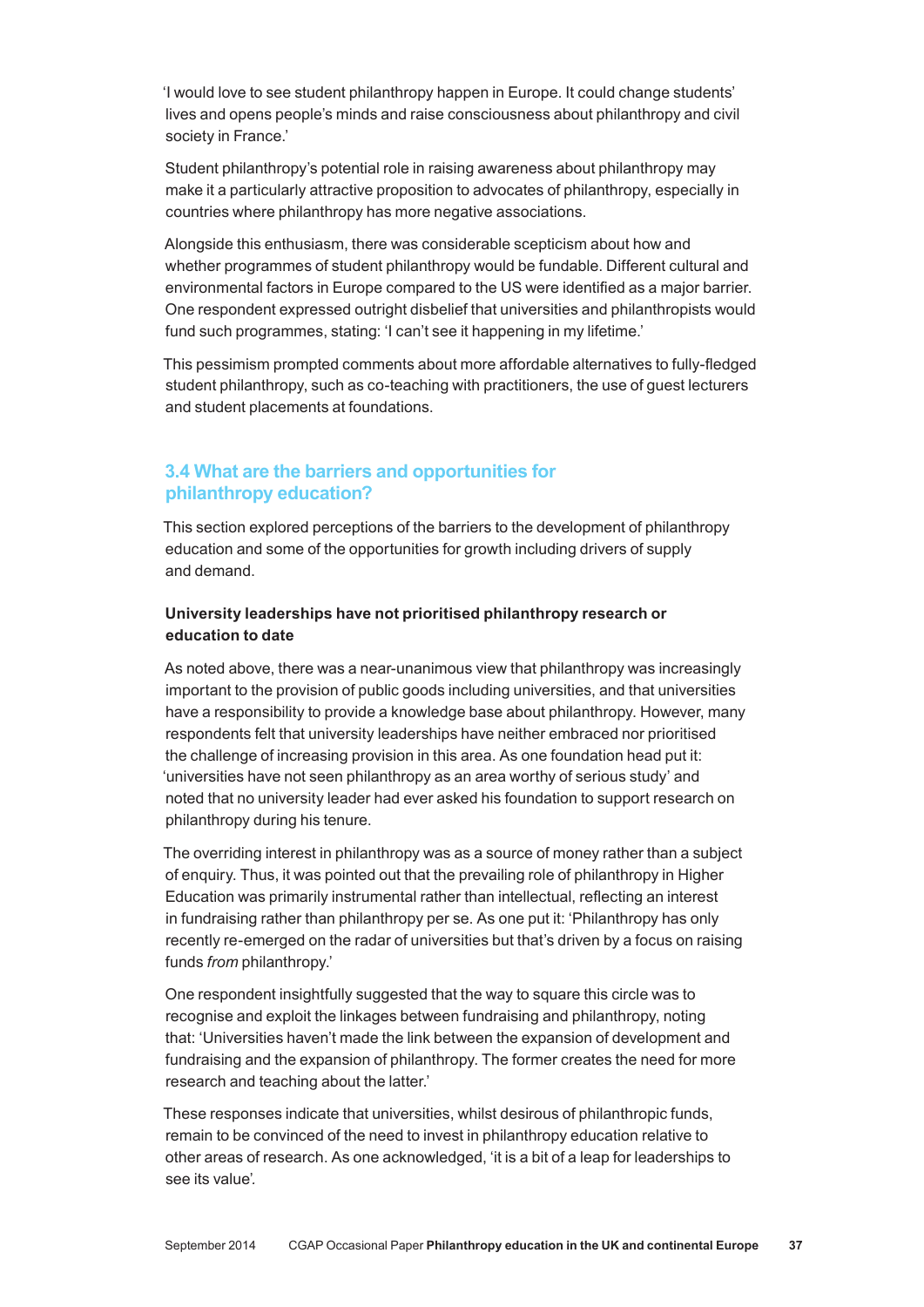#### **Scholarship about philanthropy is not internally embedded or valued**

Respondents identified several major barriers related to a lack of embeddedness of philanthropy as a subject of study within universities. These included a lack of recognition, weak financial incentives for undergraduate courses, uncertain student demand, an absence of ranked journals, no clear disciplinary rooting and government cuts impeding innovation.

A lack of recognition of philanthropy's importance was, according to one respondent, particularly unfortunate given that 'many students will go on to work in non-profits'.

The lack of financial incentives to offer courses on philanthropy and the increasingly 'impact‑driven' focus of some universities were cited as factors inhibiting greater supply. One respondent suggested that postgraduate courses focused on participants from the philanthropic sector may be more cost-effective as they are fee-based, whereas philanthropy courses at undergraduate level are embedded in the university through open fixed credits. In Germany, for example, the principle of 'consecutive funding' at state level was seen as posing an additional challenge. Philanthropy was most likely to be situated at Masters level but these programmes are not likely to be funded without BA programmes that exist within prescribed disciplines.

Several respondents pointed to uncertainties about levels of student demand for philanthropy education. One noted that courses on social entrepreneurship at business schools have more appeal than those on philanthropy and highlighted the need for stronger marketing and incentives to build student demand. Other respondents argued that student demand is growing but that this needs to be articulated more clearly to university leaderships. In countries with more limited philanthropic tradition or visibility, it was pointed out that the lack of courses was linked to a general lack of understanding of philanthropy.

Respondents also suggested that philanthropy's amorphous and inter-disciplinary nature made it hard to embed within the academy. At the same time, in instances where it is being studied, it is within courses that predominantly focus on non-profit management. The absence of university‑approved ranked journals was also identified as having a cooling effect on academic teaching and research on philanthropy.

Several respondents noted that government cuts to university funding made it harder for new areas of study to emerge and find funding. One pointed to a major proposal to build philanthropy studies across Europe that was dropped by the European Union due to budgetary retrenchment. Another respondent noted that the UK government was more interested in promoting giving and volunteering than funding research and teaching on the subject.

# **Philanthropic funders have, to date, shown a limited appetite to support philanthropy research**

Several respondents remarked on the negative attitude of donors, philanthropists and foundations to funding philanthropy education. Several factors were identified, including a greater foundation appetite for action than introspection, the high, upfront and 'upstream' nature of the investment in research, and potential conflicts of interest.

The greater emphasis on action was emphasised by one respondent as follows: 'Philanthropists are more interested in practice than theory. They are more action-oriented and don't have much appetite for navel-gazing . . . funders are more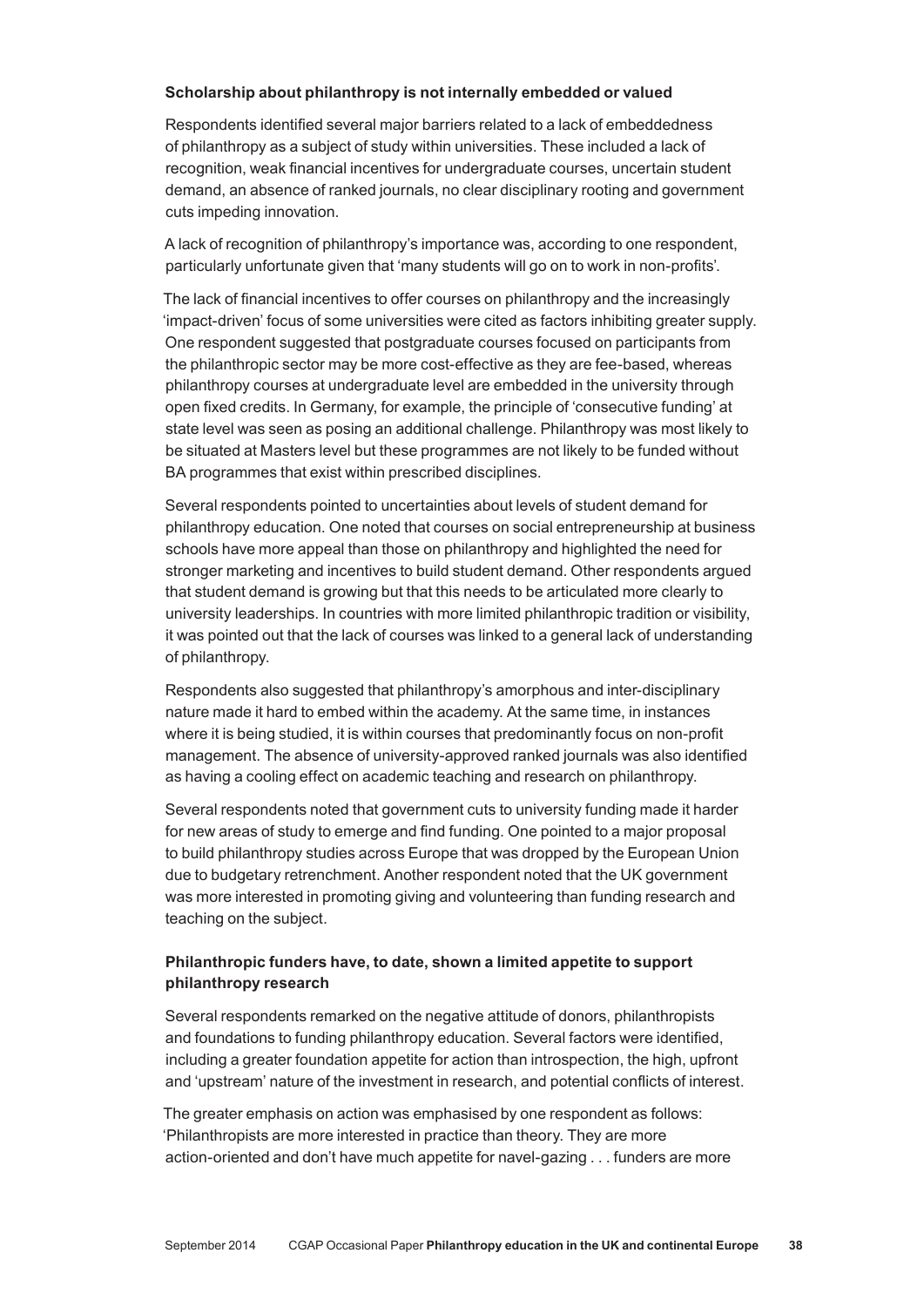interested in substantive areas than their own processes. The lack of funder interest limits private funding for philanthropy education.'

Others highlighted issues of cost and leadership: 'An academic chair in philanthropy is a very expensive intervention for funders' whilst also noting that 'philanthropy is not providing enough money or leadership to research itself'.

Finally, one respondent noted that it was not necessarily attractive for philanthropy to fund research into itself. This could be because it is not within the remit of the foundation or, more controversially, 'some of the research questions themselves might be uncomfortable for philanthropy, especially those around power and legitimacy'.

These remarks point to a potential conflict of interest in philanthropic funding of research and teaching about philanthropy. It was noted that there is a risk that foundation-funded provision could influence the direction of academic enquiry and push the research agenda on philanthropy towards non‑controversial issues and prevent a more critical examination of philanthropy. As one informant put it: 'You wouldn't go to a tobacco company for funding of cancer research. Funding for research and teaching about philanthropy would be better to come from statutory research bodies than private funders.'

### **Opportunities**

The prevailing uncertainty about the future of philanthropy education was embodied by one respondent who commented that 'it's difficult to say what will happen in the next 5–10 years. It's hard to know demand until it exists.'

Yet, whilst the lack of appetite to date amongst universities and donors point to major barriers, respondents also identified several opportunities and expressed optimism about the future prospects of philanthropy education in Europe. This optimism reflected a perception amongst donors, university leaderships and academics, that there were several changes on the horizon that could impact the growth of the field.

# **Philanthropists and philanthropic foundations are showing a growing interest in philanthropy research**

These signs of renewed interest were most marked amongst philanthropists and foundations. It was suggested that professionalisation was stimulating greater interest in philanthropy research and creating the potential for private‑public funding of philanthropy research, especially in areas of funders' interest. Moreover, it was felt by some that foundations might provide leadership in this area and 'push' universities into increasing provision.

The general optimism was reflected in the following comments from foundation representatives and philanthropy advisors:

'The time is ripe for joint public‑private funding of philanthropy research.'

'We are pushing an open door. There is much more institutional interest and receptiveness amongst universities than in 2008.'

'It would be good to see a university‑based cross‑disciplinary institute for philanthropy. Funders could potentially support some of the infrastructure.'

Or this comment from a major philanthropic donor to universities: 'I definitely think that universities should offer more research and teaching about philanthropy as it instils a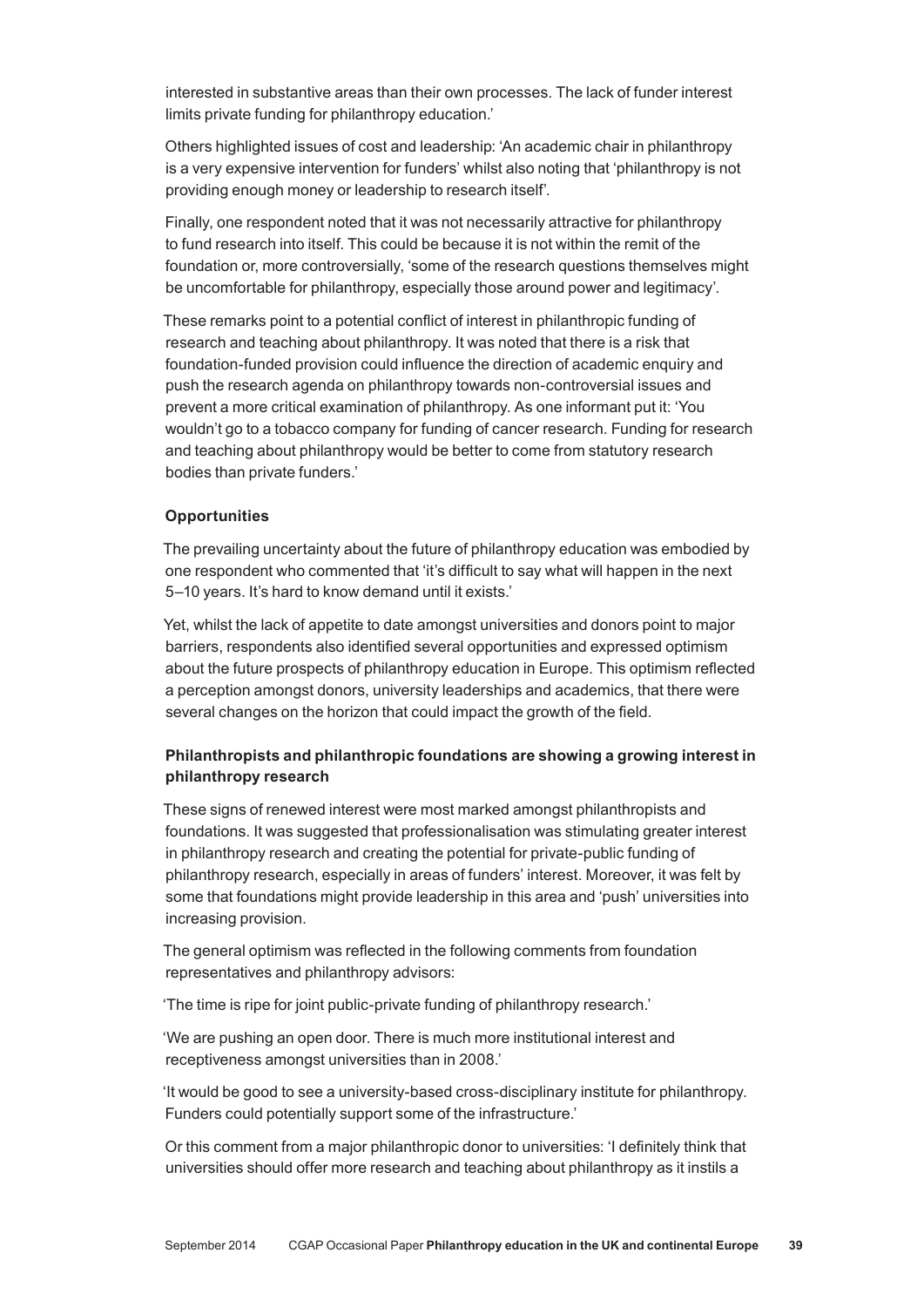sense of values and community. It is something that is meaningful for the entire life of the student.'

The opportunity to tailor educational provision to the interests of funders was also identified. For example, human rights funders might be willing to support a 'Centre on Human Rights Philanthropy' more than a generic 'Centre on Philanthropy'. This suggestion reflects a growing trend within foundations to build capacity in their own spheres of interest.

The need and opportunity to improve philanthropic practice was also cited as a potential driver of greater interest in philanthropy research. As noted above, the interest here would be more vocational in its focus.

The key role of philanthropists and foundations in stimulating a philanthropic research agenda was emphasised by several respondents. One said that 'leadership will not come from universities, action has to come from within the philanthropy sector itself'.

Interestingly, this view was endorsed by university respondents, one of whom put it as follows: 'Peer‑to‑peer demand from philanthropists is the key to placing it on the agenda and making the case for mainstreaming philanthropy education.'

# **There are major opportunities for universities in the realm of philanthropy education**

Respondents also identified major opportunities and benefits for universities, ranging from building trust with donors to developing skills of fundraisers and advancing academic scholarship on philanthropy in response to growing societal interest.

One respondent suggested that its university's philanthropy specialism helped to 'open doors', while another commented that 'it would add to our credibility when talking to donors to be able to point to a programme on philanthropy'. One academic added that 'universities may start showing an interest when they see how courses in philanthropy help attract funds from donors and boost their reputation'.

The second area of direct practical relevance to universities was the opportunity to build the skills, capabilities and qualifications of development staff. This was identified as a key issue in the Pearce report<sup>60</sup> on Higher Education funding. Here it was suggested that philanthropy education, especially when provided in a business school setting, could help meet the sector's needs for increases in the number and quality of trained fundraisers: 'Philanthropy education might help build a field and create development opportunities for fundraising staff, helping both professionalisation and employment.'

Finally, and most importantly for scholars, the growing presence of research and teaching on philanthropy across Europe creates the opportunities dramatically to expand the knowledge base about philanthropy at European universities. The existence of several philanthropically backed dedicated academic centres and research networks creates the conditions for fostering complementary cutting‑edge research. The Dutch context is exemplary, with VU University focused on giving motivation and Erasmus University on endowed foundations, while sharing training provision. It was also noted that the new chairs and centres of philanthropy bring greater research capacity and new cohorts of students who will assume roles in universities, foundations and non‑profits in years to come, further strengthening the field.

<sup>60</sup> HEFCE and More Partnership, (2012), *Review of Philanthropy in UK Higher Education*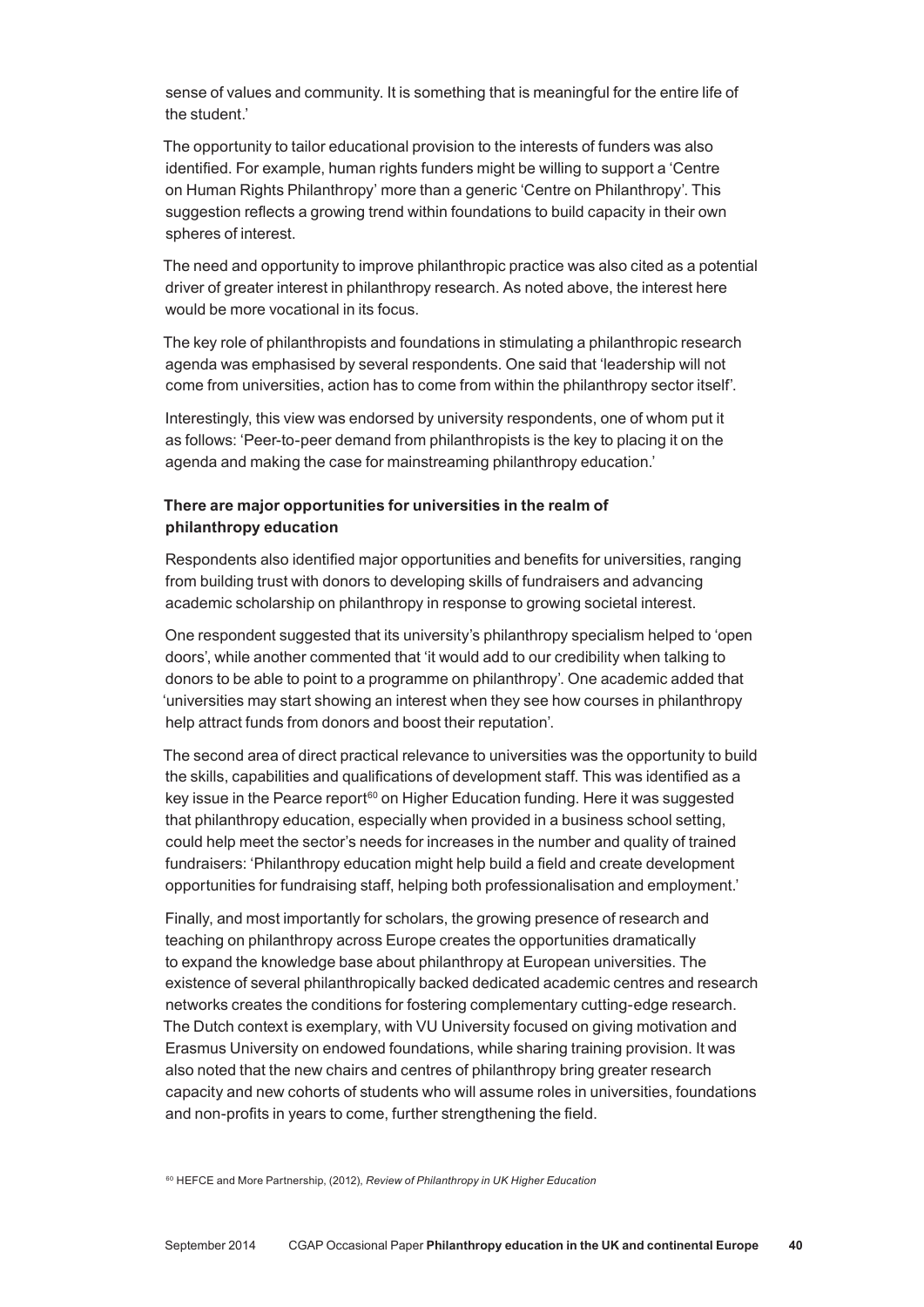# Part 4 **Key findings and critical reflections**

The aim of this study was to illuminate the scale and scope of philanthropy education in Europe today (Part 2) and highlight some of the key issues affecting the future development of the field drawing on the perspectives of a diverse group of informed stakeholders (Part 3).

The findings are summarised here, together with some critical reflections on the future direction of philanthropy education and suggestions for further research.

# **4.1 Key findings**

# **Mapping**

There is an embryonic philanthropy education sector emerging across Europe. This can be seen in a range of geographies and universities, within academic disciplines and centres, and in (primarily) postgraduate teaching on the subject.

# *1 Geographic spread*

Philanthropy education exists across Europe but is stronger in some regions and countries than others. Concentrations were most evident in Western European countries, especially the UK, Netherlands, Germany, Italy and France. Conversely, philanthropy education was virtually absent in Northern Europe and in countries of the former Soviet Union, with the exception of Lithuania.

# *2 Disciplinary spread*

Philanthropy education is dispersed across a number of disciplines in the social sciences and the arts and humanities. Business is the predominant discipline within which philanthropy is taught.

# *3 Educational level*

Teaching about philanthropy primarily takes place at postgraduate level in the form of individual elective courses and in the context of executive education.

# *4 Dedicated academic centres*

The emergence of academic centres and chairs in philanthropy reflects a small but growing critical mass of philanthropy education in Europe.

# **Interviews**

Interviews were conducted with informed stakeholders including foundation directors, university leaders and development staff and philanthropy course instructors. Some of the insights yielded were: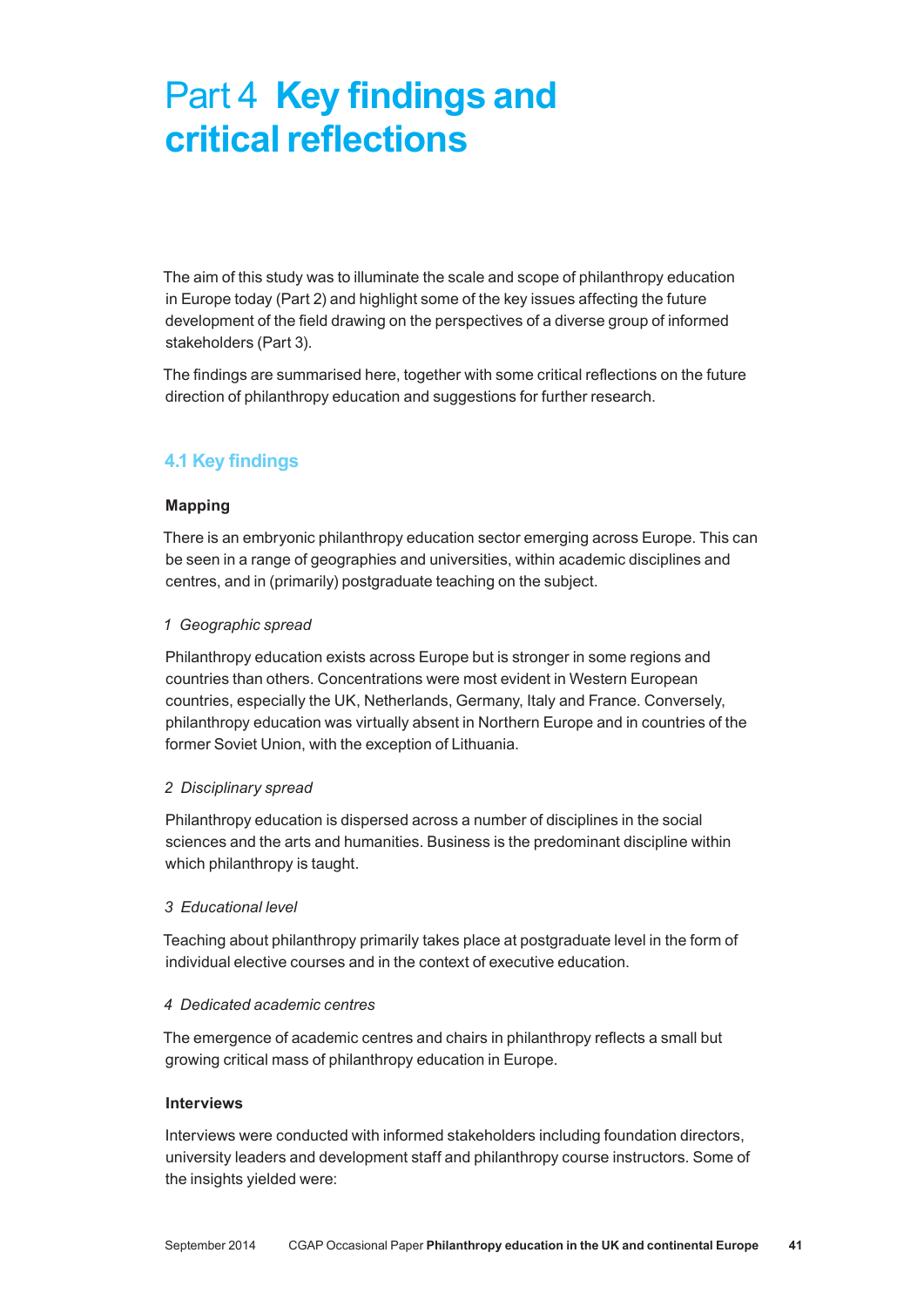#### **On the importance of philanthropy:**

- **Philanthropy has a growing role in public provision, including Higher Education.**
- Philanthropy's importance to society increases the need for universities to build a knowledge base about philanthropy.
- $\blacksquare$  Philanthropy course instructors and foundations show an appetite for more systematic teaching and research about philanthropy.

#### **On what should be taught about philanthropy:**

- $\blacksquare$  Teaching about philanthropy should draw on expertise from multiple disciplines.
- $\blacksquare$  The imperative to provide vocational training for the philanthropy and non-profit sector was urged by some whilst others emphasised the need for a broader approach centred on the history, philosophy and ethics of philanthropy.
- 'Student philanthropy' courses would be welcomed in Europe as an innovative approach to teaching, but there is scepticism about their fundability.

#### **On barriers and opportunities for philanthropy education**

- University leaderships have not prioritised philanthropy research or education to date.
- Scholarship about philanthropy is not internally embedded or sufficiently valued in the academy. It lacks academic and financial incentives and disciplinary rooting and student demand is unproven.
- **Philanthropists and foundations have traditionally shown a limited interest in** supporting philanthropy research, which some perceive as navel-gazing or potentially raising awkward questions.
- **Philanthropic funders are showing a growing interest in philanthropy research** reflecting greater professionalisation, introspection and scrutiny, but foundation funding in this area could create conflicts of interest.
- $\blacksquare$  Philanthropy education presents multiple opportunities for universities both at the institutional level – in terms of building donor relationships, understanding donor motivations, and developing the skills of fundraisers – as well as at the scholarly level in terms of advancing academic knowledge.

### **4.2 Critical reflections**

## **How strong is the case for teaching about philanthropy within Higher Education?**

In his book on the European philanthropy sector, Theo Schuyt argues that philanthropy is still 'on the sidelines' of academia.<sup>61</sup> Schuyt notes several possible explanations, including the dominance of practitioner‑oriented research over theoretical knowledge, the lack of a disciplinary setting for philanthropy, the relative newness of the subject, a

<sup>61</sup> Schuyt T (2013) *Philanthropy and the Philanthropy Sector: An Introduction* Ashgate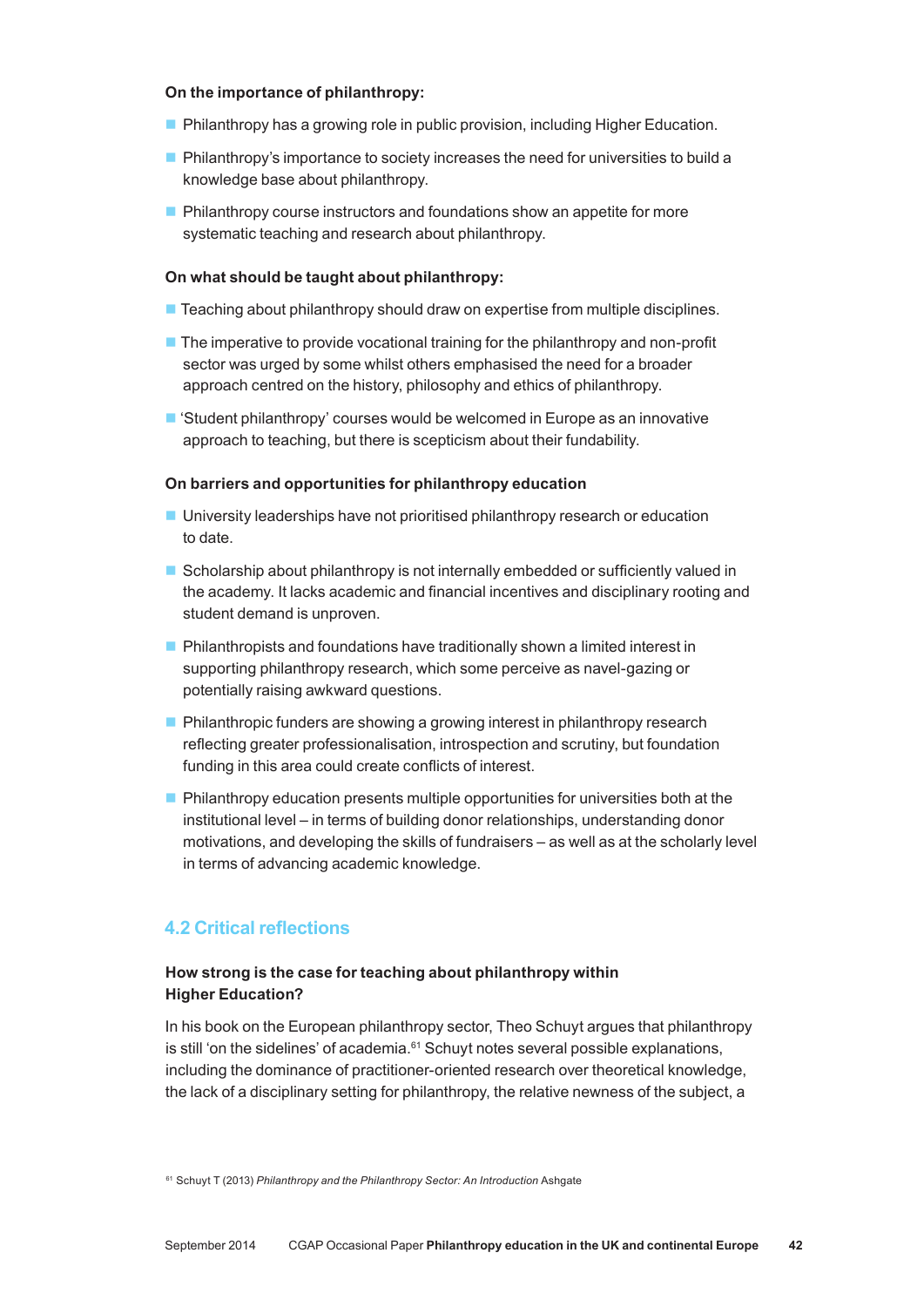perception that it is 'not considered acceptable to investigate philanthropy critically . . .' and a 'natural aversion' to examining giving.62

The results of this research provide some evidence in support of these claims, though it was beyond the scope of the project to evaluate them systematically. The research also reinforces Schuyt's conviction that change may be underway. Two indicators highlighted by Schuyt are the upgrading of philanthropy to the status of a 'financial instrument' by the European Commission in 2011, and the emergence of a 'societal substructure' arousing interest in the social phenomenon of philanthropy. This interest creates a powerful social rationale for the study of philanthropy and justifies greater engagement both at academic and leadership levels of Higher Education institutions.

## **On the academic level, what areas of study and teaching could and should be introduced?**

At present, there is no consensus amongst scholars about what should be studied, nor the most appropriate disciplinary settings. As we have seen, current provision is distributed across a variety of disciplines, most frequently appearing in business‑related fields. As the field expands, the locations for the study of philanthropy will become a vital consideration as it will shape the type and content of knowledge about philanthropy that is produced and disseminated.

What is clear is that the potential questions to ask about philanthropy are vast and encompass a broad range of disciplinary and sub‑disciplinary perspectives across the liberal arts and humanities as well as the social sciences. They involve theories of civil society, philanthropy and the non‑profit sector, issues of ethics, power and re‑distribution, ideas of egotism, altruism and generosity and the nature of private visions of the common good across time and place. They also include theories of organisations and ideas derived from behavioural economics which provide insights into how giving responds to appeals, incentives and conditions.

Addressing these and other questions would not only advance academic knowledge but also contribute to policy‑making. The role of political philosophy in informing major questions of public policy in the philanthropic sphere is a case in point. A better understanding of the tensions between philanthropy and justice would contribute to the development of appropriate frameworks and regulatory structures for philanthropic activity.63

# **How might changes to Higher Education funding impact university‑based philanthropy education?**

On the institutional level, the interface between Higher Education and philanthropy has narrowed in recent years, particularly at British universities and continental European business schools. Many university leaders have welcomed this narrowing and some have actively participated in efforts to increase philanthropic income by growing the Higher Education fundraising sector.<sup>64</sup> However, this growth has not been

 $62$  ibid.

<sup>&</sup>lt;sup>63</sup> Kymlicka W, 'Altruism in Philosophical and Ethical Traditions: Two Views' in Phillips S, Chapman B and Stevens D (Eds), (2001) *Between State and Market: Essays on Charities Law and Policy in Canada*

<sup>64</sup> Department for Education and Skills (2004) *Task Force on Voluntary Giving to Higher Education* and HEFCE and More Partnership (2012) *Review of Philanthropy in UK Higher Education*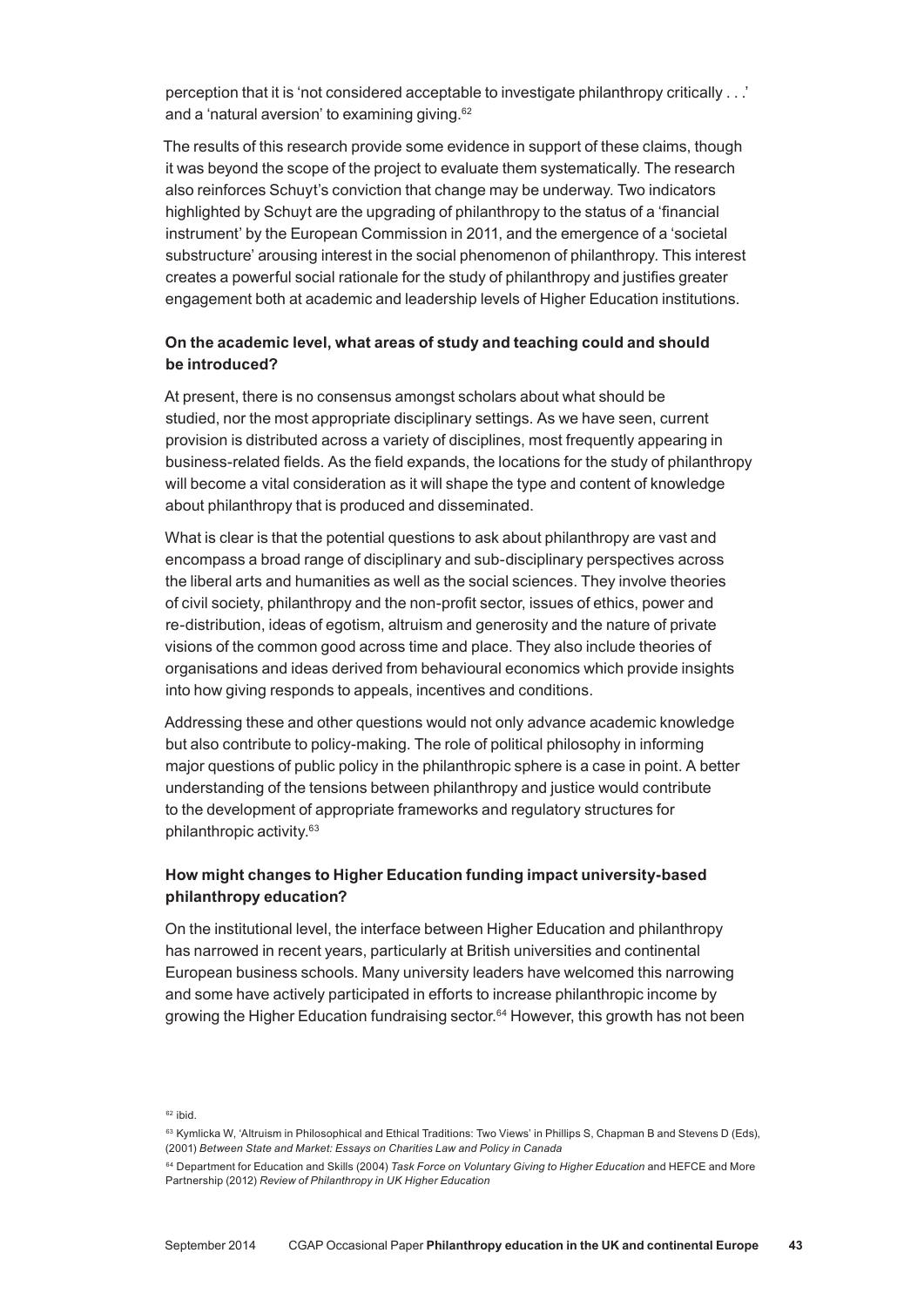without controversy and, in some cases, has led to scrutiny over the acceptance and management of philanthropic contributions.65

As philanthropic funding becomes an even more critical income stream alongside state funding and fees, it is likely that universities of various types and sizes across Europe will increasingly invest in all aspects of Higher Education fundraising. In England, the Higher Education Funding Council England (HEFCE) has set ambitious targets for growth in philanthropic income and anticipates substantial increases in the size and quality of the university fundraising sector to meet those targets.66 These aspirations are likely to result in university leaderships showing a greater willingness to invest in research and teaching about philanthropy for several reasons. First, university‑based courses and training provide opportunities to enhance the skills and capabilities of fundraisers. Some universities offer courses and training on fundraising in partnership with boutique consultancies and umbrella bodies. It is conceivable that broader engagement with philanthropy will become a part of this provision. Second, universities seeking to build relationships and trust with donors may discover that university-based research centres and academic expertise on philanthropy are appealing to philanthropists and foundations with an interest in philanthropy itself or in the potential roles of philanthropic giving in a substantive subject area related to their interests. Third, and most intriguingly, the need to improve fundraising practice may stimulate greater academic research on donor behaviour, particularly in social science fields such as behavioural economics. In her foreword to the 2014 HEFCE report, Professor Shirley Pearce hints at some of these possibilities: 'Universities that have an interest in philanthropy might consider offering postgraduate qualifications and helping to develop the body of research that will inform the further evolution of the profession and our understanding of what makes effective fundraising practice.'<sup>67</sup>

However, it is important to guard against generalisation. While some of the observations may be applicable to continental Europe, this analysis is mostly focused on the UK: it is not inevitable that other European countries will follow the British trajectory towards a US model of funding of Higher Education. Investment in philanthropy research and teaching is likely to vary between countries and institutions.

#### **What dangers lie ahead for the growth of philanthropy education?**

As we have seen, there are strong academic and institutional rationales for investment in university-based philanthropy education. However, neither is value-free propositions: academic interests vary across disciplines while institutional imperatives may push the content of research and teaching towards meeting the needs of practitioners. The knowledge that is ultimately produced is likely to be influenced by internal factors related to the interests of individual scholars and external factors related to public and societal concerns, mediated by research bodies and private funders as well as the non‑profit and philanthropy sectors.

At this early stage in the development of philanthropy education, it is timely to note several dangers, which became visible during the course of this study.

The first danger is the instrumentalisation of the field which could place an excessive premium on knowledge geared towards fundraising or grantmaking practitioners.

<sup>66</sup> HEFCE (2014) '*An emerging profession: the higher education philanthropy workforce*'

 $67$  Ibid.

<sup>&</sup>lt;sup>65</sup> See for example the Woolf Inquiry (2011) *An Inquiry into the LSE's Links with Libya and Lessons to be Learned Council of the LSE*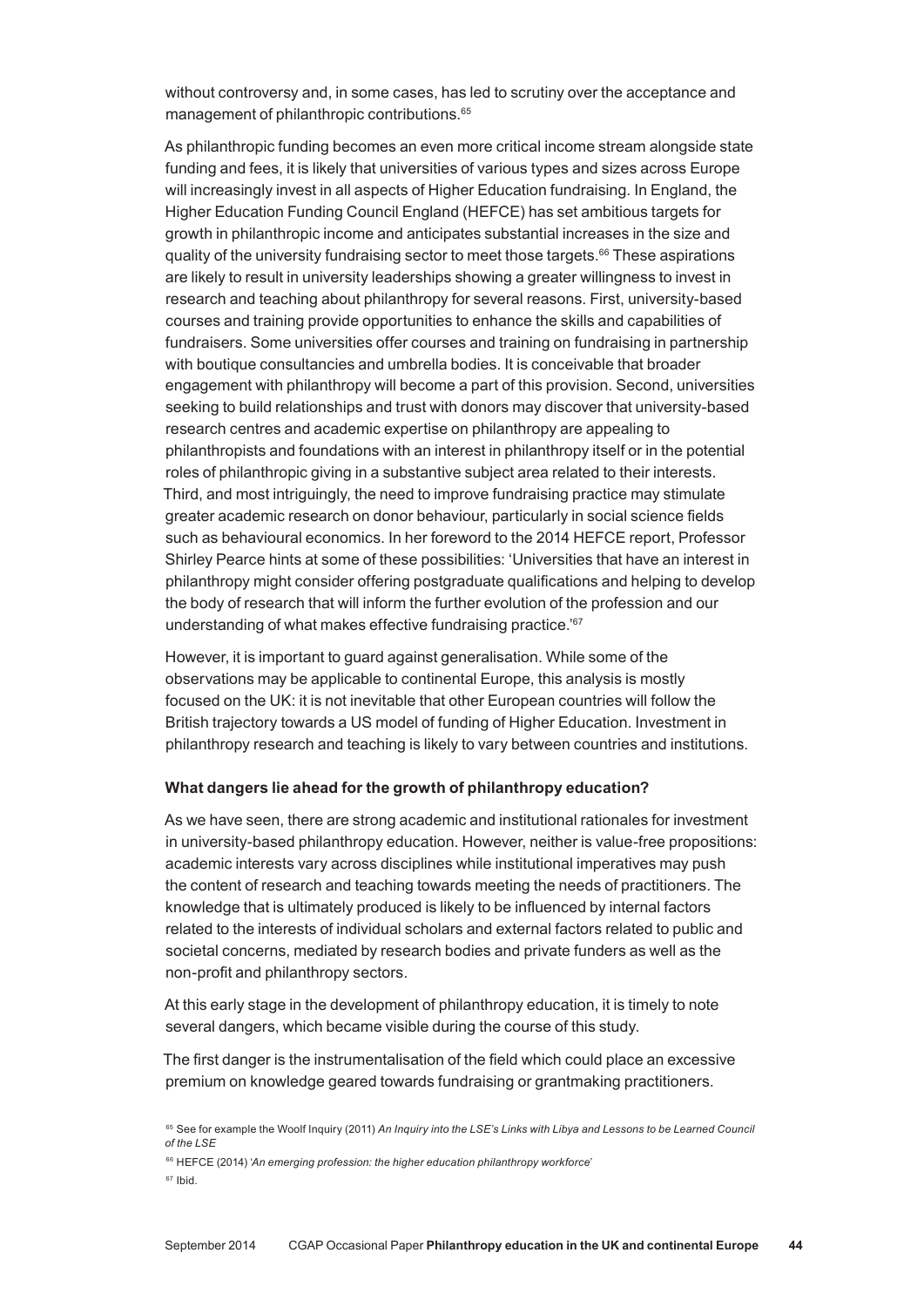Whilst some would welcome this shift, a focus on vocational and professional ends could narrow the scope of philanthropy education. The question of how to respond to the growing needs and demands of practitioners without instrumentalising the study of philanthropy is a major unresolved tension, reflected in some of the interviews conducted for this study. It would be regrettable if the imperative to improve capacity and professionalise the philanthropic and non‑profit sectors came at the expense of a broader research and teaching agenda about philanthropy.

The growing conflation of philanthropy and fundraising is a second danger. It is reflected in the re‑naming of fundraising departments as philanthropy departments in some Higher Educational institutions, as well as in the title of the 2014 HEFCE report, which refers to the higher education *philanthropy* workforce rather than the higher education *fundraising* workforce. On one level, these linguistic choices simply reflect the inter-relation and coalescence of fundraising and philanthropy, and the fact that philanthropic resources are the primary target of fundraisers. But on another level the conceptual slippage elides the differences between the two concepts. The focus on philanthropy as a source of funds, whilst understandable from a fundraising perspective, risks missing some of philanthropy's most defining features, as the expression of private visions of the public good.

As philanthropy education grows, the risk of conflicts of interest in the funding of research and teaching on philanthropy should not be underestimated. The first risk is that philanthropists invest in this area in order to encourage more philanthropy. Such a 'promotional' agenda could push philanthropic funding towards disciplinary settings and scholars who are broadly supportive of philanthropy and away from the disciplines and scholars asking more critical questions. This is a particular risk in relation to 'student philanthropy', which is most reliant on external support and in which donors often explicitly state their motivations in terms of fostering civic participation.

The second risk is that universities may find themselves conflicted between, on the one hand, welcoming philanthropists and seeking philanthropic funds for a range of causes and, on the other, supporting rigorous academic scholarship about philanthropy including that of their own donors, which might be highly critical. As philanthropic income grows, this could act as a deterrent to critical scholarship. For example, how would a university respond to a programme of research, say in political science, in which scholars addressed questions of the relationship between philanthropy and inequality, the tensions between grantmaking and investment practices or the use of philanthropy to improve reputations? As universities become increasingly keen to cultivate donors and emphasise their appreciation of philanthropy, they may become more sensitive to their own faculties asking critical questions of philanthropists who support them, as part of general philanthropic scholarship. These challenges were underscored in May 2014, when UCLA returned a major gift made by businessman and philanthropist Donald Sterling following well-publicised racist comments.<sup>68</sup>

#### **Whither philanthropy education? Possible directions**

At the heart of the debate about the future of philanthropy in Higher Education institutions is a tension between reflective and instrumental rationales. Instrumental rationales push philanthropy into the service of practitioners, not least fundraising practitioners seeking to raise funds for their own institutions. This necessitates professional skills and tools. Reflective rationales are more focused on generating

<sup>68</sup> http://newsroom.ucla.edu/releases/ucla-rejects-donald-sterling-gift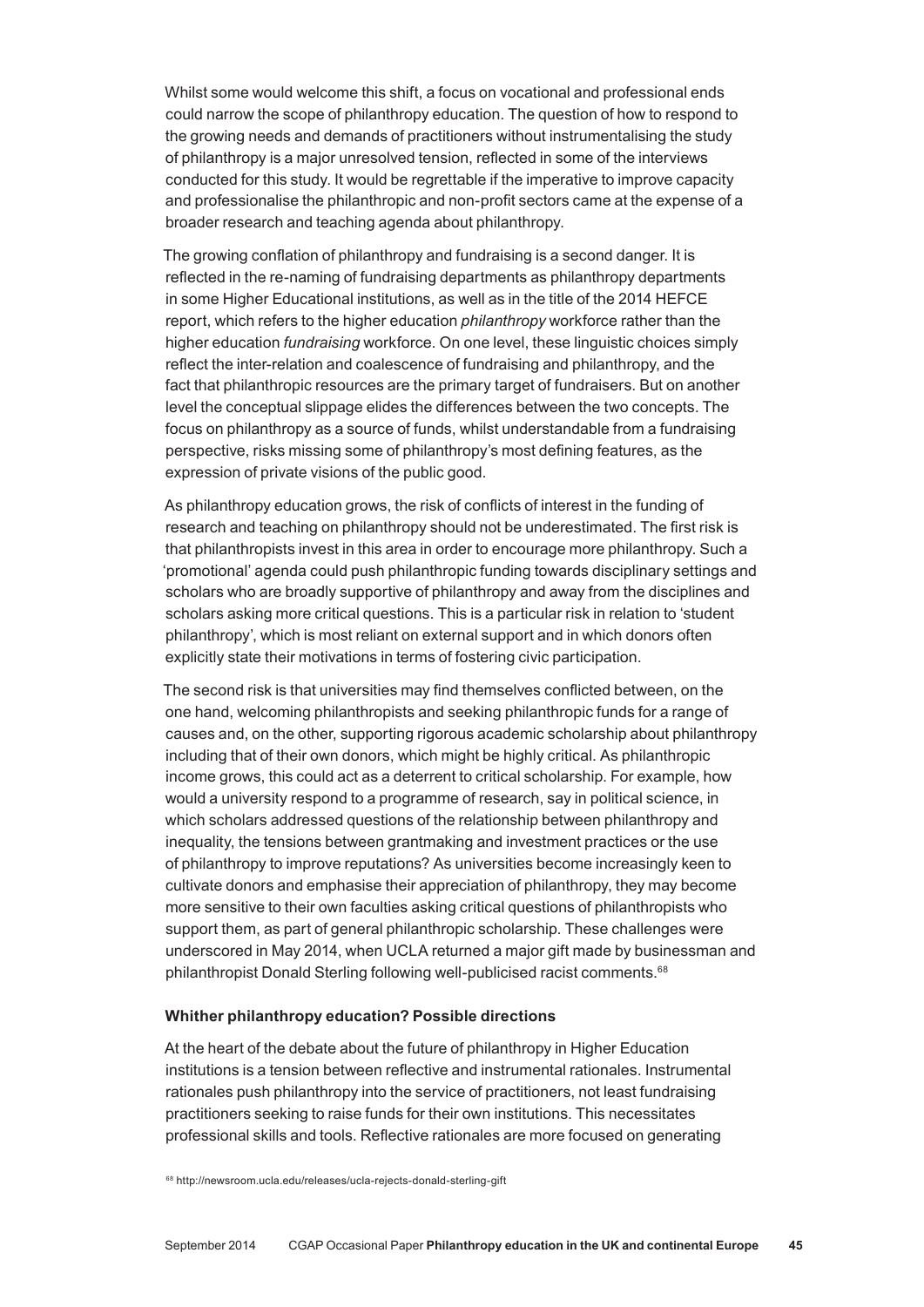academic knowledge to produce a deeper understanding of philanthropy without a specific extrinsic goal.

These debates mirrors earlier tensions in the field of non‑profit management education about the 'best place' to study the subject.<sup>69</sup> Roseanne Mirabella and Giuliana Gemelli concluded that the focus within non‑profit management education on the 'internal management' of non‑profits reflected a drive toward the professionalisation of the non-profit sector in the last two decades.<sup>70</sup>

To what extent is there a comparable drive towards professionalisation in the philanthropy sphere? The evidence presented in Part 2 suggests that the largest number of philanthropy courses is located in business and management disciplines, as well as at postgraduate level. This twin emphasis on business disciplines and postgraduate education indicates a vocational dimension to current teaching provision, which is also reflected in the sizeable number of professional training courses on the subject.

The strong vocational current that appears to run through much contemporary provision reflects demand from fundraising organisations, including universities, seeking to expand its workforce and increase skills and capabilities. Alongside that, foundations are professionalising their grantmaking practice. These developments create incentives to provide vocationally oriented provision in the coming years. It is possible that this provision will exist alongside more academic endeavours. However it is also possible that the demands of practitioners could push research and teaching in more narrow and instrumental directions.

Yet the growing social interest in philanthropy suggests that there is also a need to cultivate a broader‑based research and teaching agenda about philanthropy. Such an agenda would situate the study of philanthropy within a multiplicity of disciplines and frameworks and help build a robust and independent body of knowledge which may generate insights for practitioners in years to come. As several interview respondents pointed out, it is important that an exploration of theoretical questions complements the professionalisation of the philanthropic and non‑profit sectors. This task may be challenging and is likely to require a degree of vision and commitment on the part of universities and philanthropies alike. It will also require vigilance about conflicts of interest noted above.

Whatever one's view of the 'best place' or places to study philanthropy, a closer analysis of the aims, content and structure of existing curricula, and a comparison of these curricula across disciplinary settings, could generate further insights about current and future provision.

The potential role for experiential philanthropy education, and in particular student philanthropy, also presents intriguing possibilities. Student philanthropy initiatives can serve as a bridge between theoretical ideas and practical challenges embodied in philanthropy. On the one hand, student philanthropy provides practical training for foundation and non‑profit work through its emphasis on grantmaking skills, and direct engagement with social issues. On the other, the academic study of philanthropy helps students reflect critically and carefully on their grantmaking experience, leading them to make better decisions, or in some cases to question the decisions they make.

<sup>69</sup> Mirabella R, Wish N (2000) 'The Best Place Debate: A Comparison of Graduate Education Programs for Non-profit Managers' *Public Administration Review* (2000) 60: 3

 $70$  Mirabella R, Gemelli G et al. (2007) 'Non Profit and Philanthropic Studies: an International Overview of the Field in Africa, Canada, Latin America, Asia, the Pacific and Europe' *Non Profit and Voluntary Sector Quarterly* 36:4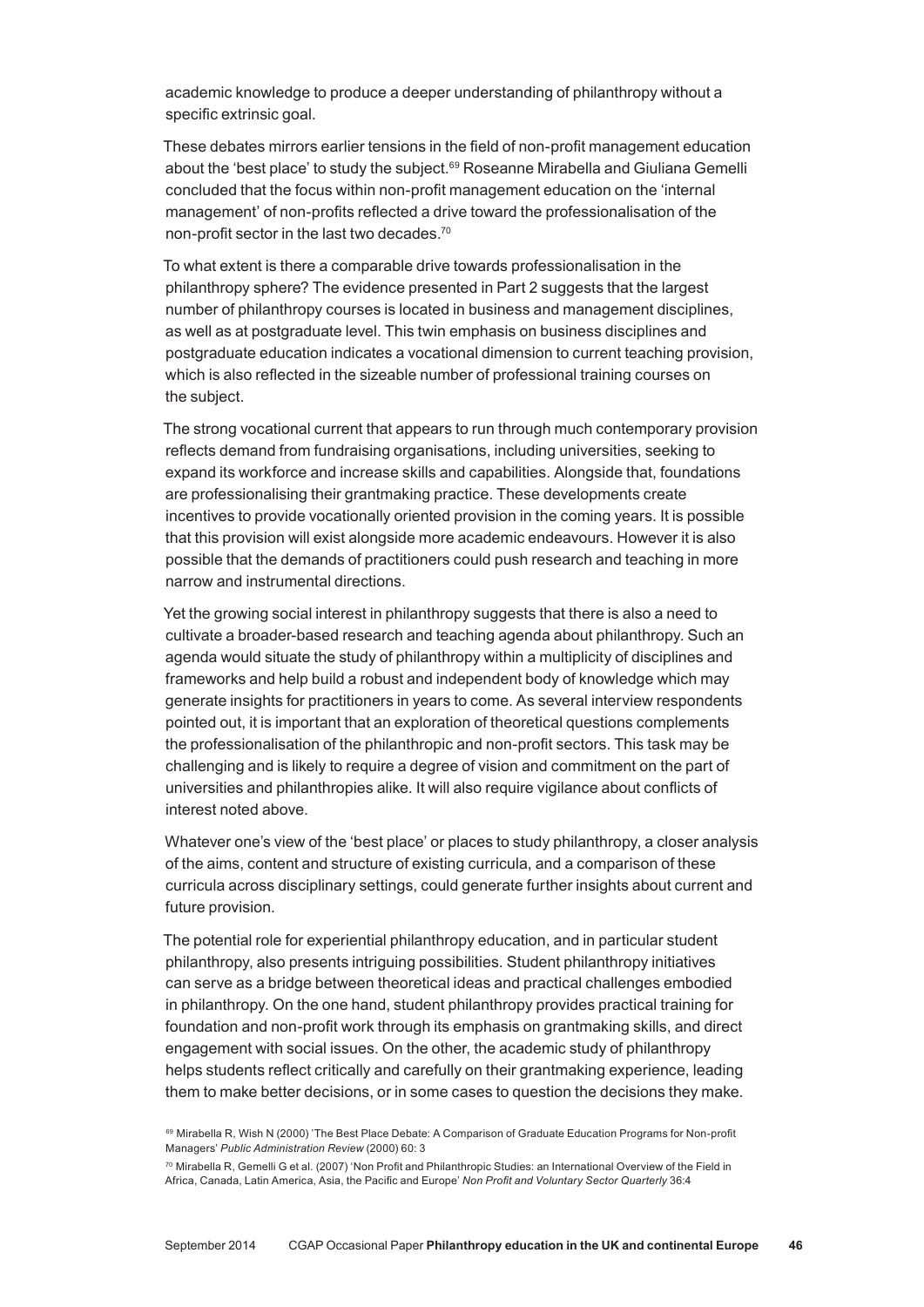As we have seen, it has grown dramatically at US universities on the back of major philanthropic investment but whether, and the ways in which, student philanthropy might develop in a European context is unknown. Philanthropy courses in which students engage with historical and theoretical texts about philanthropy, and apply that knowledge to inform real grantmaking, may prove instructive.71

# **4.3 Suggested measures**

A major challenge for philanthropy education will be to find the balance between academic and practitioner‑focused content. This balance is likely to prove elusive and shaped by the settings in which educational provision is introduced.

As we have seen current provision is patchy and uneven. For those that see the development of a field of philanthropic studies in Europe as an effective route to develop a cohesive, wide-ranging and inspiring academic offering, several suggestions present themselves.

First, curricular quidelines for the teaching of philanthropy. In 2007, The Non-profit Academic Centres Council in the US published curricular guidelines for undergraduate study, which emphasised the need to balance 'liberal arts' and vocational content.<sup>72</sup> As philanthropy education in Europe builds up from a dispersed and fragmented base, a comparable set of curricular guidelines might be timely.

Second, a philanthropy course reader. Together with curricular guidelines, a high-quality reader could provide an orientation to students by grounding the study of philanthropy in texts and concepts drawing from a wide range of disciplines and fields.<sup>73</sup>

Third, the time may also be ripe for the establishment of a multi‑disciplinary academic journal of philanthropy, which could both capitalise on, and galvanise, the critical mass of scholars in this area.74 The *Foundation Review*, pioneered by the Johnson Center for Philanthropy at Grand Valley State University, could provide a model or partner in this endeavour<sup>75</sup>

Finally, statutory research councils should give consideration to increasing their investments in deepening understanding of philanthropy. This would respond to growing social interest and, in some cases, concern about philanthropy's role in society. Funding from statutory sources and internal revenues would also be preferable to philanthropic funding of research and teaching on philanthropy, to avoid conflicts of interest noted above. Where this is not possible, the disclosure of funding agreements and background correspondence between donors, academics and fundraisers may mitigate real or perceived conflicts.

<sup>71</sup> For an account of the 'Theories of Civil Society, Philanthropy and the Non-profit sector' course at Stanford University, which this author co-taught, see http://www.philanthropy-impact.org/article/stanford-philanthropy

<sup>72</sup> Non‑profit Academic Centres Council (2007) *Curricular Guidelines*

<sup>73</sup> The idea of a philanthropy course reader to advance philanthropy education has been long championed by Dr Beth Breeze, director of the Centre for Philanthropy, University of Kent.

<sup>74</sup> Under the joint leadership of Dr Tobias Jung and Professor Jenny Harrow at the Centre for Charitable Giving and Philanthropy (CGAP), and Professor Susan Phillips at Carleton University such a proposal has been submitted and successfully reviewed by publisher Routledge.

<sup>75</sup> http://johnsoncenter.org/resources/foundation‑review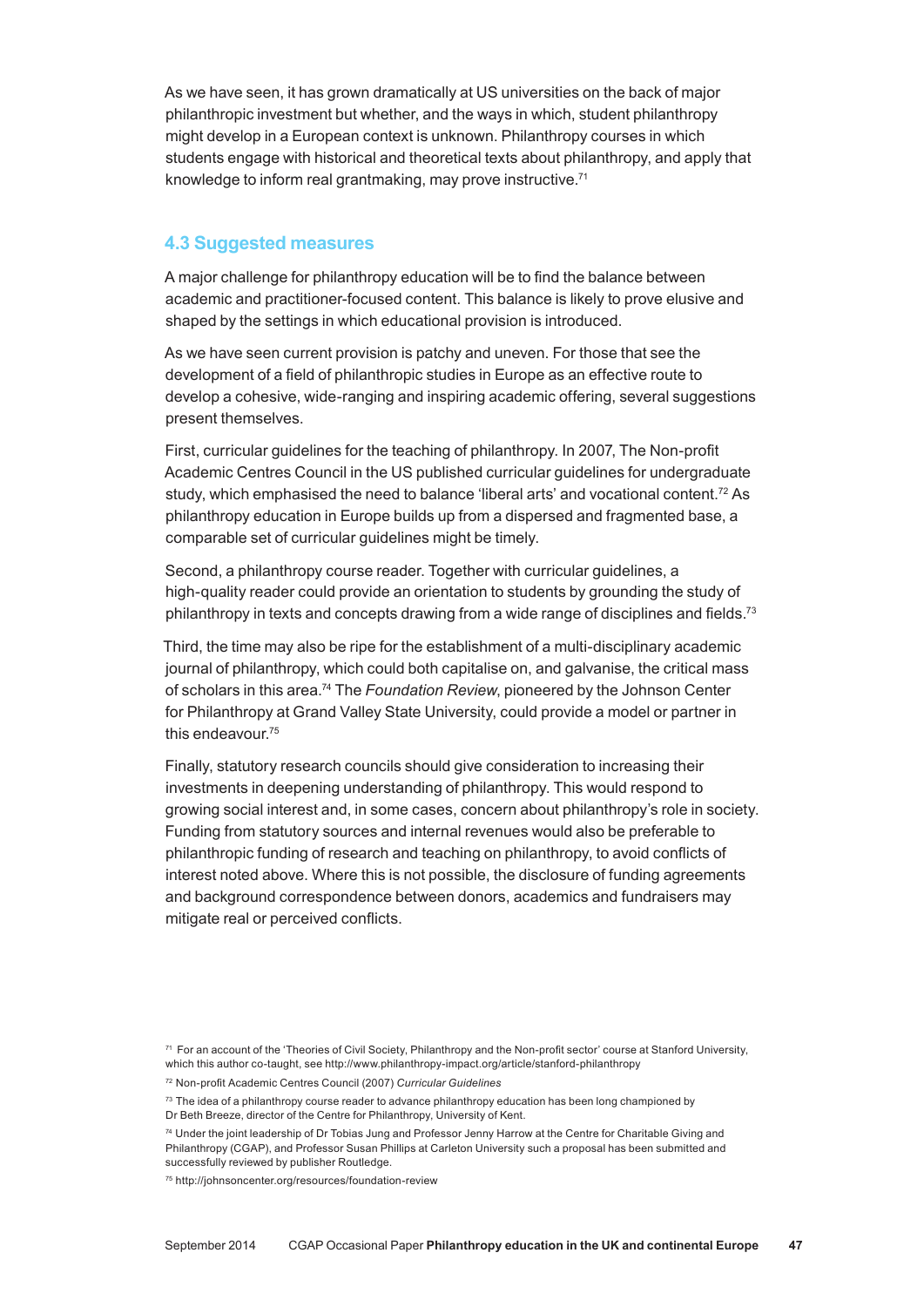# **4.4 Conclusion**

In 2009, David Carrington concluded his report on philanthropy education with a vision of a thriving 'ecosystem' of philanthropic thought and practice within five to seven years.<sup>76</sup> The findings of this study suggest that vision was optimistic because provision is still limited and variable across Europe.

More research is needed to give greater explanatory power to the descriptive analysis in this study. Further research could include a systematic exploration of the variable rates of growth of philanthropy education in Europe. Are these the result of macro political environments such as social democratic and post-communist structures? And are we now seeing a growing interaction and possible diffusion between existing centres of research and teaching? What types of university, and in which disciplines, does philanthropy become embedded? Can we understand why some academic centres fail and others succeed? And how do research and teaching intersect?

These and other questions are now timely.

This research suggests that considerable potential exists for the development of an inter-disciplinary field of philanthropy studies in Europe. The creation of new courses, chairs and centres on philanthropy, the increased involvement of philanthropy practitioners in academic settings and the interest of some foundations to create a 'philanthropy learning infrastructure' across Europe reflect this potential.77 These mutually enriching efforts, and more besides, will be necessary if philanthropy education is to thrive and the much‑discussed but still mercurial phenomenon is to be better understood.

<sup>76</sup> Carrington D (2009) *The Application of Learning and Research to the Practice of Philanthropy*

<sup>77</sup> Symonds J, Weisblatt K & Carrington D (2012) *Shedding Light on our Own Practice*, Alliance Publishing Trust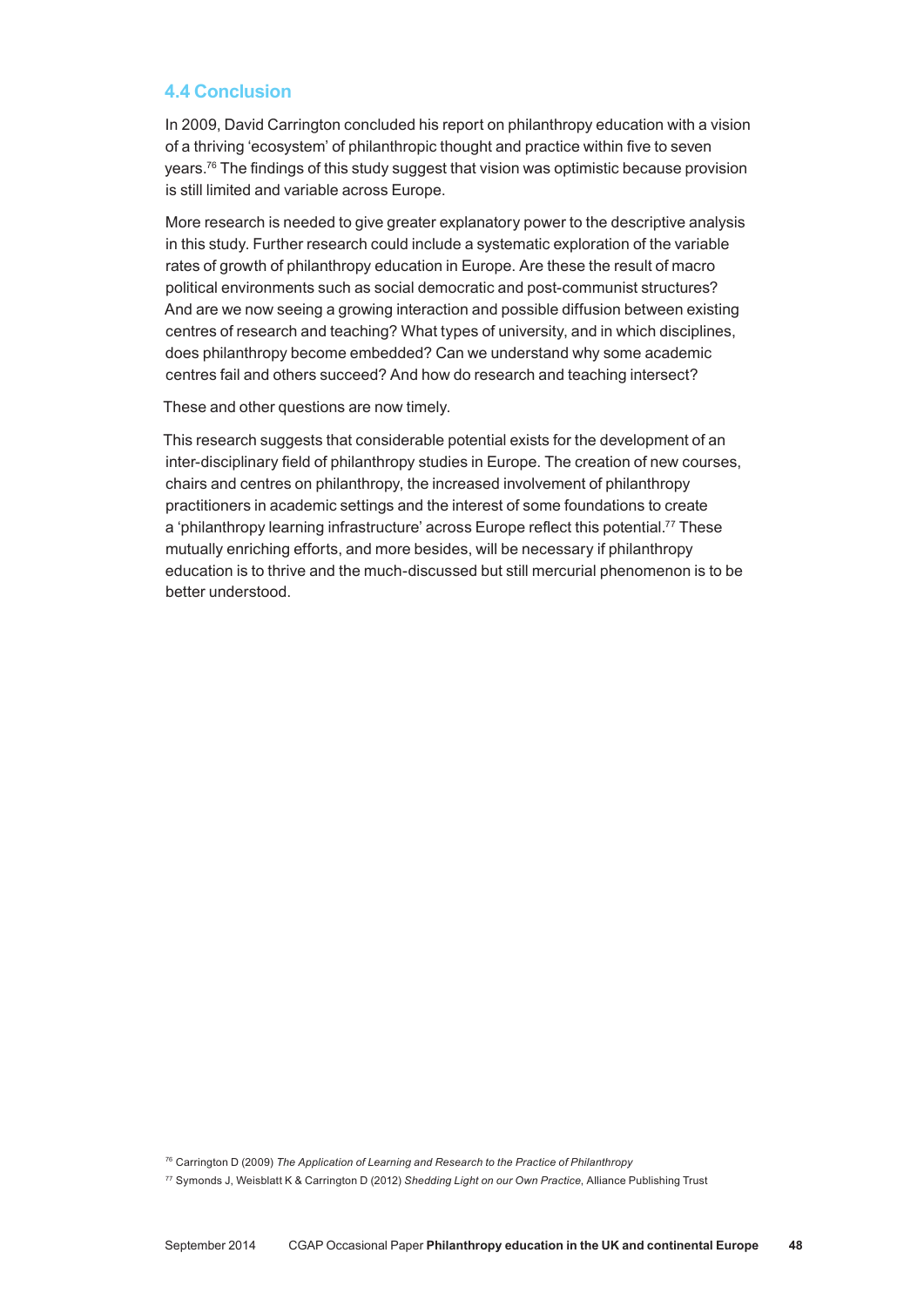# Part 5 **Appendices**

# **5.1 Research informants**

| Country                    | <b>Informant</b>                                                                                                                               | <b>Institution</b>                                                                                                                                                                                           |
|----------------------------|------------------------------------------------------------------------------------------------------------------------------------------------|--------------------------------------------------------------------------------------------------------------------------------------------------------------------------------------------------------------|
| <b>Austria</b>             | Dr Florentine Maier                                                                                                                            | Vienna University of Business<br>and Economics                                                                                                                                                               |
| <b>Belgium</b>             | Dr Lisa Hehenberger<br>Rosien Herweijer<br>Dr Virginie Xhauflair                                                                               | European Venture Philanthropy<br>Association<br><b>European Foundation Centre</b><br>University of Liege, HEC<br><b>Management School</b>                                                                    |
| <b>Czech Republic</b>      | Dr Miroslav Pospisil                                                                                                                           | Masaryk University, Brno                                                                                                                                                                                     |
| <b>Estonia</b>             | Mall Hellam & Katrin Enno                                                                                                                      | Open Estonia Foundation                                                                                                                                                                                      |
| <b>Finland</b>             | Dr Anne Birgitta Pessi &<br>Prof Heikki Hiilamo                                                                                                | University of Helsinki                                                                                                                                                                                       |
| <b>France</b>              | <b>Arthur Gautier &amp;</b><br>Prof Anne-Claire Pache                                                                                          | <b>ESSEC Business School</b>                                                                                                                                                                                 |
| Germany                    | Judith Symonds<br><b>Tine Hessert</b>                                                                                                          | Sciences Po<br><b>Heidelberg University</b>                                                                                                                                                                  |
|                            | Dr Rupert Graf Strachwitz                                                                                                                      | Maecenata Institute/Muenster<br>University                                                                                                                                                                   |
| <b>Italy</b>               | Prof Giuliana Gemelli<br>& Dr Alice Brusa                                                                                                      | <b>Bologna University</b>                                                                                                                                                                                    |
| Latvia                     | leva Morica                                                                                                                                    | Soros Foundation - Latvia                                                                                                                                                                                    |
| Lithuania                  | Dr Egle Vaidelyte<br>Dr Julianna Kokšarova                                                                                                     | Kaunas University of Technology<br><b>LCC International University,</b><br>Klaipeda                                                                                                                          |
| <b>Netherlands</b>         | <b>Pieter Stemerding</b><br>Dr Pamala Wiepking<br>Michiel de Wilde<br><b>Dr Rene Bekkers</b><br><b>Barry Hoolwerf</b><br><b>Bert Sleijster</b> | <b>Adessium Foundation</b><br><b>Erasmus University Rotterdam</b><br><b>Erasmus University Rotterdam</b><br><b>VU University Amsterdam</b><br><b>VU University Amsterdam</b><br><b>Windesheim University</b> |
| <b>Norway</b>              | Dr Karl Henrik Sivesind &<br>Dr Bernard Enjolras                                                                                               | Institute for Social Research                                                                                                                                                                                |
| Portugal                   | Ana Barcelos Pereira                                                                                                                           | Calouste Gulbenkian Foundation                                                                                                                                                                               |
| <b>Republic of Ireland</b> | Dr Gemma Donnelly Cox<br>John A Healey<br>John R Healey                                                                                        | <b>Trinity College Dublin</b><br><b>Trinity College Dublin</b><br><b>Trinity College Dublin</b>                                                                                                              |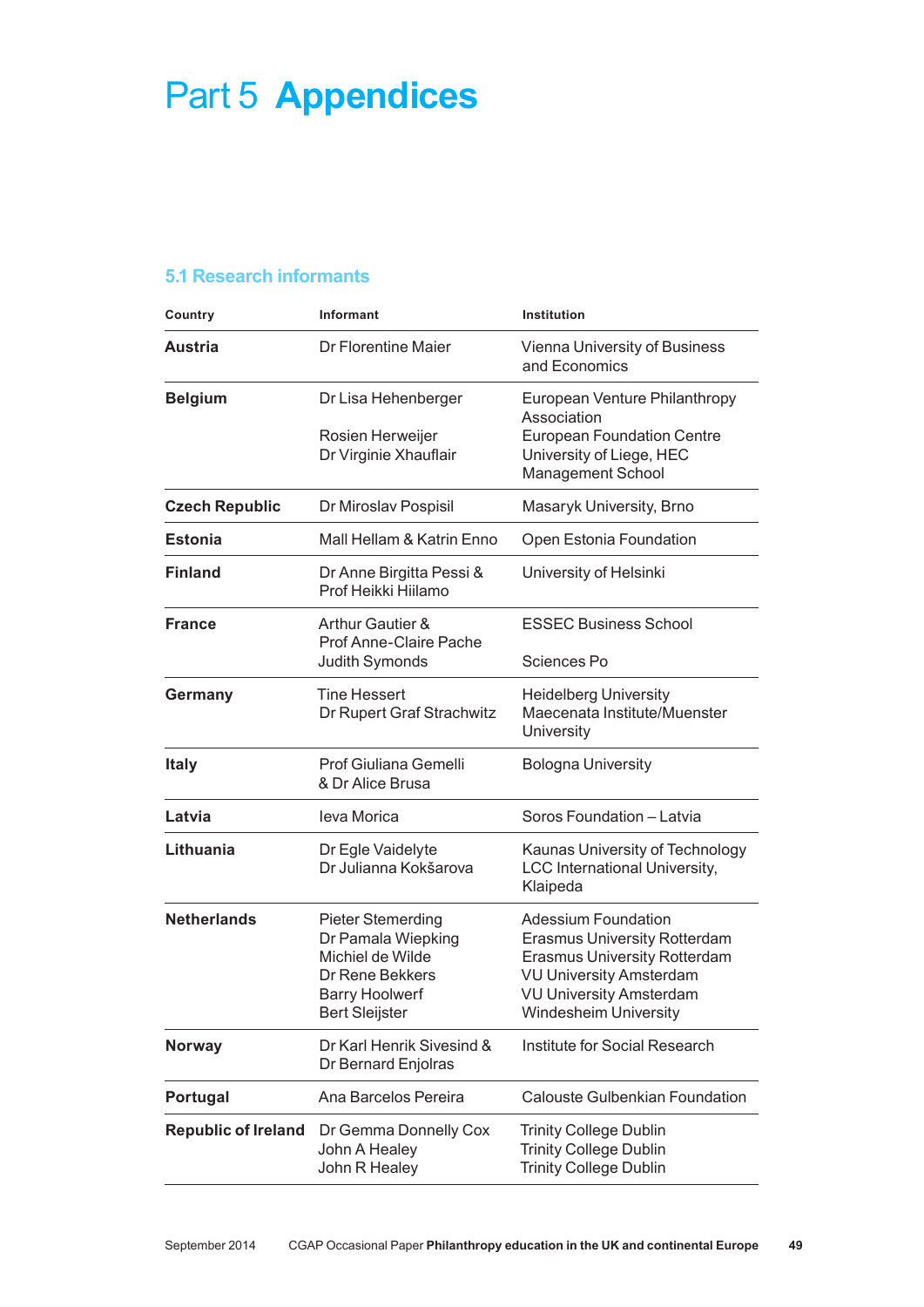| Country               | Informant                                                                                                                                                                       | Institution                                                                                                                                                                                                                                                                     |
|-----------------------|---------------------------------------------------------------------------------------------------------------------------------------------------------------------------------|---------------------------------------------------------------------------------------------------------------------------------------------------------------------------------------------------------------------------------------------------------------------------------|
| <b>United Kingdom</b> | Dr Linda Milbourne<br>Dr Peter Grant                                                                                                                                            | <b>Birkbeck University</b><br><b>City University/Cass</b><br><b>Business School</b>                                                                                                                                                                                             |
|                       | Dr Beth Breeze<br>Dr Siobhan Daly<br>Prof Adrian Sargeant<br>Dr Nicholas Acheson<br>Dr Gareth Morgan<br>Dr Eleanor Shaw<br>Nadine Exter<br>Dr Celia Moore<br>Dr Pamela Hartigan | <b>Kent University</b><br>Northumbria University<br><b>Plymouth University</b><br>University of Ulster<br>Sheffield Hallam University<br><b>Strathclyde University</b><br><b>Cranfield School of Management</b><br><b>London Business School</b><br><b>SAID Business School</b> |
| <b>United States</b>  | <b>Prof David Campbell</b><br>Prof Roseanne Mirabella                                                                                                                           | <b>Binghampton University</b><br><b>Seton Hall University</b>                                                                                                                                                                                                                   |
| <b>Spain</b>          | Dr Marta Rey-Garcia                                                                                                                                                             | University of A Coruna                                                                                                                                                                                                                                                          |
| <b>Sweden</b>         | Dr Ola Segnestam Larrson                                                                                                                                                        | Ersta Skondal University                                                                                                                                                                                                                                                        |
| <b>Switzerland</b>    | Dr Georg Von Schnurbein                                                                                                                                                         | University of Basel                                                                                                                                                                                                                                                             |

# **5.2 Interviewees**

| <b>Name</b>                   | Role                                                                         | <b>Segment</b>       |
|-------------------------------|------------------------------------------------------------------------------|----------------------|
| <b>Anthony Tomei</b>          | Independent (Nuffield Foundation<br>until 2012)                              | Foundation           |
| <b>Paul Ramsbottom</b>        | <b>Chief Executive, Wolfson Foundation</b>                                   | Foundation           |
| <b>Pieter Stemerding</b>      | Chief Executive, Adessium Foundation                                         | Foundation           |
| <b>David Carrington</b>       | Independent                                                                  | Philanthropy advisor |
| <b>Judith Symonds</b>         | Independent                                                                  | Philanthropy advisor |
| <b>Kate Hunter</b>            | <b>Chief Executive, CASE Europe</b>                                          | HE development       |
| <b>Lyndsay Lewis</b>          | Associate, Richmond Associates                                               | HE development       |
| <b>Chris Murphy</b>           | Head of Alumni and Development,<br><b>Birkbeck University</b>                | HE development       |
| <b>Prof David</b><br>Latchman | Master, Birkbeck University                                                  | HE development       |
| <b>Ruth Thomson</b>           | Head of Philanthropy, City University<br>London                              | HE development       |
| <b>Michiel de Wilde</b>       | Executive Director, Centre for Strategic<br>Philanthropy, Erasmus University | Philanthropy centre  |
| <b>Dr Rene Bekkers</b>        | Professor of Pro Social Behaviour,<br><b>VU University</b>                   | Academic             |
| Dr Beth Breeze                | Faculty of Social Sciences,<br><b>Kent University</b>                        | Academic             |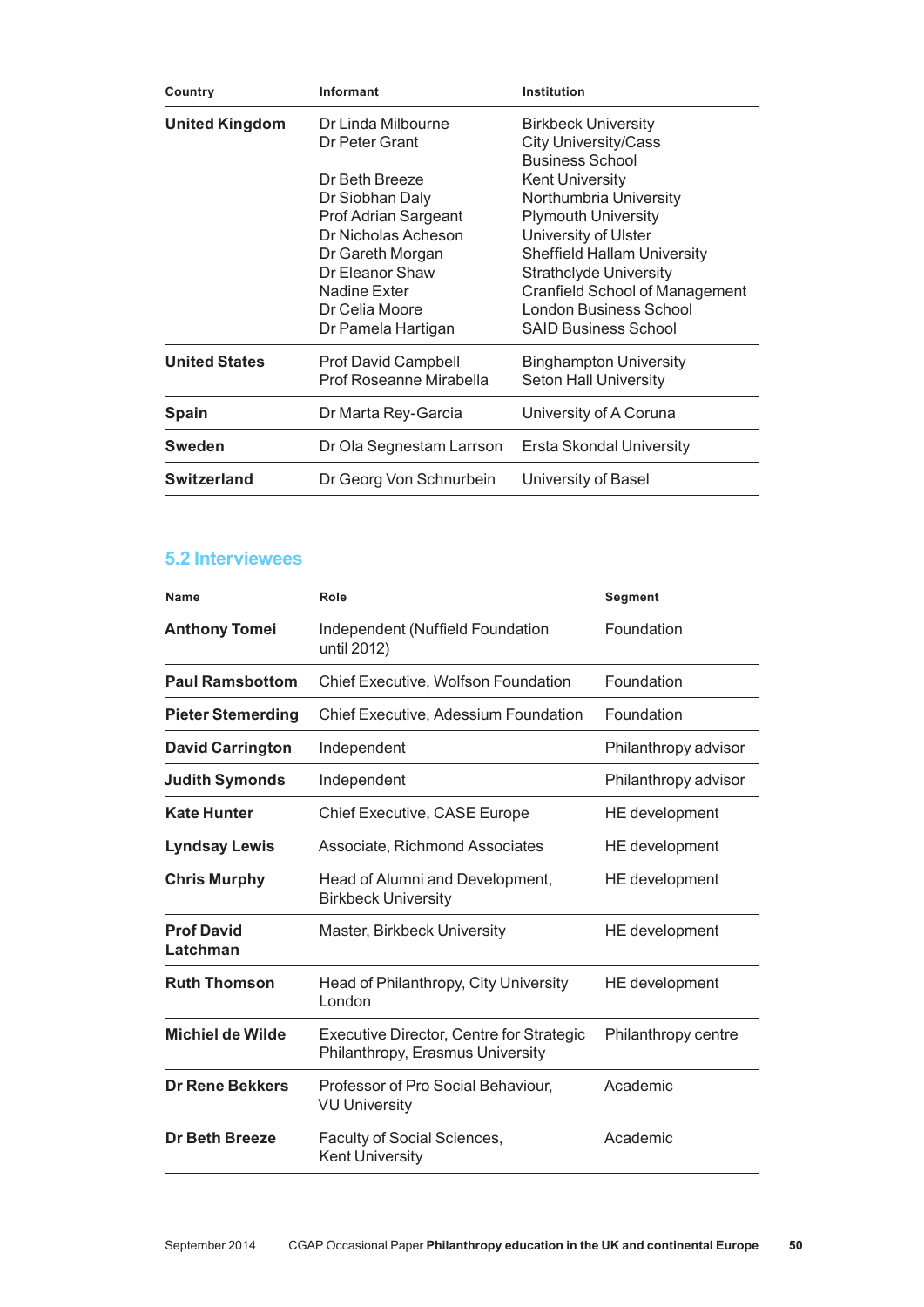| <b>Name</b>                              | Role                                                                                          | <b>Segment</b> |
|------------------------------------------|-----------------------------------------------------------------------------------------------|----------------|
| <b>Dr David Campbell</b>                 | Associate Professor of Public<br>Administration, Binghampton,<br>State University of New York | Academic       |
| <b>Dr Peter Grant</b>                    | Senior Fellow, City University London                                                         | Academic       |
| <b>Prof Roseanne</b><br><b>Mirabella</b> | Professor of Political Science,<br><b>Seton Hall University</b>                               | Academic       |
| Dr Ola Segnestam<br>Larsson              | Department of Social Sciences,<br>Ersta Skondal University                                    | Academic       |
| Dr Egle Vaidelyte                        | Assistant Professor, Faculty of Social<br>Sciences, Kaunas University of<br>Technology        | Academic       |

# **5.3 List of tables**

- Table 1: Philanthropy education at a glance (page 18)
- Table 2: Status of philanthropy education by country (page 20)
- Table 3: Philanthropy education provision by university (page 21)
- Table 4: Summary of dedicated philanthropy centres (page 22)
- Table 5: Philanthropy courses (page 23)
- Table 6: Philanthropy degrees (page 25)
- Table 7: Professional training on philanthropy (page 26)
- Figure 1: Philanthropy courses by academic discipline (page 27)

# **5.4 References**

Ahmed S, Olberding J (2008) *Can student philanthropy help to address the current non‑profit identity crisis? A case study of a multiyear, multidisciplinary project at Northern Kentucky University*

Almog-Bar M, Zychlinski E (2012) *A Façade of Collaboration: Relationships between philanthropic foundations and the government in social policymaking in Israel* 14,6, pp 795–814

Bernholz L, Cordelli C & Reich R (2013) *Good Fences: The Importance of Institutional Boundaries in the New Social Economy* Stanford PACS

Bernholz L (2013) *Philanthropy and the Social Economy: Blueprint 2014* Grantcraft, Foundation Centre

Breeze B (2008–13) *Million Pound Donors Report* Coutts

Broad W (2014) *Billionaires with Big Ideas are Re‑shaping American Science* New York Times

Buffett P (2013) 'The Charitable-Industrial Complex' *New York Times*, 26 July http://www.nytimes.com/2013/07/27/opinion/ the-charitable-industrial-complex.html

Cabinet Office (2011) *Giving White Paper*

Campbell D (2014) 'Practicing Philanthropy in American Higher Education: Cultivating engaged citizens and non‑profit sector professionals' *Journal of Public Affairs Administration* (forthcoming)

Carrington D (2009) *The Application of Learning and Research to the Practice of Philanthropy* Unpublished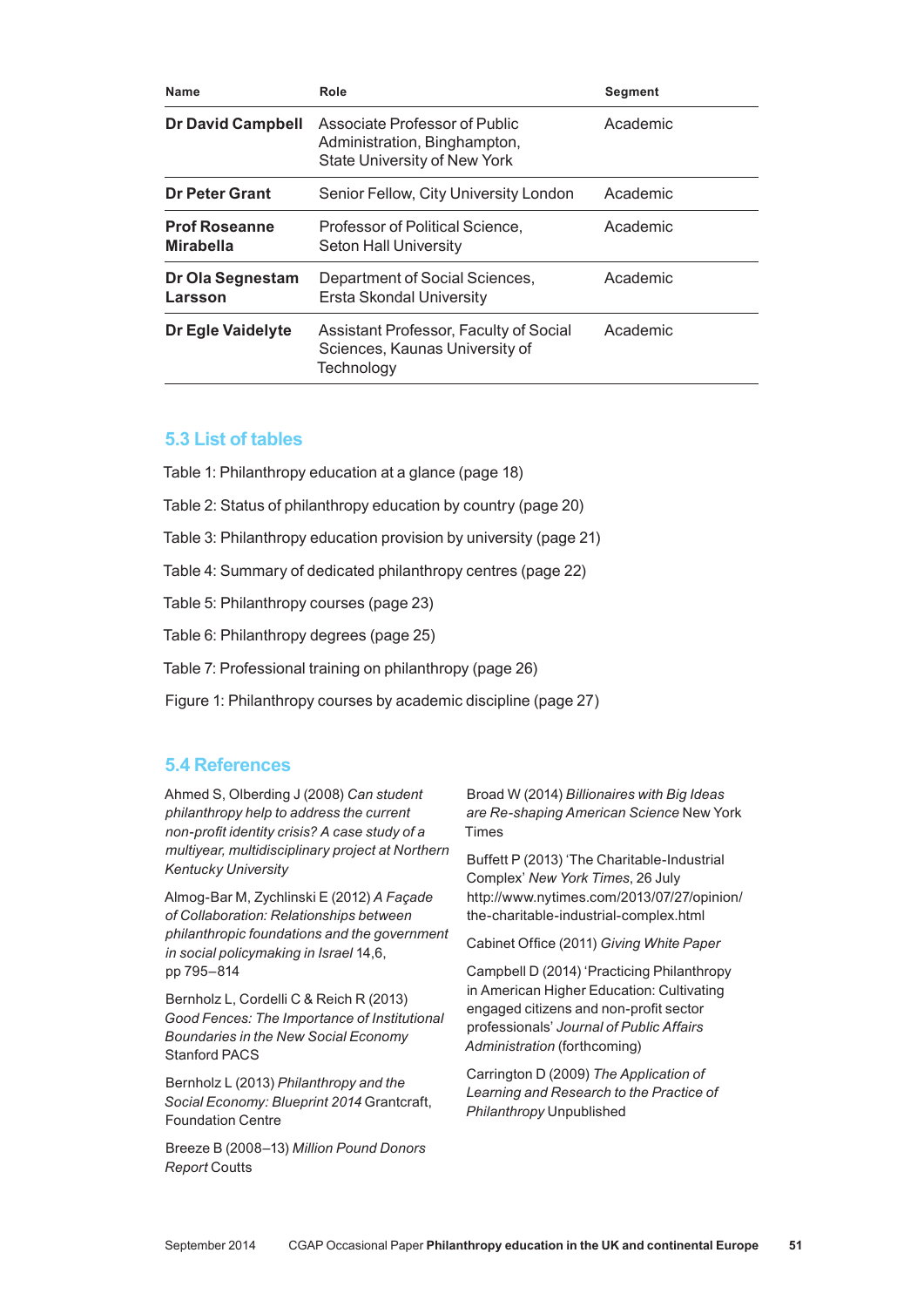Daly S (2012) 'Philanthropy as an essentially contested concept' *Voluntas: International Journal of Voluntary and Non‑profit Organizations* vol 23, p12

Department for Education and Skills (2004) *Task Force on Voluntary Giving to Higher Education*

Eikenberry A M (2006) 'Philanthropy and Governance' *Administrative Theory & Practice* 28,4, pp 586–592

Gautier A, Pache A C (2014) *La philanthropie: une affaire de familles* Paris: Autrement

Harrow J and Jung T (2011) 'Philanthropy is Dead; Long Live Philanthropy?' *Public Management Review*, 13(6)

Higher Education Funding Council for England (2014) *An emerging profession: the higher education philanthropy workforce*

HEFCE, More Partnership (2012) *Review of Philanthropy in UK Higher Education*

Kymlicka W 'Altruism in Philosophical and Ethical Traditions: Two Views' in Phillips S, Chapman B and Stevens D (Eds) (2001) *Between State and Market: Essays on Charities Law and Policy in Canada*

Mirabella R, Gemelli G, Malcolm M, Berger G (2007) 'Non‑profit and Philanthropic Studies: International Overview of the Field in Africa, Canada, Latin America, Asia, the Pacific, and Europe' *Non‑profit and Voluntary Sector Quarterly* Vol 36, no 4

Mirabella R (2007) 'University‑Based Educational Programs in Non‑profit Management and Philanthropic Studies: A 10‑Year Review and Projections of Future Trends' *Non‑profit and Voluntary Sector Quarterly* Vol 36, no 4

Mirabella R, Wish N (2000) 'The Best Place Debate: A Comparison of Graduate Education Programs for Non‑profit Managers' *Public Administration Review* 60, p3

NCVO (2014) *UK Civil Society Almanac*

Non‑profit Academic Centers Council (2007) *Curricular Guidelines for Undergraduate Study in Non‑profit Leadership, Non‑profit Sector and Philanthropy* (first edition)

Northern Kentucky University (2011) *Student Philanthropy: A Handbook for College and University Faculty*

Olberding J (2012) *Does Student Philanthropy Work? A Study of Long Term Effects of the 'Learning by Giving' Approach* (Innovative Higher Education)

Pharoah C, Keidan C (2007–12) *Family Foundation Giving Trends*, Alliance Publishing Trust

Prewitt K, Doggan M, Heydemann S, Toepler S (2006) *The Legitimacy of Philanthropic Foundations Russell Sage Foundation*

Salamon L, Anheier H, List R, Toepler S, Sokolowski W (1999) *Global Civil Society: Dimensions of the Non-profit Sector* Johns Hopkins Center for Civil Society Studies

Schuyt T (2013) *Philanthropy and the Philanthropy Sector in Europe* Ashgate

Sime M (2011) 'Big Society: a toxic brand', paper presented at the Big Society in Scotland Conference, 28 October

Steinglass M 'King's speech to parliament heralds end of Dutch welfare state' (2013) *Financial Times*, 17 September http://www.ft.com/cms/s/0/934952a6-1fad-11e3-aa36-00144feab7de.html

Symonds J, Weisblatt K, Carrington D (2013) *Shedding Light on Our Own Practice* Alliance Publishing Trust

Wagner A (2012) 'Third sector vs civil society: a critical discourse relating to intermediate organisations' *Voluntary Sector Review, Vol 3, no 3*

Woolf Inquiry (2011) *An Inquiry into the LSE's Links with Libya and Lessons to be Learned*, Council of the LSE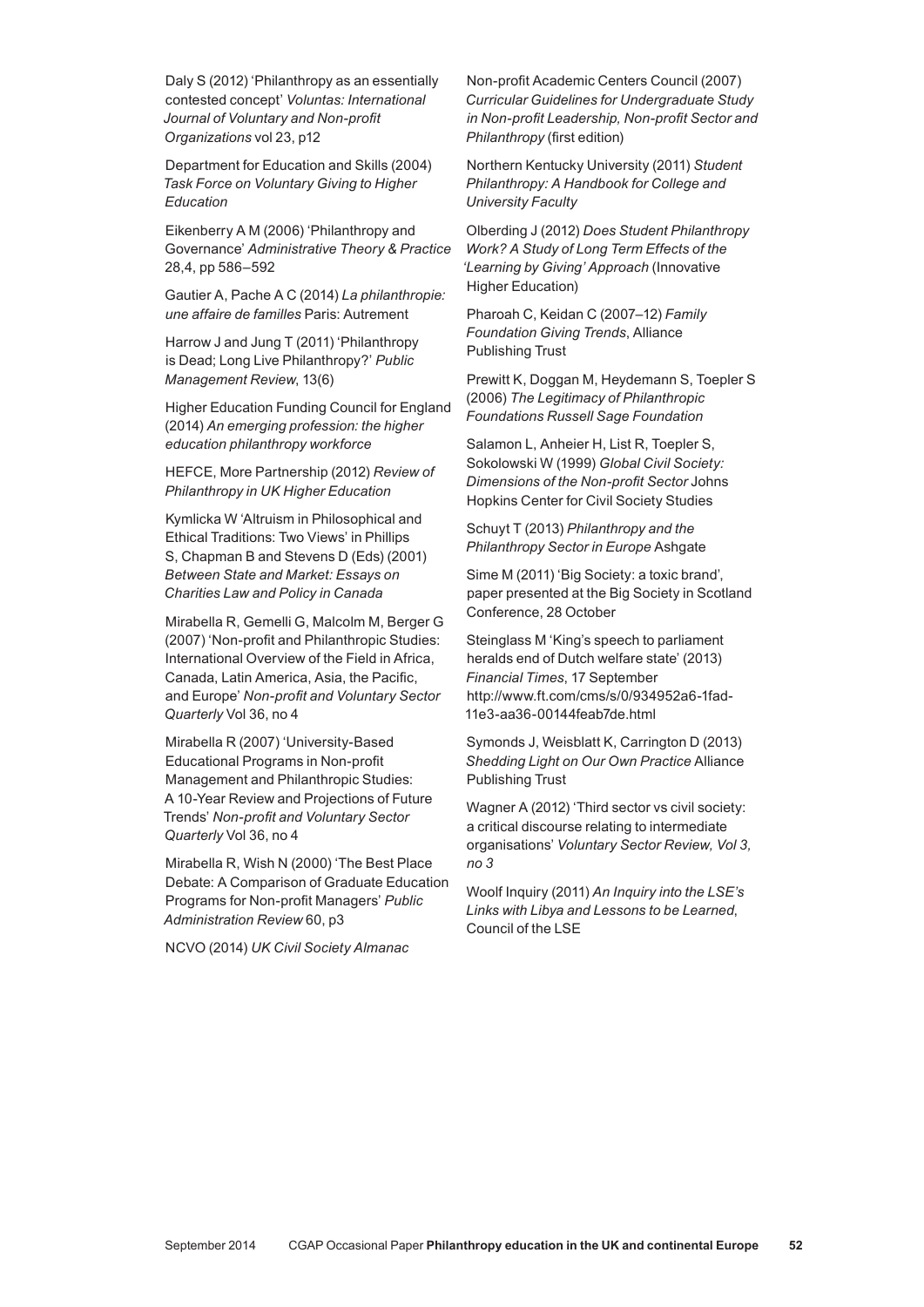# **5.5 About the authors**

**Charles Keidan** is a Philanthropy Practice Research Fellow at City University's Centre for Giving and Philanthropy, and a Visiting Scholar at the Stanford University Center on Philanthropy and Civil Society. Charles served as the inaugural director of the Pears Foundation between 2004 and 2012, and edited *Family Foundations Giving Trends*  between 2007–12, an authoritative source of data and analysis, credited with driving renewed interest in family philanthropy. At Stanford, Charles co‑taught 'Theories of Civil Society, Philanthropy and the Non‑profit Sector' with Bruce Sievers, in which students learn about history and theories of charitable giving, and develop skills to thoughtfully distribute \$100,000 to public charities. In addition to philanthropy education, Charles' other interests include the political foundations of philanthropy, and the role of philanthropy in the Israeli‑Palestinian conflict.

**Tobias Jung** is senior lecturer at the University of St Andrews and lead editor of the forthcoming *Routledge Companion to Philanthropy*, the first international handbook providing a critical assessment of the philanthropy field. Interested in engaged scholarship, Tobias is actively involved in a number of senior voluntary and public sector roles. He sits on the board of the International Research Society for Public Management (IRSPM), is a member of the Advisory Board of the Centre for Public Scrutiny (CfPS) in London, and has previously been an elected member of the Boards of Governors of the St Katharine and Shadwell Trust and of London's East End Community Foundation.

**Cathy Pharoah** is Professor of Charity Funding and Co-Director of the Centre for Charitable Giving and Philanthropy at Cass Business School (CGAP). She is an expert on funding for the third sector, specialising in philanthropy. Recent publications include twin briefing papers on financial trends amongst the top 300 foundations and family foundations, with the Association of Charitable Foundations and Pears Foundation. She has carried out commissioned research for government and many charitable clients, works closely with the donor advisor community, and was Director of Research at Charities Aid Foundation (CAF) for 11 years. She is a founder and assistant editor of *Voluntary Sector Review*, and presents widely on giving and philanthropy.

# **About the Diana, Princess of Wales Memorial Fund**

The Diana, Princess of Wales Memorial Fund was an independent grant-making organisation established in 1997 to continue the Princess' humanitarian work. The Fund closed in December 2012 having successfully completed an ambitious, time‑limited programme of work aimed at securing sustainable improvements in the lives of disadvantaged people in the UK and around the world.